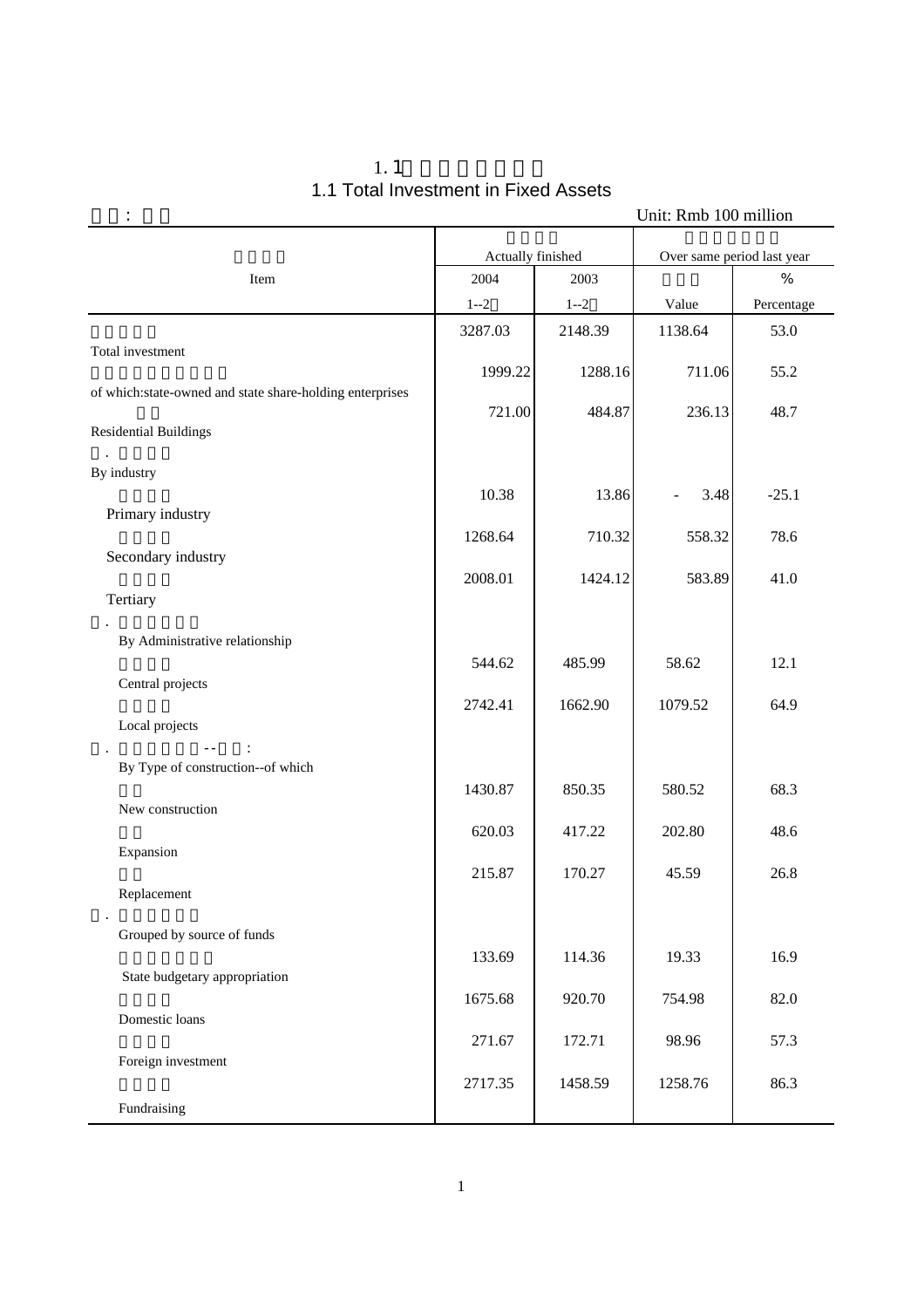|                                                      | $\left(\vphantom{\raisebox{1.5pt}{.}}\right.$<br>$\mathcal{L}$ |          |                            |            |
|------------------------------------------------------|----------------------------------------------------------------|----------|----------------------------|------------|
|                                                      | Investment (RMB 100 million)                                   |          | Over same period last year |            |
| Item                                                 | 2004                                                           | 2003     |                            | %          |
|                                                      | $1 - 2$                                                        | $1 - 2$  | Value                      | Percentage |
| National Total                                       | 3287.03                                                        | 2148.90  | 1138.1                     | 53.0       |
| Farming, Forestry, Annimal Husbandry<br>and Fishery  | 10.38                                                          | 13.87    | 3.5                        | $-25.1$    |
|                                                      | 1.74                                                           | 4.80     | 3.1                        | $-63.7$    |
| Of which: Forestry                                   | 78.68                                                          | 75.08    | 3.6                        | 4.8        |
| Mining                                               | 11.31                                                          | 8.26     | 3.0                        | 36.9       |
| Mining & Dressing of Coal                            | 57.89                                                          | 63.68    | 5.8                        | $-9.1$     |
| Petroleum and Natural Gas Extraction                 | 4.32                                                           | 0.78     | 3.5                        | 453.4      |
| Mining & Dressing of Ferrous Metal Ore               | 3.21                                                           | 1.61     | 1.6                        | 100.1      |
| Mining & Dressing of Non-Ferrous Metal<br><b>Ore</b> |                                                                |          |                            |            |
| Mining & Dressing of Non Metal Ore                   | 1.83                                                           | 0.76     | $1.1\,$                    | 141.0      |
|                                                      | 0.12                                                           | $0.01\,$ | 0.1                        | 1019.3     |
| Other Mining Industries                              | 855.36                                                         | 431.62   | 423.7                      | 98.2       |
| Manufacturing                                        | 19.38                                                          | 8.79     | 10.6                       | 120.5      |
| Processing of Agricultural & Sideline<br>Foods       |                                                                |          |                            |            |
| Food Production                                      | 13.42                                                          | 6.49     | 6.9                        | 106.6      |
| <b>Beverage Production</b>                           | 12.90                                                          | 8.42     | 4.5                        | 53.3       |
|                                                      | 6.31                                                           | 6.96     | 0.6                        | $-9.3$     |
| <b>Tobacco Production</b>                            |                                                                |          |                            |            |

 $1.2$ 1.2 Investment by Various Sectors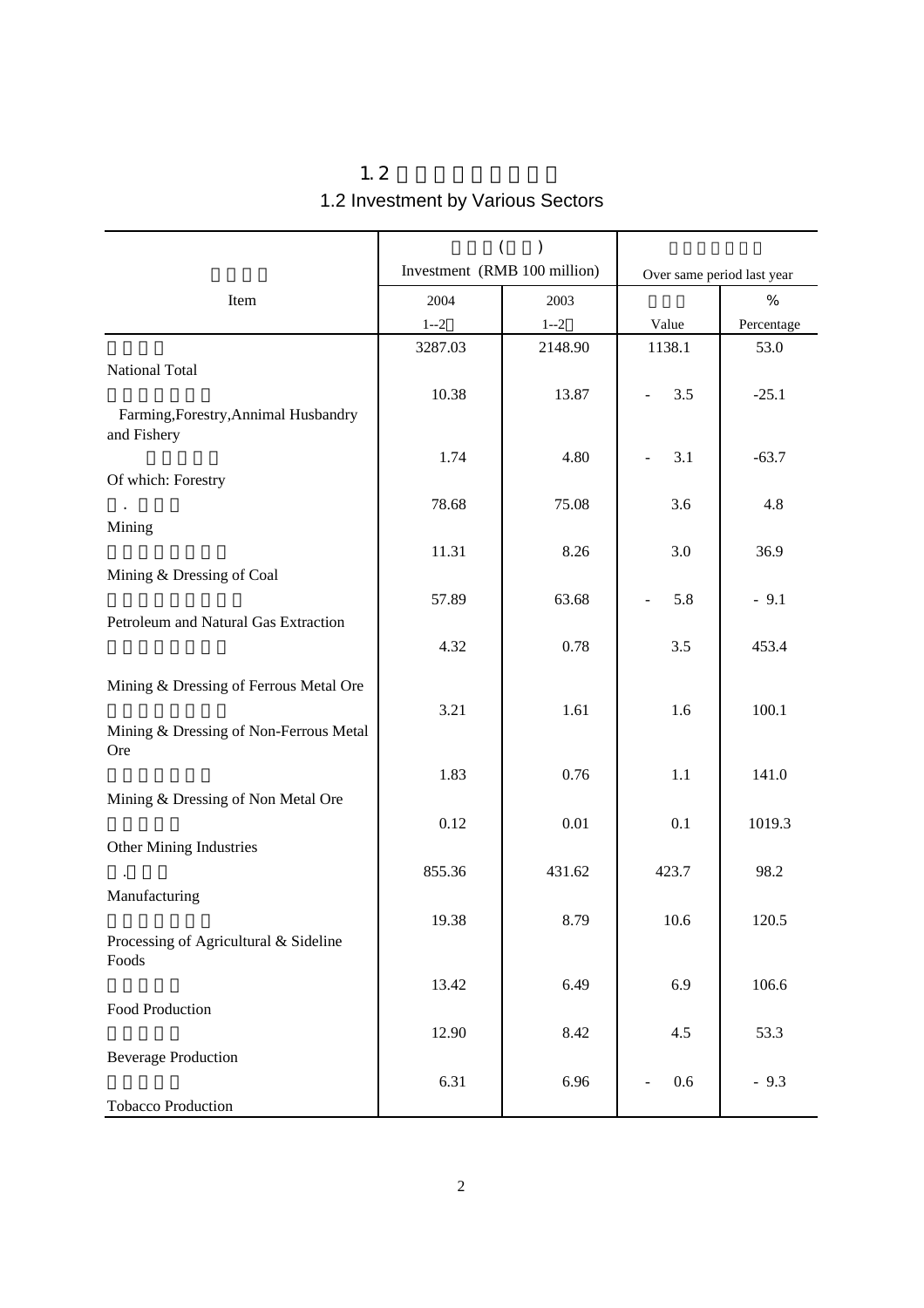#### $1.2()$

1.2(Cont'd)

|                                                                        | Investment (RMB 100 million) |         |                            |            |
|------------------------------------------------------------------------|------------------------------|---------|----------------------------|------------|
|                                                                        |                              |         | Over same period last year |            |
| Item                                                                   | 2004                         | 2003    |                            | %          |
|                                                                        | $1 - 2$                      | $1 - 2$ | Value                      | Percentage |
|                                                                        | 47.31                        | 18.81   | 28.5                       | 151.5      |
| <b>Textile Industry</b>                                                |                              |         |                            |            |
|                                                                        | 14.66                        | 6.56    | 8.1                        | 123.5      |
| Textile Clothes, Shoes & Hat Production                                |                              |         |                            |            |
| ( )                                                                    | 6.39                         | 3.05    | 3.3                        | 109.5      |
| Leather, Fur, Feather(down)& Their Products                            |                              |         |                            |            |
|                                                                        | 5.79                         | 3.54    | 2.3                        | 63.7       |
| TimberProcessingandProductionofWood,B<br>amboo,Cane,Palm&GrassProducts |                              |         |                            |            |
|                                                                        | 5.79                         | 1.69    | 4.1                        | 242.8      |
| <b>FurnitureProduction</b>                                             |                              |         |                            |            |
|                                                                        | 30.28                        | 14.09   | 16.2                       | 114.9      |
| Paper-making&PaperProducts                                             |                              |         |                            |            |
| PrintingIndustry&RecordMediumReprodu                                   | 8.63                         | 4.71    | 3.9                        | 83.2       |
| ction                                                                  |                              |         |                            |            |
|                                                                        | 2.85                         | 1.31    | 1.5                        | 117.4      |
| Cultural, Educational, Sports Article Producti                         |                              |         |                            |            |
| on                                                                     |                              |         |                            |            |
| PetroleumProcessing, CokingandNuclearFu                                | 18.42                        | 14.63   | 3.8                        | 25.9       |
| elsProcessing                                                          |                              |         |                            |            |
|                                                                        | 96.62                        | 38.23   | 58.4                       | 152.7      |
| ChemicalMaterialsandChemicalProductPr                                  |                              |         |                            |            |
| oduction                                                               |                              |         |                            |            |
|                                                                        | 28.44                        | 20.16   | 8.3                        | 41.1       |
| Pharmacy                                                               | 11.00                        | 9.00    | 2.0                        | 22.3       |
| ChemicalFibreProduction                                                |                              |         |                            |            |
|                                                                        | 9.62                         | 5.84    | 3.8                        | 64.8       |
| <b>RubberProducts</b>                                                  |                              |         |                            |            |
|                                                                        | 16.01                        | 8.99    | $7.0\,$                    | 78.1       |
| PlasticProducts                                                        |                              |         |                            |            |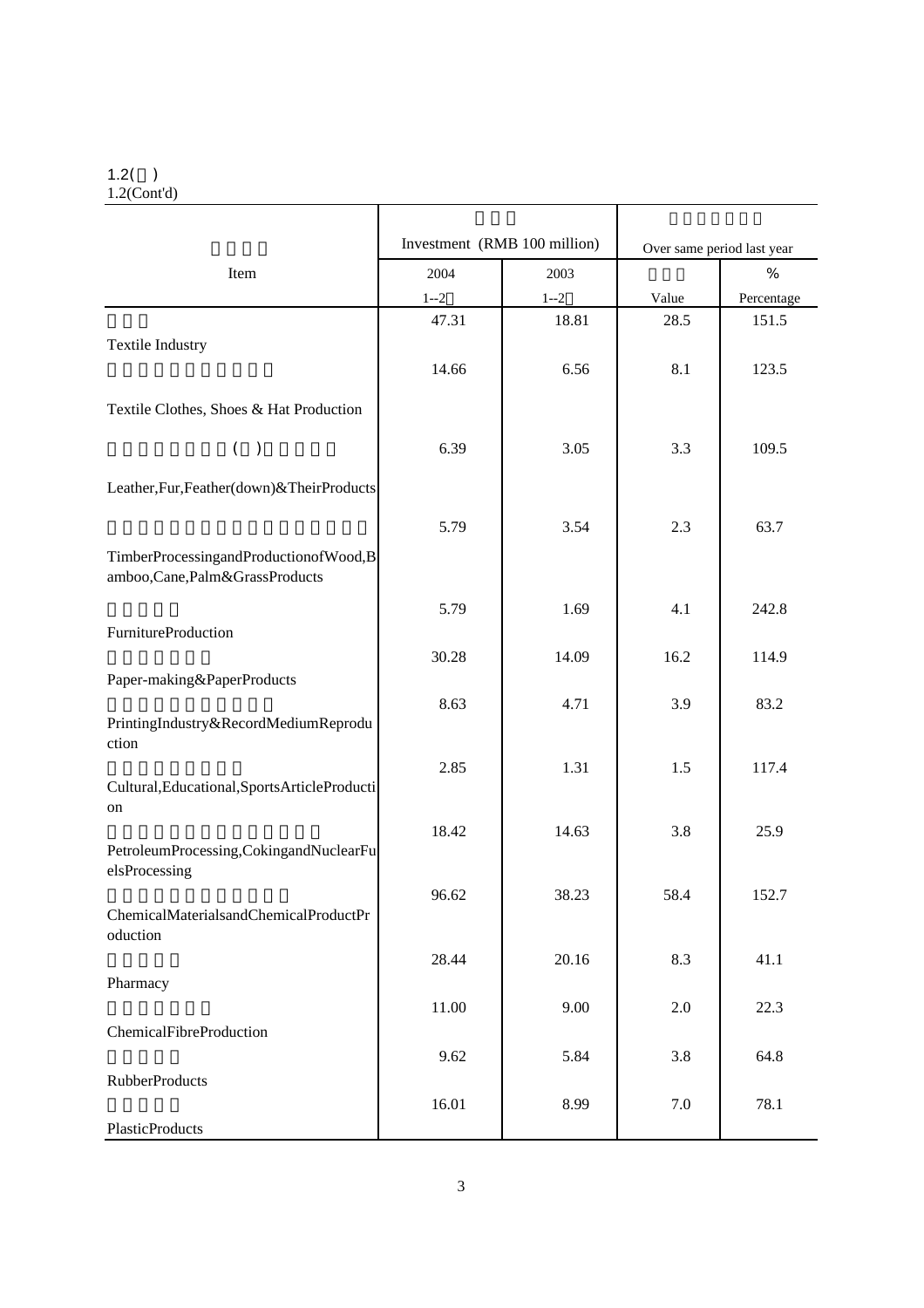#### $1.2($

1.2(Cont'd)

|                                                                               | $\left($<br>$\mathcal{E}$    |         |       |                            |
|-------------------------------------------------------------------------------|------------------------------|---------|-------|----------------------------|
|                                                                               | Investment (RMB 100 million) |         |       | Over same period last year |
| Item                                                                          | 2004                         | 2003    |       | %                          |
|                                                                               | $1 - 2$                      | $1 - 2$ | Value | Percentage                 |
|                                                                               | 59.02                        | 24.87   | 34.2  | 137.3                      |
| Non-metalProducts                                                             |                              |         |       |                            |
|                                                                               | 162.81                       | 59.72   | 103.1 | 172.6                      |
| Smelting&PressingofFerrousMetals                                              |                              |         |       |                            |
|                                                                               | 26.90                        | 19.84   | 7.1   | 35.6                       |
| Smelting&PressingofNonFerrousMetals                                           |                              |         |       |                            |
|                                                                               | 19.35                        | 8.19    | 11.2  | 136.1                      |
| MetalProducts                                                                 |                              |         |       |                            |
|                                                                               | 24.15                        | 11.65   | 12.5  | 107.4                      |
| CommonEquipmentManufacturing                                                  |                              |         |       |                            |
| SpecialEquipmentManufacturing                                                 | 27.18                        | 11.20   | 16.0  | 142.6                      |
|                                                                               | 63.82                        | 37.13   | 26.7  | 71.9                       |
| TransportEquipmentManufacturing                                               |                              |         |       |                            |
|                                                                               | 27.28                        | 10.10   | 17.2  | 170.3                      |
| ElectricalMachines&ApparatusesManufact                                        |                              |         |       |                            |
| uring                                                                         |                              |         |       |                            |
|                                                                               | 73.01                        | 54.04   | 19.0  | 35.1                       |
|                                                                               |                              |         |       |                            |
| CommunicationsEquipment,Computersand<br>OtherElectronicEquipmentManufacturing |                              |         |       |                            |
|                                                                               |                              |         |       |                            |
|                                                                               | 8.08                         | 7.03    | 1.0   | 14.8                       |
| Instruments, Meters& Cultural, OfficeMachi<br>neManufacturing                 |                              |         |       |                            |
|                                                                               | 9.36                         | 6.53    | 2.8   | 43.4                       |
| Craftwork&OtherManufactures                                                   |                              |         |       |                            |
|                                                                               | 0.56                         | 0.05    | 0.5   | 963.3                      |
| WasteResources&OldMaterialsRecycling                                          |                              |         |       |                            |
|                                                                               |                              |         |       |                            |
|                                                                               | 291.54                       | 181.45  | 110.1 | 60.7                       |
| IV.Production&SupplyofElectricity,FuelG<br>as&Water                           |                              |         |       |                            |
|                                                                               | 261.10                       | 159.72  | 101.4 | 63.5                       |
| Production&SupplyElectricityandHeat                                           |                              |         |       |                            |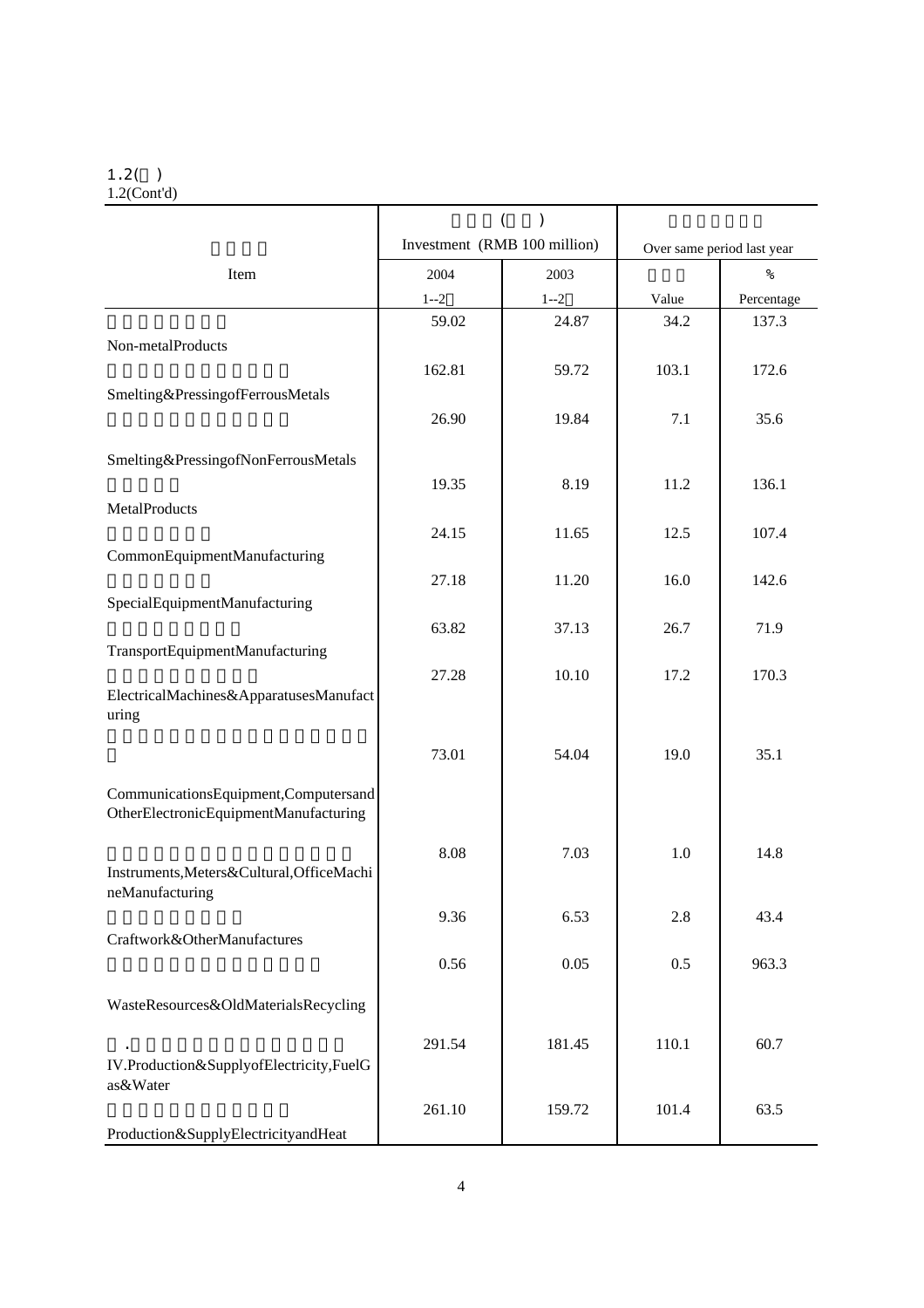#### $1.2($

1.2 (Cont'd)

|                                                                          | $\mathcal{E}$<br>(           |         |                            |            |
|--------------------------------------------------------------------------|------------------------------|---------|----------------------------|------------|
|                                                                          | Investment (RMB 100 million) |         | Over same period last year |            |
| Item                                                                     | 2004                         | 2003    |                            | $\%$       |
|                                                                          | $1 - 2$                      | $1 - 2$ | Value                      | Percentage |
|                                                                          | 8.81                         | 5.27    | 3.5                        | 67.1       |
| Production&SupplyofFuelGas                                               |                              |         |                            |            |
|                                                                          | 21.63                        | 16.45   | 5.2                        | 31.5       |
| Production&SupplyofWater                                                 |                              |         |                            |            |
|                                                                          | 43.07                        | 22.27   | 20.8                       | 93.4       |
| V.Construction                                                           |                              |         |                            |            |
|                                                                          | 329.91                       | 286.96  | 42.9                       | 15.0       |
| VI.Transport,StorageandPostServices                                      |                              |         |                            |            |
|                                                                          | 6.42                         | 6.98    | 0.6                        | $-8.0$     |
| Ofwhich:RailwayTransport                                                 |                              |         |                            |            |
|                                                                          | 201.85                       | 203.98  | 2.1                        | $-1.0$     |
| HighwayTransport                                                         |                              |         |                            |            |
|                                                                          | 37.33                        | 28.17   | 9.2                        | 32.5       |
| CityPublicTransport                                                      |                              |         |                            |            |
|                                                                          | 37.20                        | 15.08   | 22.1                       | 146.7      |
| Water Transport                                                          | 34.39                        | 20.42   | 14.0                       | 68.4       |
| <b>Aviation Transport</b>                                                |                              |         |                            |            |
|                                                                          | 51.34                        | 52.76   | 1.4                        | $-2.7$     |
|                                                                          |                              |         |                            |            |
| VII. Informationa Transmission, Computer                                 |                              |         |                            |            |
| Services and Software Industry                                           |                              |         |                            |            |
|                                                                          | 37.83                        | 19.67   | 18.2                       | 92.3       |
| VIII. Wholesale & Retail Trade                                           |                              |         |                            |            |
| IX. Boarding & Catering Services                                         | 17.59                        | 11.42   | 6.2                        | 54.1       |
|                                                                          | 4.32                         | 2.81    | 1.5                        | 53.9       |
| X. Finance                                                               |                              |         |                            |            |
|                                                                          | 1005.19                      | 699.91  | 305.3                      | 43.6       |
| XI.Real Estate                                                           |                              |         |                            |            |
|                                                                          | 19.95                        | 12.09   | 7.9                        | 65.0       |
| XII. Renting & Business Services                                         |                              |         |                            |            |
|                                                                          |                              |         |                            |            |
|                                                                          | 18.32                        | 19.61   | 1.3                        | $-6.6$     |
| XIII. Scientific Research, Technical<br>Service & Geological Prospecting |                              |         |                            |            |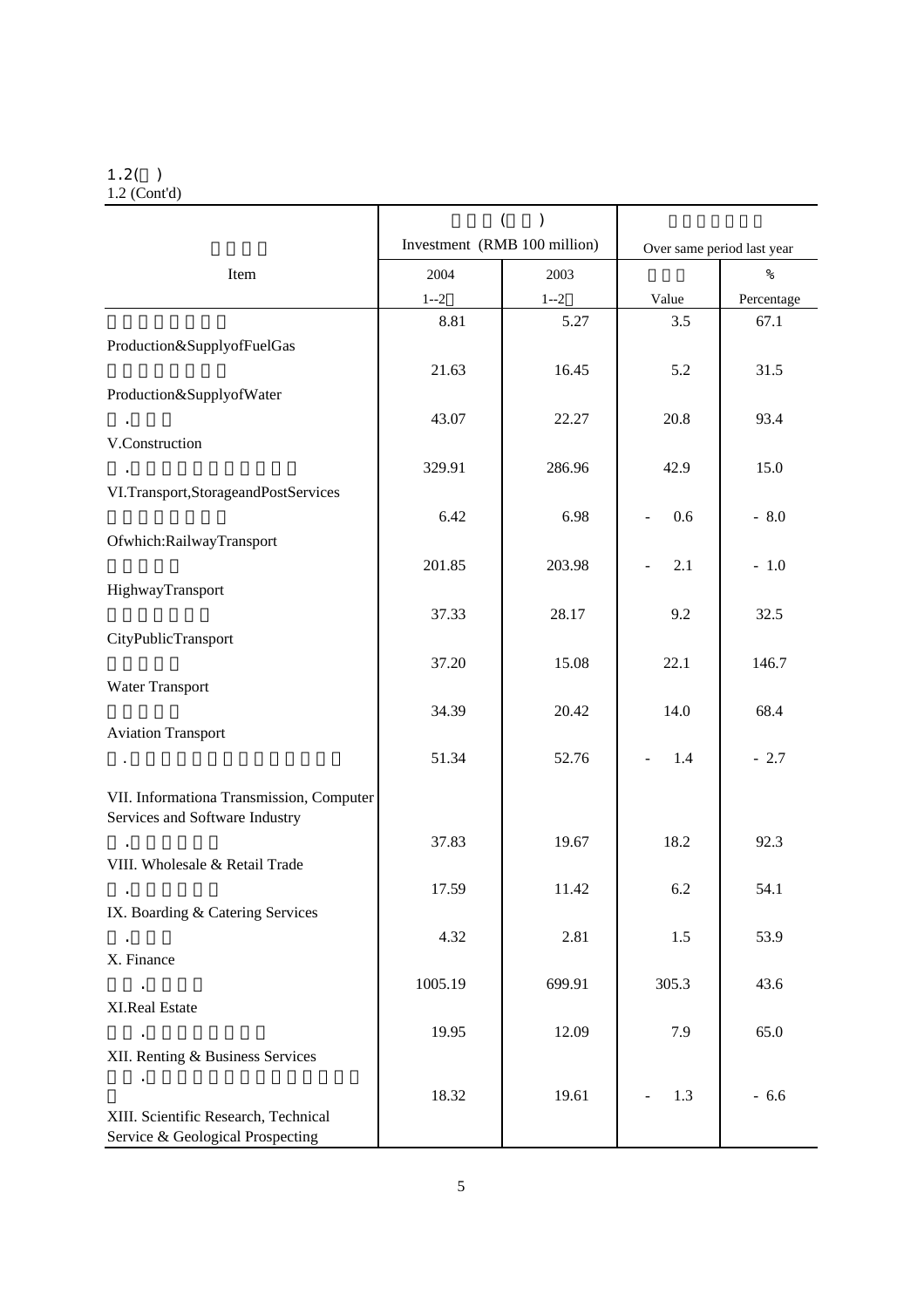### $1.2($

1.2 (Cont'd)

|                                                                             | $\overline{(\ }$<br>$\mathcal{E}$ |         |       |                            |  |
|-----------------------------------------------------------------------------|-----------------------------------|---------|-------|----------------------------|--|
|                                                                             | Investment (RMB 100 million)      |         |       | Over same period last year |  |
| Item                                                                        | 2004                              | 2003    |       | $\frac{9}{6}$              |  |
|                                                                             | $1 - 2$                           | $1 - 2$ | Value | Percentage                 |  |
| $\sim$                                                                      | 269.34                            | 164.11  | 105.2 | 64.1                       |  |
| XIV. Water Conservation, Environment &<br><b>Public Facility Management</b> |                                   |         |       |                            |  |
|                                                                             | 39.46                             | 32.86   | 6.6   | 20.1                       |  |
| Water Conservation Management                                               |                                   |         |       |                            |  |
|                                                                             | 10.98                             | 13.30   | 2.3   | $-17.4$                    |  |
| <b>Envronment Management</b>                                                |                                   |         |       |                            |  |
|                                                                             | 218.90                            | 117.94  | 101.0 | 85.6                       |  |
| <b>Public Facility Management</b>                                           | 3.23                              | 1.55    | 1.7   | 108.1                      |  |
|                                                                             |                                   |         |       |                            |  |
| XV. Resident Service and Other Services                                     |                                   |         |       |                            |  |
| $\sim$                                                                      | 112.56                            | 54.91   | 57.6  | 105.0                      |  |
| XVI. Education                                                              |                                   |         |       |                            |  |
|                                                                             | 18.39                             | 15.62   | 2.8   | 17.7                       |  |
| XVII. Sanitation, Social Security & Social<br>Welfare                       |                                   |         |       |                            |  |
|                                                                             | 17.59                             | 14.39   | 3.2   | 22.2                       |  |
| Of which: Sanitation                                                        |                                   |         |       |                            |  |
| $\sim$                                                                      | 34.18                             | 23.45   | 10.7  | 45.7                       |  |
| XVIII. Culture, Education & Recreation                                      |                                   |         |       |                            |  |
|                                                                             | 85.85                             | 59.63   | 26.2  | 44.0                       |  |
| XIX. Public Management & Social                                             |                                   |         |       |                            |  |
| Organization                                                                |                                   |         |       |                            |  |
| XX. International Organizations                                             | 0.00                              |         |       | $-100.0$                   |  |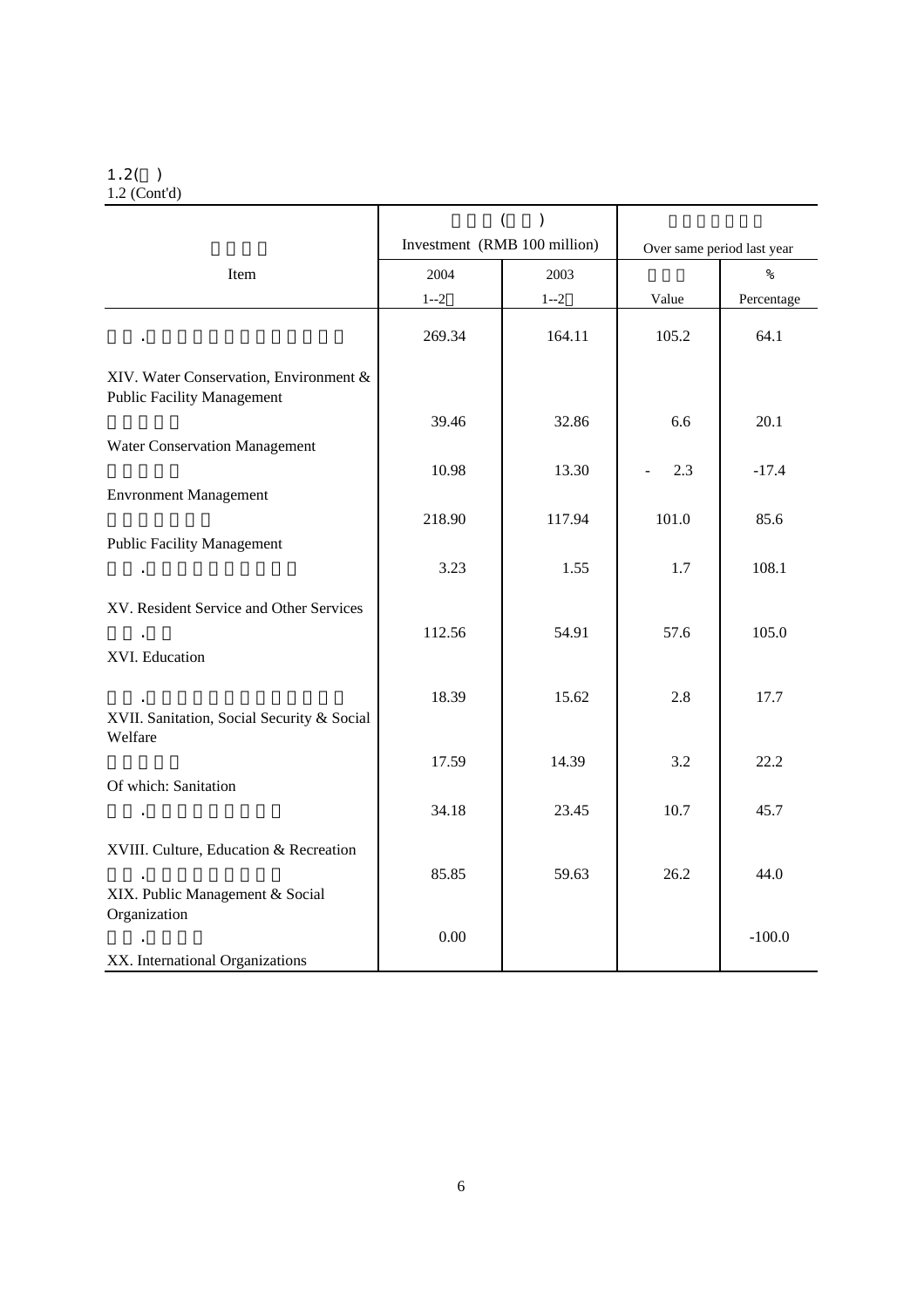## $2.4$  ( ) 2.4 Ratio of Sales by Region (at current price)

|         | % |
|---------|---|
| Unit: % |   |

|                | $1 - -2$       | $\overline{2}$                             |                                          |                                  |
|----------------|----------------|--------------------------------------------|------------------------------------------|----------------------------------|
| Region         |                |                                            |                                          | over the same period last year   |
|                | Jan.--Feb.     | Feb.                                       | $1 - -2$                                 | $\overline{2}$                   |
|                |                |                                            | Jan.--Feb.                               | Feb.                             |
| Total          | 96.69          | 96.95                                      | 0.09<br>$\sim 10$                        | 0.67<br>$\blacksquare$           |
| Beijing        | 98.82          | 98.86                                      | 2.36                                     | 2.29                             |
| Tianjin        | 98.86          | 99.83                                      | 0.95                                     | 0.52                             |
| Hebei          | 96.45          | 97.07                                      | 1.35<br>$\overline{\phantom{0}}$         | 2.62<br>$\overline{\phantom{a}}$ |
| Shanxi         | 92.94          | 95.68                                      | 2.62                                     | 1.44                             |
| Inner Mongolia | 95.86          | 96.71                                      | 0.73                                     | 1.19                             |
| Liaoning       | 95.51          | 95.69                                      | 1.90<br>$\overline{\phantom{0}}$         | 6.07                             |
| Jilin          | 97.87          | 97.65                                      | 0.91                                     | 1.45                             |
| Heilongjiang   | 94.98          | 95.48                                      | 1.54<br>$\overline{\phantom{0}}$         | 3.06                             |
| Shanghai       | 98.94          | 97.82                                      | 0.63                                     | 0.81<br>$\overline{\phantom{a}}$ |
| Jiangsu        | 96.57          | 97.03                                      | 0.19                                     | 0.34                             |
| Zhejiang       | 95.83          | 95.85                                      | 0.20<br>$\overline{\phantom{0}}$         | 0.05                             |
| Anhui          | 97.64<br>95.61 | 98.21<br>95.16<br>$\overline{\phantom{a}}$ | 1.12                                     | 1.62                             |
| Fujian         |                |                                            | 1.12                                     | 0.83<br>$\overline{\phantom{a}}$ |
| Jiangxi        | 97.89          | 96.52                                      | 0.53                                     | 0.05                             |
| Shandong       | 96.77          | 97.35                                      | 0.11<br>$\overline{\phantom{a}}$         | 0.33                             |
| Henan          | 96.03          | 97.21                                      | 0.99<br>$\overline{\phantom{0}}$<br>1.08 | 0.49<br>$\overline{\phantom{a}}$ |
| Hubei          | 95.77          | 95.99                                      |                                          | 2.03                             |
| Hunan          | 97.55          | 98.23                                      | 1.12                                     | 0.60                             |
| Guangdong      | 98.13          | 97.60                                      | 0.37                                     | 0.26                             |
| Guangxi        | 86.45          | 88.34                                      | 1.31<br>$\overline{\phantom{0}}$         | 2.40                             |
| Hainan         | 91.64          | 97.62                                      | 1.68<br>÷,                               | 5.42                             |
| Chongqing      | 97.21          | 96.26                                      | 0.93                                     | 3.19                             |
| Sichuan        | 96.53          | 96.61                                      | 1.37<br>$\overline{\phantom{0}}$         | $-2.65$                          |
| Guizhou        | 95.54          | 97.76                                      | 5.82<br>$\sim$                           | 8.57<br>$\overline{\phantom{0}}$ |
| Yunnan         | 92.19          | 91.72                                      | 1.91                                     | 0.09                             |
| Tibet          |                |                                            |                                          |                                  |
| Shaanxi        | 95.38          | 97.99                                      | 1.10<br>$\blacksquare$                   | 0.44                             |
| Gansu          | 97.42          | 98.21                                      | 1.49                                     | 1.44                             |
| Qinghai        | 97.80          | 97.66                                      | 0.23<br>$\overline{\phantom{a}}$         | 1.55                             |
| Ningxia        | 92.85          | 100.78                                     | 0.92                                     | 7.68                             |
| Xinjiang       | 95.19          | 97.62                                      | 2.29<br>$\blacksquare$                   | $-2.29$                          |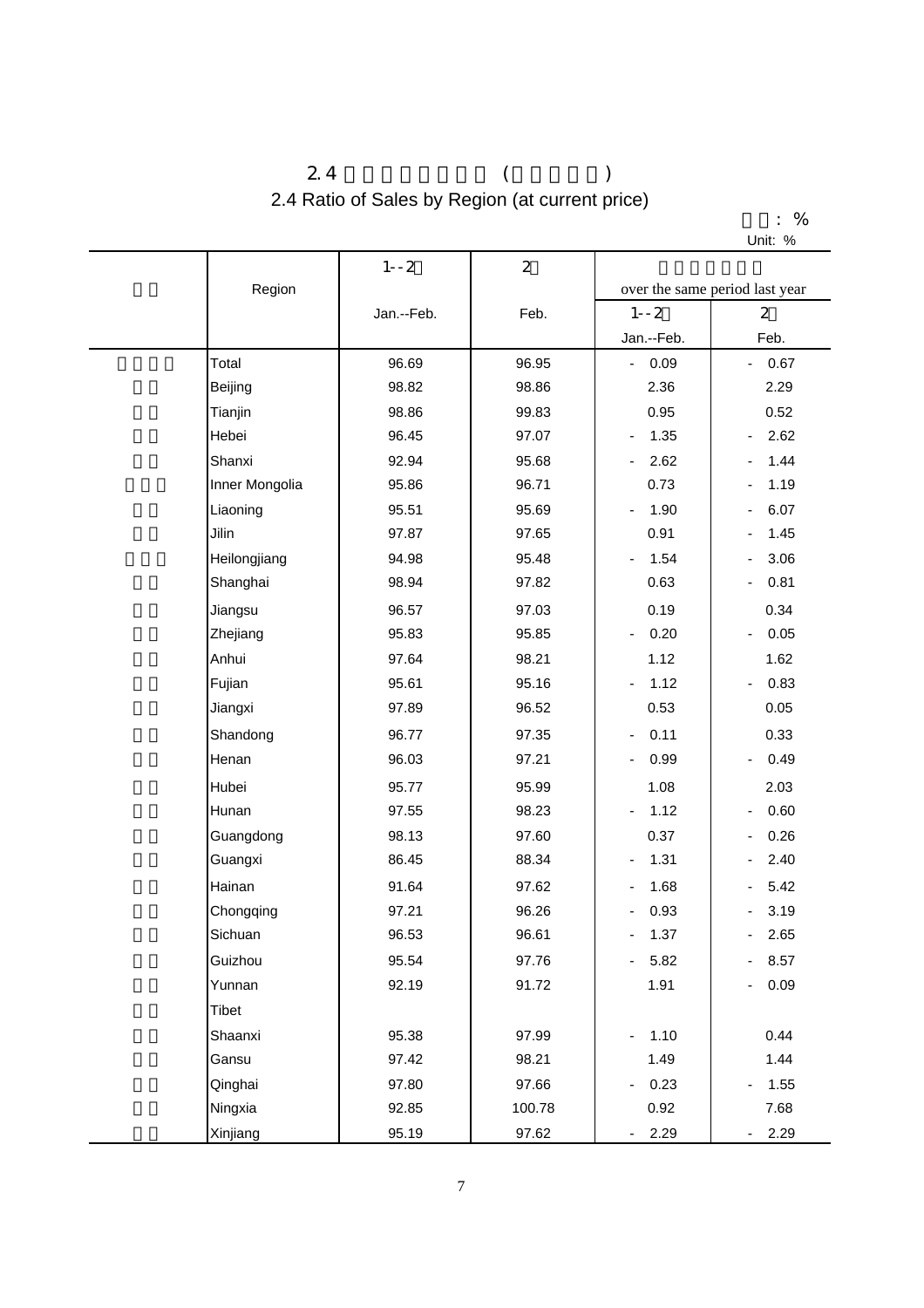单位: 亿元 Unit: Rmb 100 million

|                                                                        | Actually finished |          | Over same period last year |               |
|------------------------------------------------------------------------|-------------------|----------|----------------------------|---------------|
| Item                                                                   | 2004              | 2003     |                            | $\frac{9}{6}$ |
|                                                                        | $1 - 2$           | $1 - 2$  | Value                      | Percentage    |
| Total investment                                                       | 944.81            | 629.03   | 315.78                     | 50.2          |
| By Purpose of Engineering                                              |                   |          |                            |               |
| <b>Residential Buildings</b>                                           | 633.49            | 432.71   | 200.78                     | 46.4          |
| <b>Office Buidings</b>                                                 | 50.67             | 25.90    | 24.77                      | 95.6          |
| Commercial business buildings                                          | 115.75            | 70.19    | 45.56                      | 64.9          |
| Others                                                                 | 144.90            | 100.28   | 44.62                      | 44.5          |
| Total sources of funds this year                                       | 2279.71           | 1353.75  | 925.96                     | 68.4          |
| State budgetary appropriation                                          | 1.38              | 0.97     | 0.41                       | 42.3          |
| Domestic loans                                                         | 642.90            | 394.42   | 248.48                     | 63.0          |
| <b>Bonds</b>                                                           | 0.22              | 0.09     | 0.13                       | 144.4         |
|                                                                        | 33.92             | 13.95    | 19.97                      | 143.2         |
| Foreign investment                                                     | 18.09             | 9.11     | 8.98                       | 98.6          |
| Foreign direct investment                                              | 746.61            | 438.92   | 307.69                     | 70.1          |
| Fundraising                                                            | 854.69            | 505.14   | 349.55                     | 69.2          |
| Other funds                                                            | 396.02            | 253.70   | 142.32                     | 56.1          |
| <b>Total Accounts Payable</b>                                          |                   |          |                            |               |
| Land Development (10 000 sq.m.)                                        |                   | 0.00     | 0.00                       |               |
| Land Areas Purchased This Year                                         |                   | 0.00     | 0.00                       |               |
| Areas of Land Development Completed                                    |                   |          |                            |               |
| Floor space of commercial residential buildings<br>$(10,000$ sq.m $)$  |                   |          |                            |               |
| Floor space under construction                                         | 54212.47          | 37491.33 | 16721.14                   | 44.6          |
| Floor space completed                                                  | 1909.93           | 1465.79  | 444.14                     | 30.3          |
|                                                                        |                   | 0.00     | 0.00                       |               |
| Floor space of sales                                                   |                   | $0.00\,$ | 0.00                       |               |
| Floor sales of commercial residential buildings<br>Sold to Individuals |                   | $0.00\,$ | 0.00                       |               |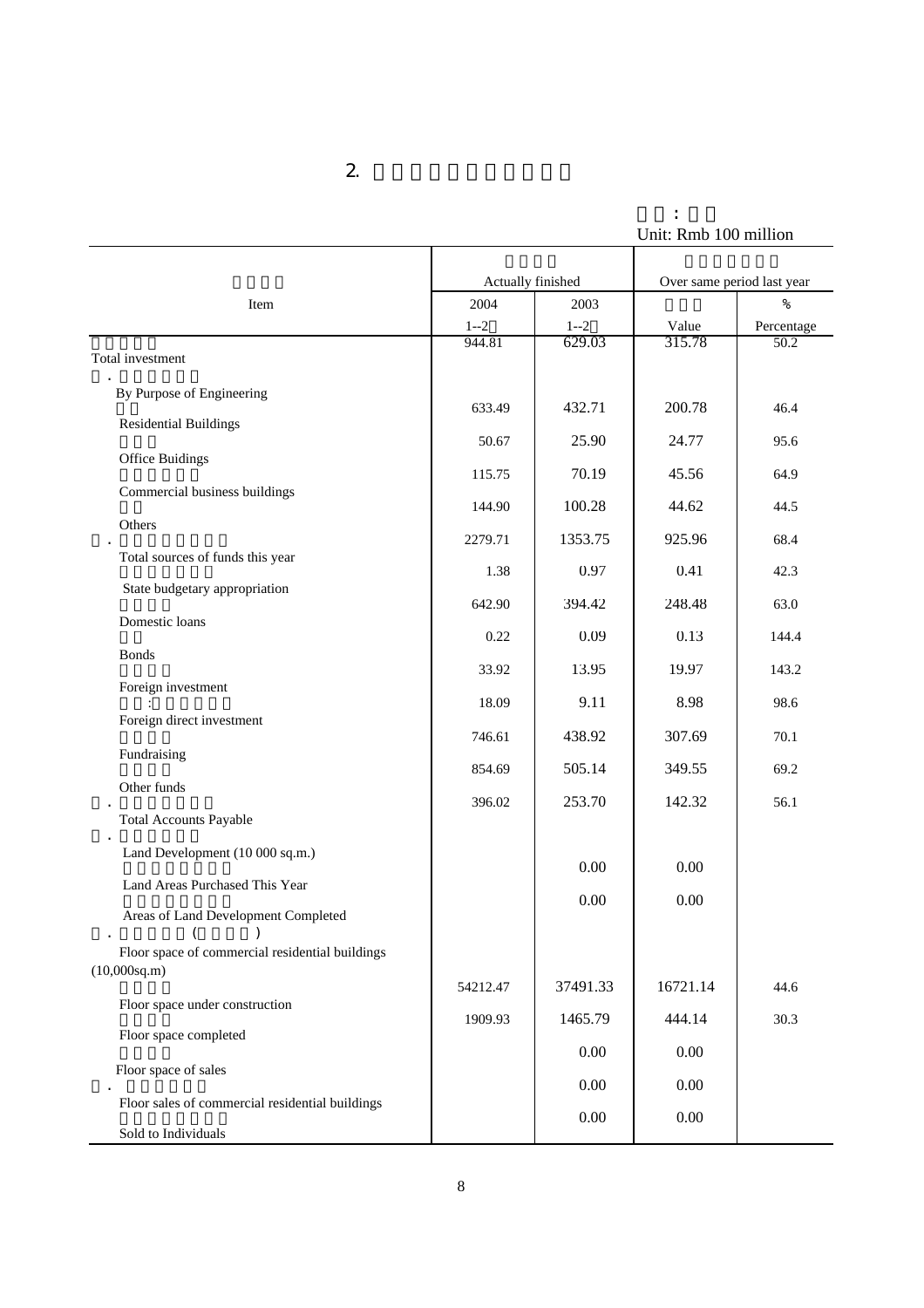$1.7$ 1.7 Real Estate Development by Region

 $2004$   $02$  :

| Feb., 2004 |                |          |                           |         | Unit: Rmb 100 million         |
|------------|----------------|----------|---------------------------|---------|-------------------------------|
|            |                |          |                           |         | (%)                           |
|            | Region         |          | Investment of real estate |         | (%)Over same period last year |
|            |                |          |                           |         |                               |
|            |                |          | Of which:Residence        |         | Of which:Residence            |
|            | Total          | 944.81   | 633.49                    | 50.2    | 46.4                          |
|            | Beijing        | 71.75    | 30.91                     | 67.0    | 48.9                          |
|            | Tianjin        | 12.48    | 8.85                      | 30.4    | 9.8                           |
|            | Hebei          | 6.06     | 4.04                      | 120.4   | 225.8                         |
|            | Liaoning       | 9.04     | 5.04                      | 75.5    | 23.5                          |
|            | Shanghai       | 106.65   | 84.59                     | 69.0    | 67.5                          |
|            | Jiangsu        | 132.03   | 97.53                     | 52.4    | 48.9                          |
|            | Zhejiang       | 138.90   | 103.46                    | 51.4    | 53.2                          |
|            | Fujian         | 46.52    | 30.23                     | 54.2    | 55.2                          |
|            | Shandong       | 33.19    | 24.00                     | 87.7    | 103.6                         |
|            | Guangdong      | 136.36   | 84.31                     | 33.8    | 22.1                          |
|            | Guangxi        | 15.24    | 8.79                      | 44.6    | 40.2                          |
|            | Hainan         | 2.44     | 2.06                      | 0.4     | $-3.3$                        |
|            | Shanxi         | 1.45     | 0.48                      | 49.5    | $-12.7$                       |
|            | Inner Mongolia | $0.08\,$ | 0.05                      | $0.0\,$ | $0.0\,$                       |
|            | Jilin          |          |                           |         |                               |
|            | Heilongjiang   | 0.32     | 0.15                      | 14.3    | $-16.7$                       |
|            | Anhui          | 33.28    | 24.41                     | 93.4    | 115.3                         |
|            | Jiangxi        | 21.75    | 12.85                     | 81.7    | 77.0                          |
|            | Henan          | 19.24    | 13.76                     | 49.5    | 47.3                          |
|            | Hubei          | 12.33    | 8.34                      | 69.6    | 48.1                          |
|            | Hunan          | 25.99    | 16.56                     | 49.5    | 71.4                          |
|            | Chongqing      | 35.15    | 18.64                     | 47.6    | 42.2                          |
|            | Sichuan        | 49.64    | 33.94                     | 8.5     | 9.8                           |
|            | Guizhou        | 11.75    | 6.46                      | 53.8    | 55.7                          |
|            | Yunnan         | 11.63    | 6.77                      | 17.6    | $-5.8$                        |
|            | Tibet          |          |                           |         |                               |
|            | Shaanxi        | 9.31     | 6.21                      | 19.8    | 1.3                           |
|            | Gansu          | 1.53     | 0.93                      | 47.1    | 75.5                          |
|            | Qinghai        | $0.00\,$ | $0.00\,$                  | $0.0\,$ | $0.0\,$                       |
|            | Ningxia        | 0.41     | $0.10\,$                  | 51.9    | $-44.4$                       |
|            | Xinjiang       | 0.27     | 0.03                      | $-42.6$ | $-90.9$                       |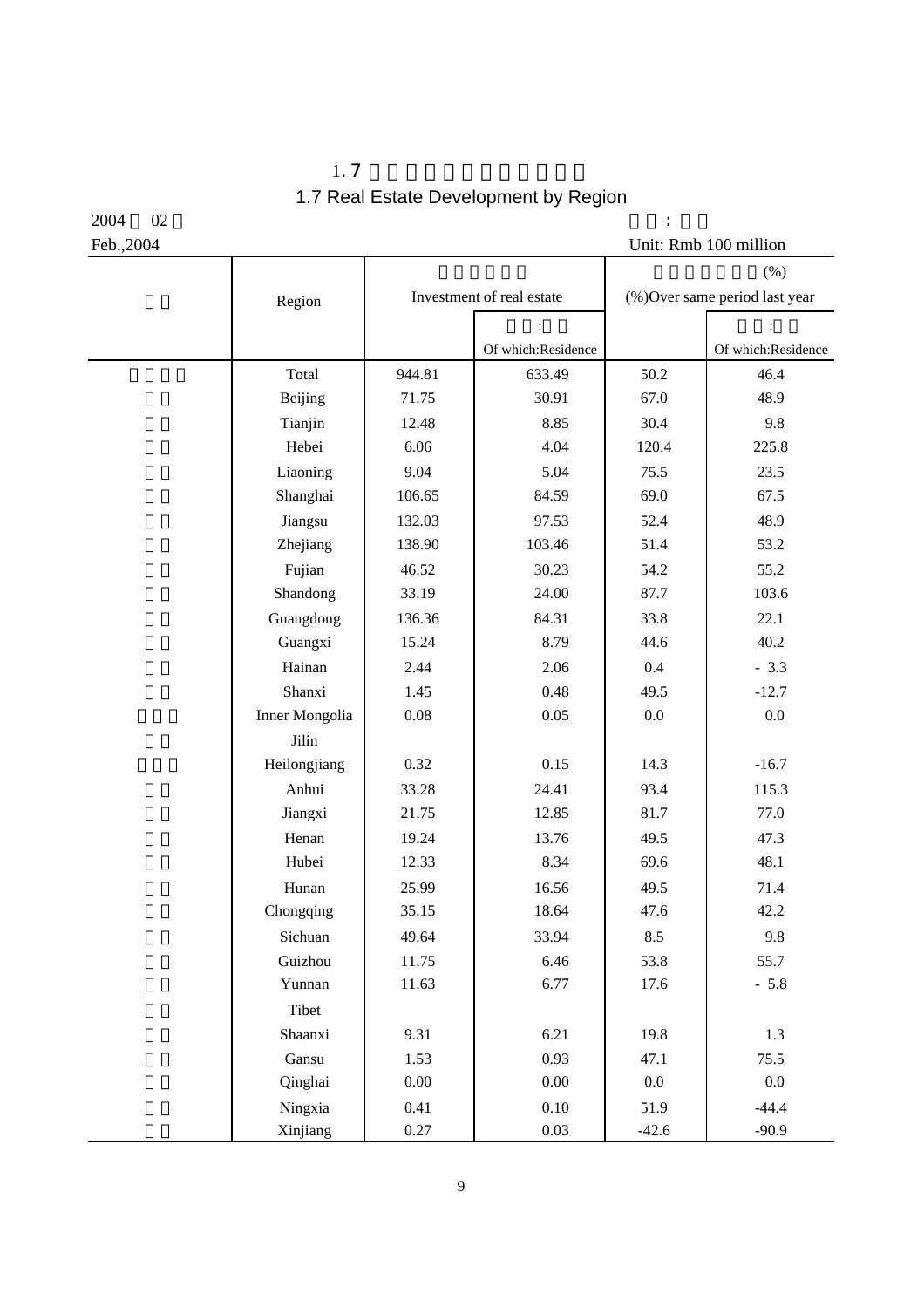$1.8$ 1.8 Sales of Commercial Building by Region

2004 02

Feb.,2004

 单位: 亿元/万平方米 Unit: Rmb 100 million

| Region        | Sales of<br>Commercial<br>Building | (% )<br>(%) Over same period<br>last year |         | (% )<br>(%)Over same period last<br>year |
|---------------|------------------------------------|-------------------------------------------|---------|------------------------------------------|
| Total         | 578.78                             | 47.80                                     | 2221.51 | 42.70                                    |
| Beijing       | 68.87                              | 30.10                                     | 152.51  | 65.50                                    |
| Tianjin       | 11.96                              | 41.00                                     | 47.15   | 30.40                                    |
| Hebei         | 3.65                               | 660.40                                    | 25.08   |                                          |
| Liaoning      | 4.99                               | 12.00                                     | 17.47   | 7.20                                     |
| Shanghai      | 93.31                              | 67.10                                     | 181.97  | 19.20                                    |
| Jiangsu       | 77.67                              | 177.20                                    | 330.95  | 164.80                                   |
| Zhejiang      | 56.14                              | 28.00                                     | 203.19  | 8.60                                     |
| Fujian        | 20.60                              | 19.80                                     | 77.27   | 19.60                                    |
| Shandong      | 16.14                              | 190.30                                    | 88.88   | 172.10                                   |
| Guangdong     | 95.18                              | 29.50                                     | 245.81  | 8.40                                     |
| Guangxi       | 7.96                               | 55.80                                     | 46.09   | 48.90                                    |
| Hainan        | 1.70                               | 203.60                                    | 6.40    | 46.80                                    |
| Shanxi        | 0.74                               | 1380.00                                   | 3.55    |                                          |
| InnerMongolia | 0.11                               | 0.00                                      | 0.86    |                                          |
| Jilin         |                                    |                                           |         |                                          |
| Heilongjiang  | 1.94                               | 0.00                                      | 10.16   |                                          |
| Anhui         | 15.53                              | 107.60                                    | 111.17  | 108.20                                   |
| Jiangxi       | 5.14                               | 20.10                                     | 41.91   | 1.20                                     |
| Henan         | 6.89                               | 48.20                                     | 47.36   | 42.40                                    |
| Hubei         | 7.32                               | 110.30                                    | 45.37   | 67.90                                    |
| Hunan         | 9.20                               | 153.40                                    | 61.08   | 140.30                                   |
| Chongqing     | 18.10                              | 67.40                                     | 123.56  | 80.00                                    |
| Sichuan       | 26.36                              | 5.60                                      | 176.49  | 11.60                                    |
| Guizhou       | 5.17                               | 1.50                                      | 45.87   | 2.10                                     |
| Yunnan        | 8.75                               | 9.80                                      | 44.22   | 17.30<br>$\frac{1}{2}$                   |
| Tibet         |                                    |                                           |         |                                          |
| Shaanxi       | 5.65                               | 1.10                                      | 37.90   | 22.80                                    |
| Gansu         | 3.57                               | 425.00                                    | 14.31   | 217.50                                   |
| Qinghai       |                                    |                                           |         |                                          |
| Ningxia       | 3.95                               | 343.80                                    | 21.33   | 374.50                                   |
| Xinjiang      | 2.18                               | 67.70                                     | 13.60   | 117.30                                   |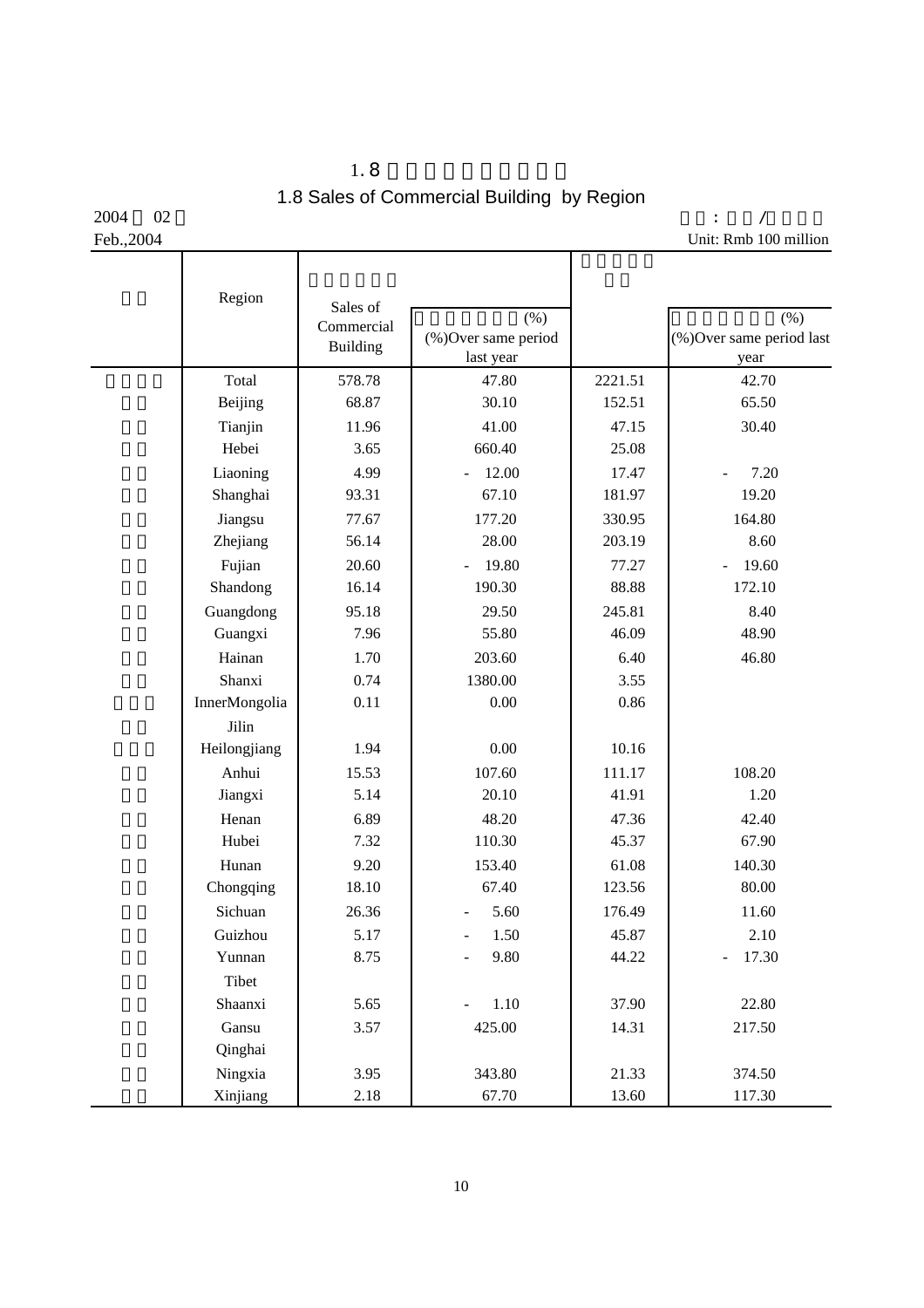$1.9$ 

# 1.9 Floor Space of Buildings under construction and completed

2004 02

Feb.,2004

| Feb., 2004 |                |                                |                                          |                       |                                          |
|------------|----------------|--------------------------------|------------------------------------------|-----------------------|------------------------------------------|
|            | Region         | Floor space of                 |                                          | Floor space of        |                                          |
|            |                | building under<br>construction | (% )<br>(%)Over same period<br>last year | building<br>completed | (% )<br>(%)Over same period last<br>year |
|            | Total          | 54212.47                       | 44.60                                    | 1909.93               | 30.30                                    |
|            | Beijing        | 3887.31                        | 119.10                                   | 113.60                | 245.30                                   |
|            | Tianjin        | 904.07                         | 56.80                                    | 29.95                 | 15.80                                    |
|            | Hebei          | 397.54                         | 160.50                                   | 18.88                 | 257.80                                   |
|            | Liaoning       | 331.35                         | 7.90                                     | 7.82                  | 72.70                                    |
|            | Shanghai       | 5051.84                        | 37.40                                    | 108.94                | 9.30                                     |
|            | Jiangsu        | 5429.18                        | 108.30                                   | 267.24                | 207.20                                   |
|            | Zhejiang       | 7558.81                        | 39.80                                    | 174.46                | 15.20<br>$\overline{\phantom{a}}$        |
|            | Fujian         | 3041.44                        | 7.90                                     | 113.10                | 15.00                                    |
|            | Shandong       | 2238.41                        | 83.30                                    | 56.17                 | 25.10                                    |
|            | Guangdong      | 7438.06                        | 10.30                                    | 310.15                | 10.00                                    |
|            | Guangxi        | 1118.56                        | 80.60                                    | 37.67                 | 32.30                                    |
|            | Hainan         | 315.51                         | 68.60                                    | 6.50                  | 96.40                                    |
|            | Shanxi         | 137.98                         | 91.20                                    | 3.19                  |                                          |
|            | Inner Mongolia | 4.50                           |                                          |                       |                                          |
|            | Jilin          |                                |                                          |                       |                                          |
|            | Heilongjiang   | 56.53                          | 21.20                                    |                       |                                          |
|            | Anhui          | 1649.81                        | 59.30                                    | 95.61                 | 51.80                                    |
|            | Jiangxi        | 1124.29                        | 78.00                                    | 46.51                 | 33.70                                    |
|            | Henan          | 1541.10                        | 68.90                                    | 54.89                 | 82.40                                    |
|            | Hubei          | 951.62                         | 72.40                                    | 20.36                 | 91.10                                    |
|            | Hunan          | 1335.65                        | 67.40                                    | 79.87                 | 329.30                                   |
|            | Chongqing      | 3015.39                        | 11.20                                    | 91.77                 | 72.10                                    |
|            | Sichuan        | 3572.33                        | 34.50                                    | 166.75                | 10.60                                    |
|            | Guizhou        | 1279.87                        | 56.80                                    | 26.26                 | 56.00                                    |
|            | Yunnan         | 644.93                         | 30.50                                    | 23.86                 | 10.80                                    |
|            | Tibet          |                                |                                          |                       |                                          |
|            | Shaanxi        | 791.29                         | 58.40                                    | 33.56                 | 87.00                                    |
|            | Gansu          | 353.27                         | 297.40                                   | 16.16                 | 448.60                                   |
|            | Qinghai        |                                |                                          |                       |                                          |
|            | Ningxia        | 36.60                          | 191.50                                   | 6.15                  | 618.00                                   |
|            | Xinjiang       | 5.25                           | 84.50                                    | 0.53                  |                                          |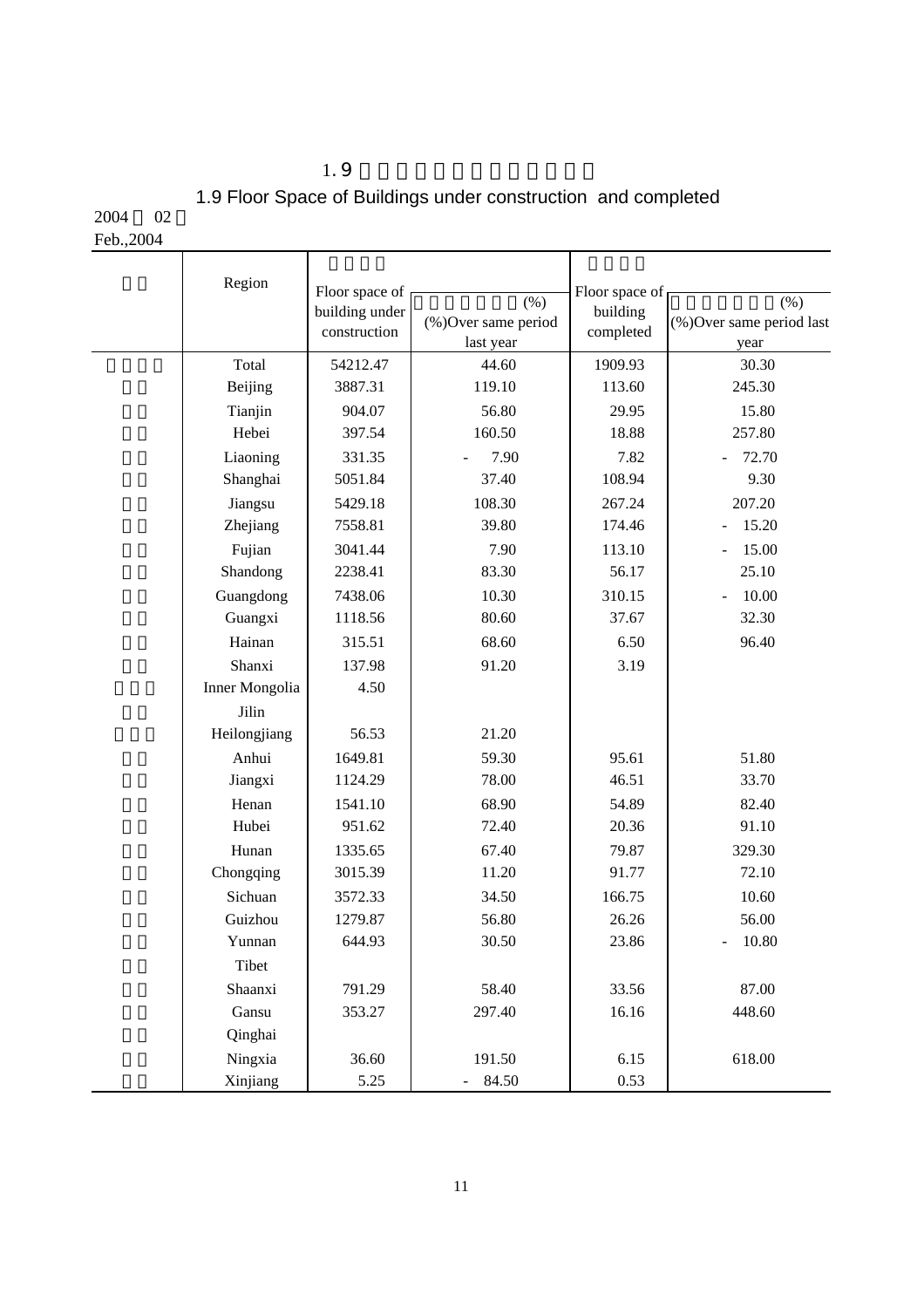$1.10$ 

2004 1.10 Floor Space of Residential Buildings under construction,completed

| Feb., 2004 |  |
|------------|--|
|            |  |

| Region        | Floor space of<br>building under | $(\% )$                           | Floor space of<br>building | (% )                             |
|---------------|----------------------------------|-----------------------------------|----------------------------|----------------------------------|
|               | construction                     | (%) Over same period<br>last year | completed                  | (%)Over same period last<br>year |
| Total         | 41763.32                         | 44.10                             | 1542.98                    | 30.50                            |
| Beijing       | 2591.57                          | 125.60                            | 100.48                     | 439.10                           |
| Tianjin       | 707.14                           | 59.50                             | 25.08                      | 21.00                            |
| Hebei         | 352.34                           | 194.30                            | 18.49                      | 718.60                           |
| Liaoning      | 237.13                           | 11.50                             | 1.93                       | 90.70                            |
| Shanghai      | 4092.68                          | 32.90                             | 91.60                      | 6.40                             |
| Jiangsu       | 4380.72                          | 109.10                            | 206.33                     | 171.50                           |
| Zhejiang      | 5895.19                          | 38.60                             | 135.84                     | 21.20                            |
| Fujian        | 2346.13                          | 10.10                             | 86.87                      | 21.70                            |
| Shandong      | 1766.48                          | 71.40                             | 50.61                      | 23.40                            |
| Guangdong     | 5437.28                          | 8.00                              | 256.70                     | 2.90                             |
| Guangxi       | 861.88                           | 72.30                             | 30.35                      | 41.10                            |
| Hainan        | 276.75                           | 90.50                             | 6.50                       | 96.40                            |
| Shanxi        | 89.63                            | 48.00                             | 3.05                       |                                  |
| InnerMongolia | 3.63                             |                                   |                            |                                  |
| Jilin         |                                  |                                   |                            |                                  |
| Heilongjiang  | 22.45                            | 37.40                             |                            |                                  |
| Anhui         | 1345.82                          | 66.60                             | 48.64                      | 42.30                            |
| Jiangxi       | 880.37                           | 76.60                             | 34.88                      | 22.40                            |
| Henan         | 1345.82                          | 72.20                             | 48.64                      | 84.70                            |
| Hubei         | 808.75                           | 71.80                             | 17.54                      | 92.60                            |
| Hunan         | 971.06                           | 79.00                             | 71.18                      | 346.00                           |
| Chongqing     | 2204.02                          | 15.30                             | 67.13                      | 109.80                           |
| Sichuan       | 2761.36                          | 30.10                             | 132.43                     | 2.80                             |
| Guizhou       | 985.49                           | 64.60                             | 23.46                      | 70.10                            |
| Yunnan        | 526.04                           | 31.70                             | 15.26                      | 37.90                            |
| Tibet         |                                  |                                   |                            |                                  |
| Shaanxi       | 608.29                           | 47.40                             | 26.47                      | 174.20                           |
| Gansu         | 264.58                           | 285.80                            | 13.09                      | 344.40                           |
| Qinghai       |                                  |                                   |                            |                                  |
| Ningxia       | 20.33                            | 334.00                            | 4.30                       |                                  |
| Xinjiang      | 2.09                             | 88.00                             | 0.13                       |                                  |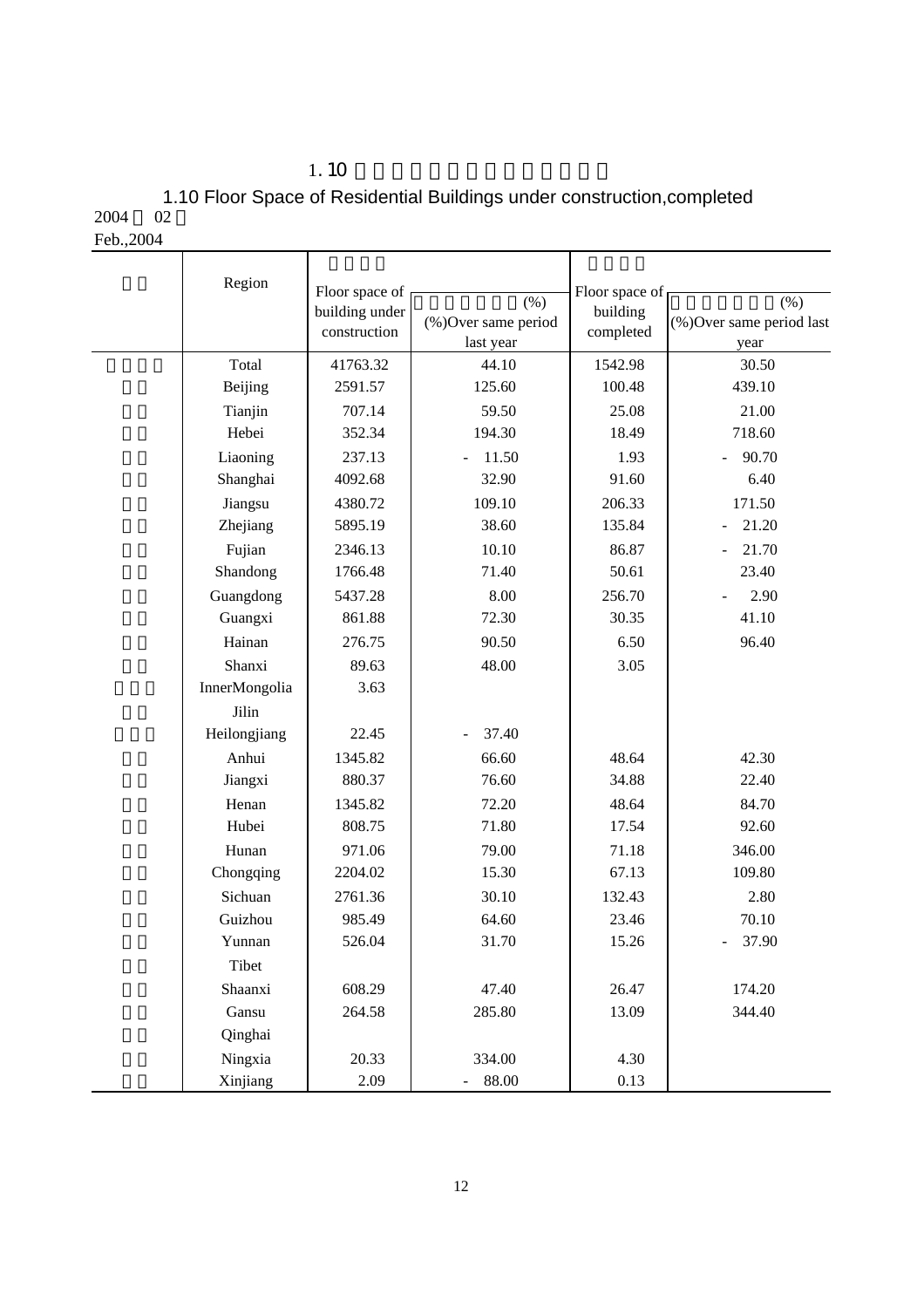## $2.1$ 2.1 Total Retail Sales of Consumer Goods

单位: 亿元

| Unit: RMB 100 million                   |            |                |            |                |                              |                |
|-----------------------------------------|------------|----------------|------------|----------------|------------------------------|----------------|
|                                         |            |                |            |                |                              | $\%$           |
|                                         |            | This Year      |            | Last Year      | % Over same period last year |                |
| Item                                    | $1 - 2$    | $\overline{2}$ | $1 - -2$   | $\overline{2}$ | $1 - -2$                     | $\overline{2}$ |
|                                         | Jan.--Feb. | Feb.           | Jan.--Feb. | Feb.           | Jan.--Feb.                   | Feb.           |
|                                         | 8780.8     | 4211.4         | 7943.7     | 3856.6         | 10.5                         | 9.2            |
| Total retail sales of<br>consumer goods |            |                |            |                |                              |                |
| $\epsilon$                              |            |                |            |                |                              |                |
| by region                               |            |                |            |                |                              |                |
|                                         | 5844.6     | 2805.0         | 5212.0     | 2545.3         | 12.1                         | 10.2           |
| City                                    |            |                |            |                |                              |                |
|                                         | 982.2      | 463.3          | 903.9      | 427.4          | 8.7                          | 8.4            |
| Country                                 |            |                |            |                |                              |                |
|                                         | 1954.0     | 943.1          | 1827.8     | 883.9          | 6.9                          | 6.7            |
| Under counder level                     |            |                |            |                |                              |                |
| $\bullet$<br>By sector                  |            |                |            |                |                              |                |
|                                         | 7322.4     | 3512.1         | 6649.9     | 3231.0         | 10.1                         | 8.7            |
| Wholesale and retail<br>sale trades     |            |                |            |                |                              |                |
|                                         | 1193.8     | 566.8          | 1032.9     | 493.3          | 15.6                         | 14.9           |
| Catering trade                          |            |                |            |                |                              |                |
| Others                                  |            |                |            |                |                              |                |
| $\#$                                    |            |                |            |                |                              |                |
| Agricultural producer                   |            |                |            |                |                              |                |
| Manufacturing                           |            |                |            |                |                              |                |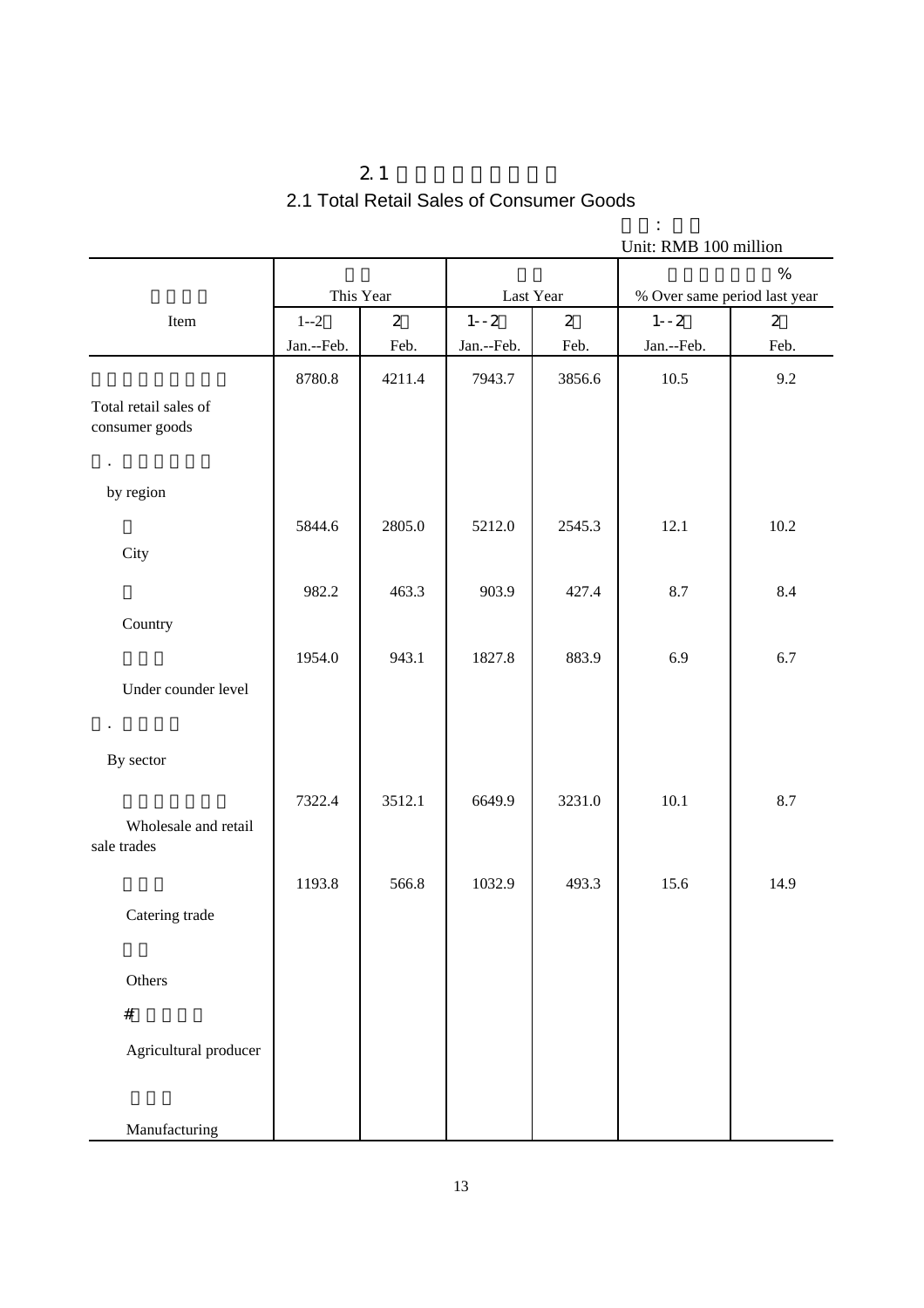## $2.2$ 2.2 Total sales of enterprises above designated size in wholesale and retail trade by category of main commodities

| ٠                                              |            |                |            |                | UIIII. INNID TUU IIIIIIIUII          |                |
|------------------------------------------------|------------|----------------|------------|----------------|--------------------------------------|----------------|
|                                                | This Year  |                | Last Year  |                | %<br>% Over same period last<br>year |                |
| Item                                           | $1 - 2$    | $\overline{2}$ | $1 - 2$    | $\overline{2}$ | $1 - 2$                              | $\overline{2}$ |
|                                                | Jan.--Feb. | Feb.           | Jan.--Feb. | Feb.           | Jan.--Feb.                           | Feb.           |
| Total                                          | 8088.8     | 4061.0         | 6813.0     | 3429.9         | 18.7                                 | 18.4           |
| Food, beverages, tobacco and liquor            | 1767.3     | 811.5          | 1565.6     | 784.1          | 12.900                               | 3.5            |
|                                                | 98.7       | 42.7           | 90.1       | 41.5           | 9.5                                  | 2.9            |
| Meat, poultry and eggs<br>Other food           | 474.2      | 234.9          | 439.7      | 234.4          | 7.8                                  | 0.2            |
| <b>Beverages</b>                               | 65.5       | 27.7           | 57.4       | 29.5           | 14.1                                 | $-6.1$         |
| Tobacco and liquor                             | 1128.9     | 506.2          | 978.4      | 478.7          | 15.4                                 | 5.7            |
|                                                | 671.4      | 303.4          | 604.8      | 283.7          | 11.0                                 | 6.9            |
| Clothing, shoes, hats and textiles<br>Clothing | 412.6      | 181.2          | 353.5      | 163.3          | 16.7                                 | 11.0           |
|                                                | 87.7       | 39.2           | 81.4       | 37.9           | 7.7                                  | 3.4            |
| Shoes, hats                                    | 171.1      | 83.0           | 169.9      | 82.5           | 0.7                                  | 0.6            |
| Knitwear and textiles<br>Cosmetics             | 57.1       | 26.9           | 47.5       | 23.5           | 20.2                                 | 14.5           |
|                                                | 44.7       | 21.00          | 40.30      | 19.80          | 10.9                                 | 6.10           |
| Gold, silver and jewelry                       | 199.7      | 90.40          | 182.10     | 91.00          | 9.7                                  | 0.70           |
| Articles for daily use                         | 48.20      | 23.20          | 39.50      | 19.60          | 22                                   | 18.40          |
| Washing articles                               | 10.80      | 4.80           | 9.60       | 4.70           | 12.5                                 | 2.10           |
| <b>Toys</b>                                    | 51.10      | 27.90          | 49.40      | 23.90          | 3.4                                  | 16.70          |
| Hardware and electrical materials              | 27.10      | 12.20          | 22.90      | 11.80          | 18.3                                 | 3.40           |
| Sports and recreation articles                 | 116.80     | 70.10          | 100.70     | 54.90          | 16                                   | 27.70          |
| Newspapers and magazines                       | 7.10       | 3.70           | 6.80       | 3.40           | 4.4                                  | 8.80           |
| E-journal and vido products                    | 417.50     | 188.70         | 367.50     | 172.30         | 13.6                                 | 9.50           |
| Household appliances and video<br>appliances   |            |                |            |                |                                      |                |

Unit: RMB 100 million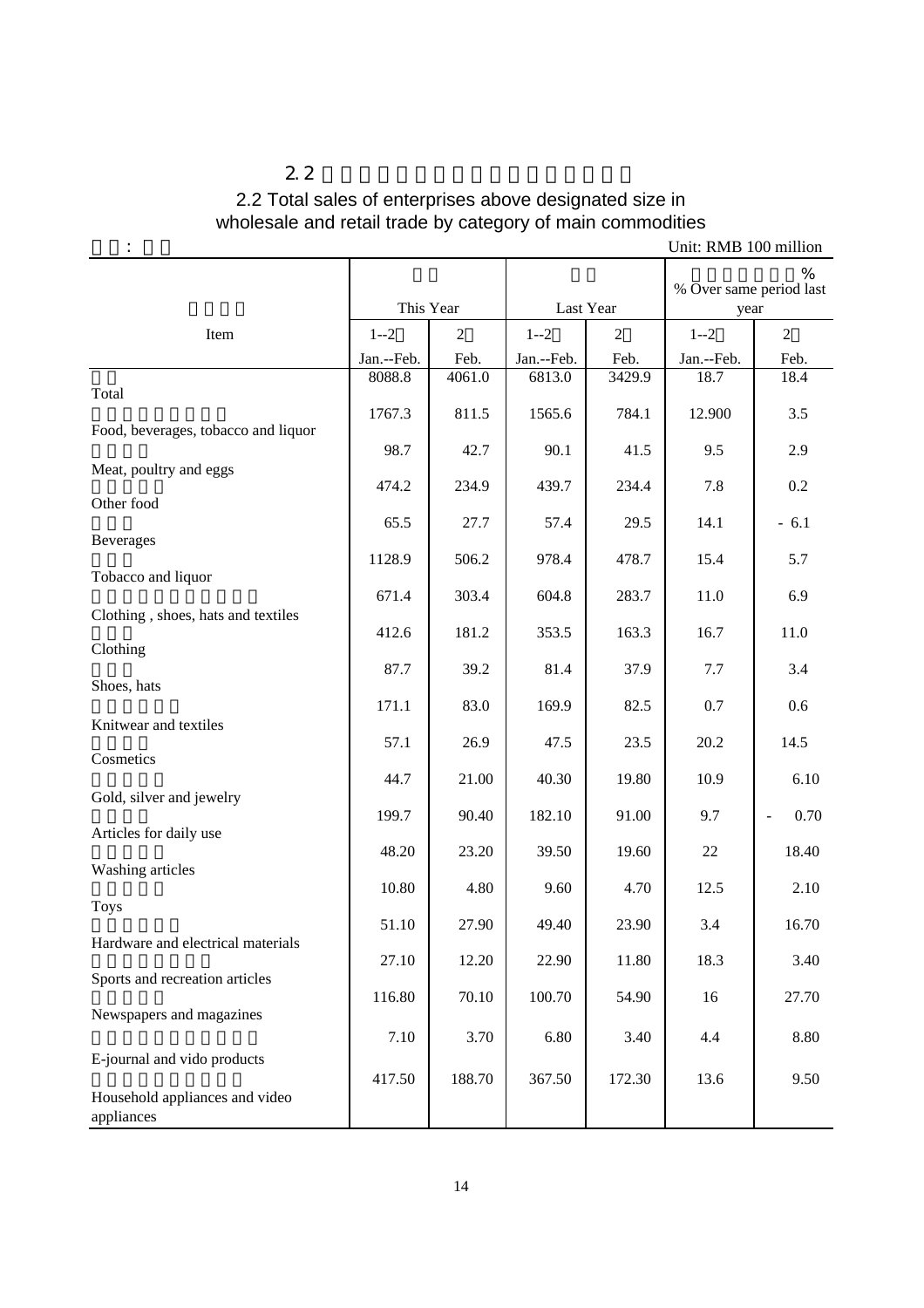#### 2.2( ) 2.2 (Cont'd)

|                                                    | This Year  |                | Last Year  |                | $\frac{0}{0}$<br>% Over same period last<br>year |                |
|----------------------------------------------------|------------|----------------|------------|----------------|--------------------------------------------------|----------------|
| Item                                               | $1 - 2$    | $\overline{2}$ | $1 - 2$    | $\overline{2}$ | $1 - 2$                                          | $\overline{2}$ |
|                                                    | Jan.--Feb. | Feb.           | Jan.--Feb. | Feb.           | Jan.--Feb.                                       | Feb.           |
| <b>Traditinal Chinese and Western</b><br>medicines | 397.0      | 206.3          | 346.7      | 174.9          | 14.5                                             | 18.0           |
| Western medicines                                  | 276.5      | 143.0          | 226.2      | 114.0          | 22.200                                           | 25.4           |
|                                                    | 101.2      | 51.9           | 93.9       | 47.5           | 7.8                                              | 9.3            |
| <b>Traditinal Chinese</b>                          | 114.9      | 62.2           | 91.5       | 42.7           | 25.6                                             | 45.7           |
| Cultural and official goods                        |            |                |            |                |                                                  |                |
| Furniture                                          | 24.6       | 10.9           | 18.0       | 8.9            | 36.7                                             | 22.5           |
|                                                    | 154.1      | 82.7           | 116.0      | 58.5           | 32.8                                             | 41.4           |
| Communication appliances                           | 156.1      | 88.4           | 106.5      | 56.5           | 46.6                                             | 56.5           |
| Coal and related product                           |            |                |            |                |                                                  |                |
| Wood and wooden product                            | 12.8       | 6.3            | 13.2       | 6.3            | $-3.0$                                           | 0.0            |
|                                                    | 1606.7     | 839.9          | 1315.3     | 709.3          | 22.2                                             | 18.4           |
| Petroleum and related product                      | 290.7      | 153.8          | 237.2      | 118.2          | 22.6                                             | 30.1           |
| Raw chemical materials                             |            |                |            |                |                                                  |                |
| Metal materials                                    | 666.2      | 378.6          | 440.4      | 225.0          | 51.3                                             | 68.3           |
|                                                    | 53.7       | 26.20          | 45.10      | 20.90          | 19.1                                             | 25.40          |
| Building and decoration materials                  |            |                |            |                |                                                  |                |
| Mechanical and electrical products                 | 820.4      | 418.60         | 671.40     | 323.50         | 22.2                                             | 29.40          |
| Agricultural machinery                             | 16.50      | 11.10          | 16.10      | 8.60           | $2.5\,$                                          | 29.10          |
|                                                    | 590.50     | 299.00         | 434.40     | 204.20         | 35.9                                             | 46.40          |
| Automobile                                         | 8.70       | 4.90           | 7.00       | 4.20           | 24.3                                             | 16.70          |
| Seed and feedstuff                                 |            |                |            |                |                                                  |                |
| Cotton, hemp                                       | 66.70      | 36.60          | 69.60      | 34.60          | $-4.2$                                           | 5.80           |
|                                                    | 356.40     | 189.80         | 347.50     | 178.00         | 2.6                                              | 6.60           |
| Others                                             |            |                |            |                |                                                  |                |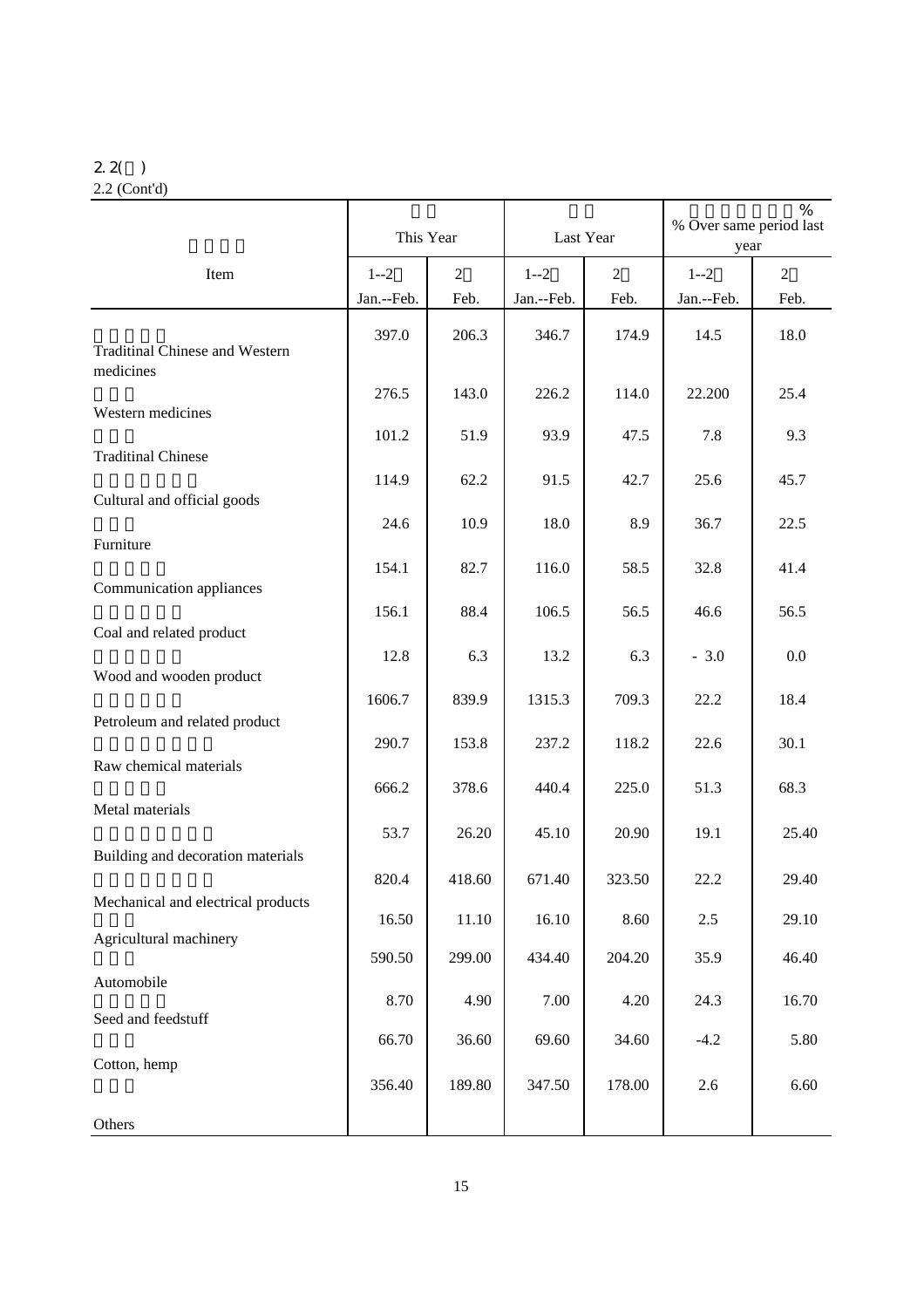## $2.3$ 2.3 Total retail sales of enterprises above designated size in wholesale and retail trade by category of main commodities

| ÷                                            |            |                |            |                | Unit: RMB 100 million |                                  |  |
|----------------------------------------------|------------|----------------|------------|----------------|-----------------------|----------------------------------|--|
|                                              | This Year  |                | Last Year  |                |                       | % Over same period last<br>year  |  |
| Item                                         | $1 - 2$    | $\overline{2}$ | $1 - 2$    | $\overline{2}$ | $1 - 2$               | $\overline{2}$                   |  |
|                                              | Jan.--Feb. | Feb.           | Jan.--Feb. | Feb.           | Jan.--Feb.            | Feb.                             |  |
|                                              | 2133.4     | 983.9          | 1740.5     | 864.1          | 22.6                  | 13.9                             |  |
| Total                                        | 442.5      | 190.0          | 372.6      | 192.8          | 18.800                | $-1.5$                           |  |
| Food, beverages, tobacco and liquor          | 51.5       | 21.5           | 44.4       | 21.7           | 16.0                  | $-0.9$                           |  |
| Meat, poultry and eggs                       | 241.6      | 106.7          | 199.9      | 104.8          | 20.9                  | 1.8                              |  |
| Other food                                   | 44.8       | 18.3           | 36.0       | 18.5           | 24.4                  | $-1.1$                           |  |
| <b>Beverages</b>                             | 104.6      | 43.5           | 92.3       | 47.8           | 13.3                  | $-9.0$                           |  |
| Tobacco and liquor                           | 322.1      | 132.5          | 285.5      | 132.8          | 12.8                  | $-0.2$                           |  |
| Clothing, shoes, hats and textiles           | 214.8      | 87.0           | 185.4      | 86.4           | 15.9                  | 0.7                              |  |
| Clothing                                     | 53.8       | 22.0           | 47.8       | 22.5           | 12.6                  | $-2.2$                           |  |
| Shoes, hats                                  | 53.5       | 23.5           | 52.3       | 23.9           | 2.3                   | $-1.7$                           |  |
| Knitwear and textiles                        | 45.4       | 21.2           | 36.3       | 18.1           | 25.1                  | 17.1                             |  |
| Cosmetics                                    | 40.3       | 18.80          | 35.00      | 176.60         | 15.1                  | 6.80                             |  |
| Gold, silver and jewelry                     | 109.0      | 49.70          | 97.00      | 48.10          | 12.4                  | 3.30                             |  |
| Articles for daily use                       | 32.10      | 14.90          | 27.20      | 13.30          | 18                    | 12.00                            |  |
| Washing articles                             | 6.60       | 2.80           | 5.90       | 3.00           | 11.9                  | 6.70<br>$\overline{\phantom{a}}$ |  |
| <b>Toys</b>                                  | 11.70      | 6.40           | 12.60      | 6.00           | $-7.1$                | 6.70                             |  |
| Hardware and electrical materials            | 16.20      | 6.70           | 12.70      | 6.50           | 27.6                  | 3.10                             |  |
| Sports and recreation articles               | 50.40      | 31.70          | 44.90      | 24.80          | 12.2                  | 27.80                            |  |
| Newspapers and magazines                     |            |                |            |                |                       |                                  |  |
| E-journal and vido products                  | 4.80       | 2.30           | 4.60       | 2.40           | 4.3                   | 4.20<br>$\overline{\phantom{0}}$ |  |
| Household appliances and video<br>appliances | 224.50     | 92.60          | 196.90     | 90.30          | 14                    | 2.50                             |  |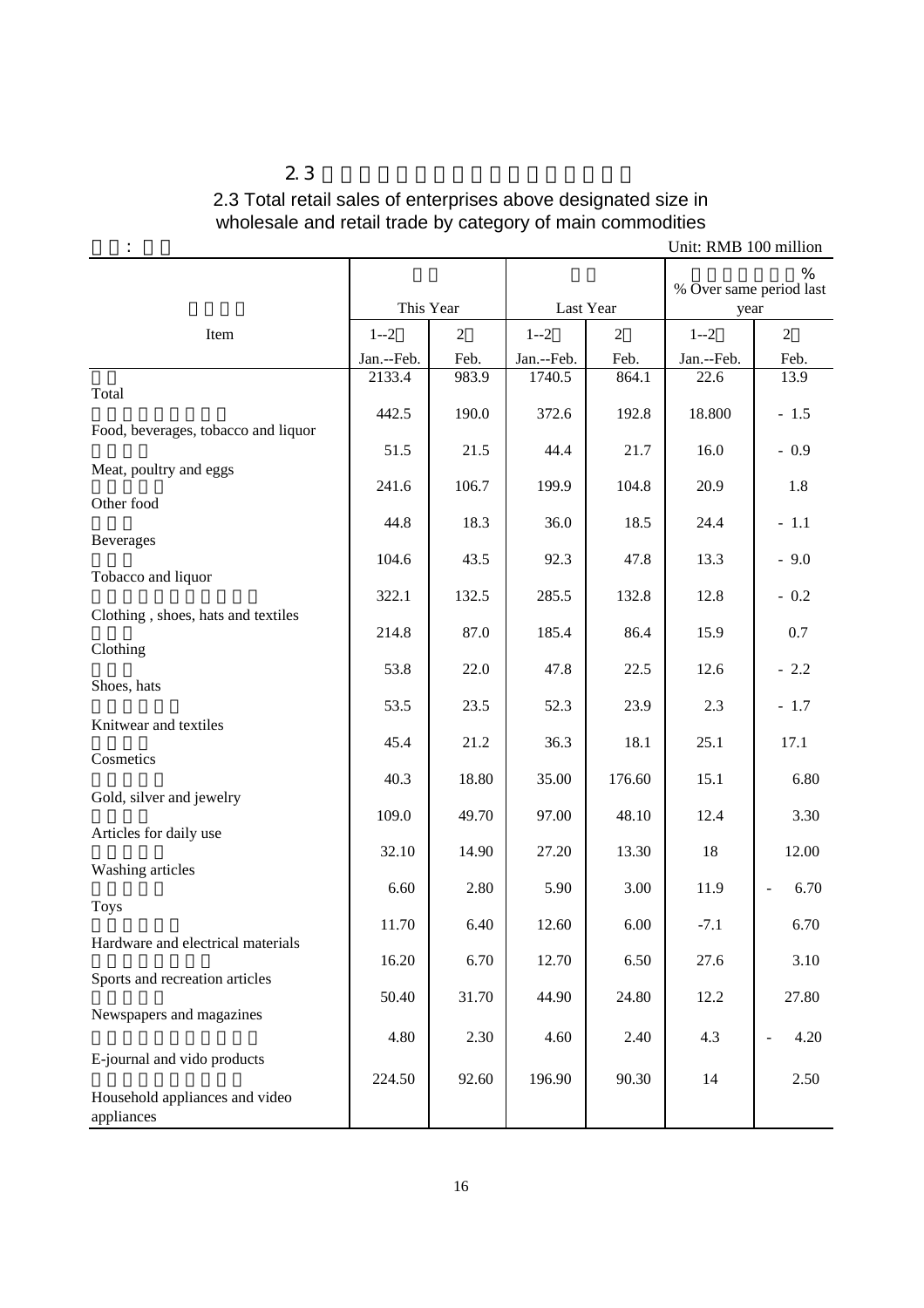#### 2.3( ) 2.3 (Cont'd)

|                                                    | This Year  |                | Last Year  |            | %<br>% Over same period last<br>year |                |
|----------------------------------------------------|------------|----------------|------------|------------|--------------------------------------|----------------|
| Item                                               | $1 - 2$    | $\overline{2}$ | $1 - 2$    | $\sqrt{2}$ | $1 - 2$                              | $\overline{2}$ |
|                                                    | Jan.--Feb. | Feb.           | Jan.--Feb. | Feb.       | Jan.--Feb.                           | Feb.           |
| <b>Traditinal Chinese and Western</b><br>medicines | 152.4      | 76.1           | 141.3      | 70.9       | 7.9                                  | 7.3            |
|                                                    | 107.4      | 54.0           | 95.3       | 47.6       | 12.7                                 | 13.4           |
| Western medicines                                  |            |                |            |            |                                      |                |
| <b>Traditinal Chinese</b>                          | 39.5       | 19.8           | 37.8       | 19.5       | 4.5                                  | 1.5            |
|                                                    | 37.9       | 20.1           | 30.7       | 15.2       | 23.5                                 | 32.2           |
| Cultural and official goods                        |            |                |            |            |                                      |                |
|                                                    | 14.8       | 6.7            | 11.6       | 5.4        | 27.6                                 | 24.1           |
| Furniture                                          | 53.7       | 26.0           | 33.3       | 17.4       | 61.3                                 | 49.4           |
| Communication appliances                           |            |                |            |            |                                      |                |
|                                                    | 1.8        | $0.8\,$        | 2.2        | 0.9        | $-18.2$                              | $-11.1$        |
| Coal and related product                           |            |                |            |            |                                      |                |
| Wood and wooden product                            | 0.7        | 0.3            | 0.9        | 0.4        | $-22.2$                              | $-25.0$        |
|                                                    | 234.3      | 116.70         | 165.90     | 89.50      | 41.2                                 | 30.4           |
| Petroleum and related product                      |            |                |            |            |                                      |                |
|                                                    | 2.6        | 1.10           | 3.20       | 1.80       | $-18.8$                              | $-38.9$        |
| Raw chemical materials                             | 4.5        | 2.4            | 4.5        | $2.4\,$    | $0.0\,$                              | $0.0\,$        |
| Building and decoration materials                  |            |                |            |            |                                      |                |
|                                                    | 13.0       | 6.1            | 10.3       | 4.6        | 26.2                                 | 32.6           |
| Mechanical and electrical products                 | 305.2      | 152.6          | 200.4      | 95.6       | 52.3                                 | 59.6           |
| Agricultural machinery                             |            |                |            |            |                                      |                |
|                                                    | 284.7      | 142.9          | 177.7      | 84.8       | 60.2                                 | 68.5           |
| Automobile                                         |            |                |            |            |                                      |                |
| Others                                             | 45.6       | 23.1           | 38.1       | 20.6       | 19.7                                 | 12.1           |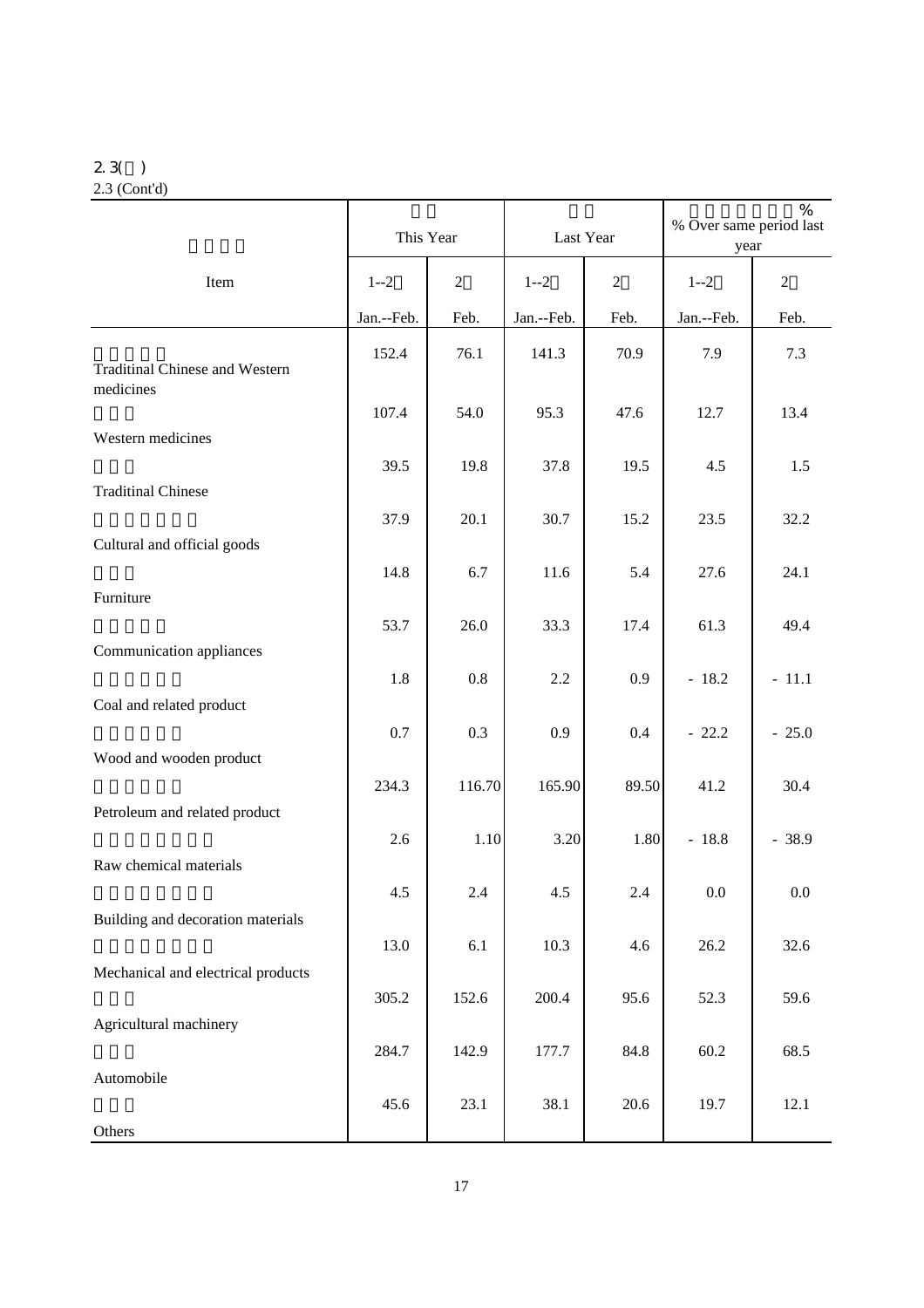|      | 3.1 Purchasing Price Index of Major Raw Materials |
|------|---------------------------------------------------|
| 100) | $(same period last year=100)$                     |

| 1007                                         | $(sailie)$ errou last year $-100$ |            |            |  |  |  |
|----------------------------------------------|-----------------------------------|------------|------------|--|--|--|
|                                              | 12<br>2003                        | 2004<br>01 | 2004<br>02 |  |  |  |
| Item                                         | Dec., 2003                        | Jan.,2004  | Feb., 2004 |  |  |  |
|                                              | 107.05                            | 107.44     | 108.14     |  |  |  |
| General Index                                |                                   |            |            |  |  |  |
|                                              | 104.70                            | 104.07     | 102.91     |  |  |  |
| Fuels                                        |                                   |            |            |  |  |  |
| <b>Ferrous Metal</b>                         | 114.15                            | 115.61     | 118.68     |  |  |  |
|                                              | 111.51                            | 112.57     | 115.81     |  |  |  |
| Non-ferrous Metal                            |                                   |            |            |  |  |  |
|                                              | 103.39                            | 103.67     | 104.13     |  |  |  |
| Raw materials for chemical industry          |                                   |            |            |  |  |  |
|                                              | 100.93                            | 102.35     | 102.18     |  |  |  |
| Timber and pulp                              |                                   |            |            |  |  |  |
|                                              | 102.30                            | 103.06     | 104.27     |  |  |  |
| <b>Construction Materials</b>                |                                   |            |            |  |  |  |
| Other industrial materials and Semi products | 102.11                            | 102.73     | 103.42     |  |  |  |
|                                              | 114.42                            | 114.55     | 114.99     |  |  |  |
| Farm and sideline products                   |                                   |            |            |  |  |  |
|                                              | 104.81                            | 105.76     | 105.80     |  |  |  |
| Textile raw materials                        |                                   |            |            |  |  |  |

#### $3.2$

#### 3.2 Ex-factory Price Index of Industrial Products

| 100)                           | (same period last year=100) |            |            |  |  |  |  |  |
|--------------------------------|-----------------------------|------------|------------|--|--|--|--|--|
|                                | 2003<br>12                  | 2004<br>01 | 2004<br>02 |  |  |  |  |  |
| Item                           | Dec., 2003                  | Jan., 2004 | Feb., 2004 |  |  |  |  |  |
|                                | 102.99                      | 103.47     | 103.50     |  |  |  |  |  |
| <b>Total industry products</b> |                             |            |            |  |  |  |  |  |
|                                | 104.08                      | 104.62     |            |  |  |  |  |  |
| <b>Mean of production</b>      |                             |            |            |  |  |  |  |  |
|                                | 107.89                      | 107.54     | 104.20     |  |  |  |  |  |
| Mining & quarring industry     |                             |            |            |  |  |  |  |  |
|                                | 105.94                      | 106.31     | 105.40     |  |  |  |  |  |
| Raw materials industry         |                             |            |            |  |  |  |  |  |
|                                | 102.37                      | 103.14     | 104.20     |  |  |  |  |  |
| Manufacturing industry         |                             |            |            |  |  |  |  |  |
|                                | 99.93                       | 100.26     | 100.50     |  |  |  |  |  |
| <b>Consumer</b> goods          |                             |            |            |  |  |  |  |  |
|                                | 103.58                      | 103.84     | 104.00     |  |  |  |  |  |
| Food                           |                             |            |            |  |  |  |  |  |
| Clothing                       | 100.24                      | 100.38     | 100.90     |  |  |  |  |  |
|                                | 100.13                      | 100.95     | 101.00     |  |  |  |  |  |
| Articles for daily use         |                             |            |            |  |  |  |  |  |
|                                | 95.16                       | 95.44      | 95.70      |  |  |  |  |  |
| Durable consumer goods         |                             |            |            |  |  |  |  |  |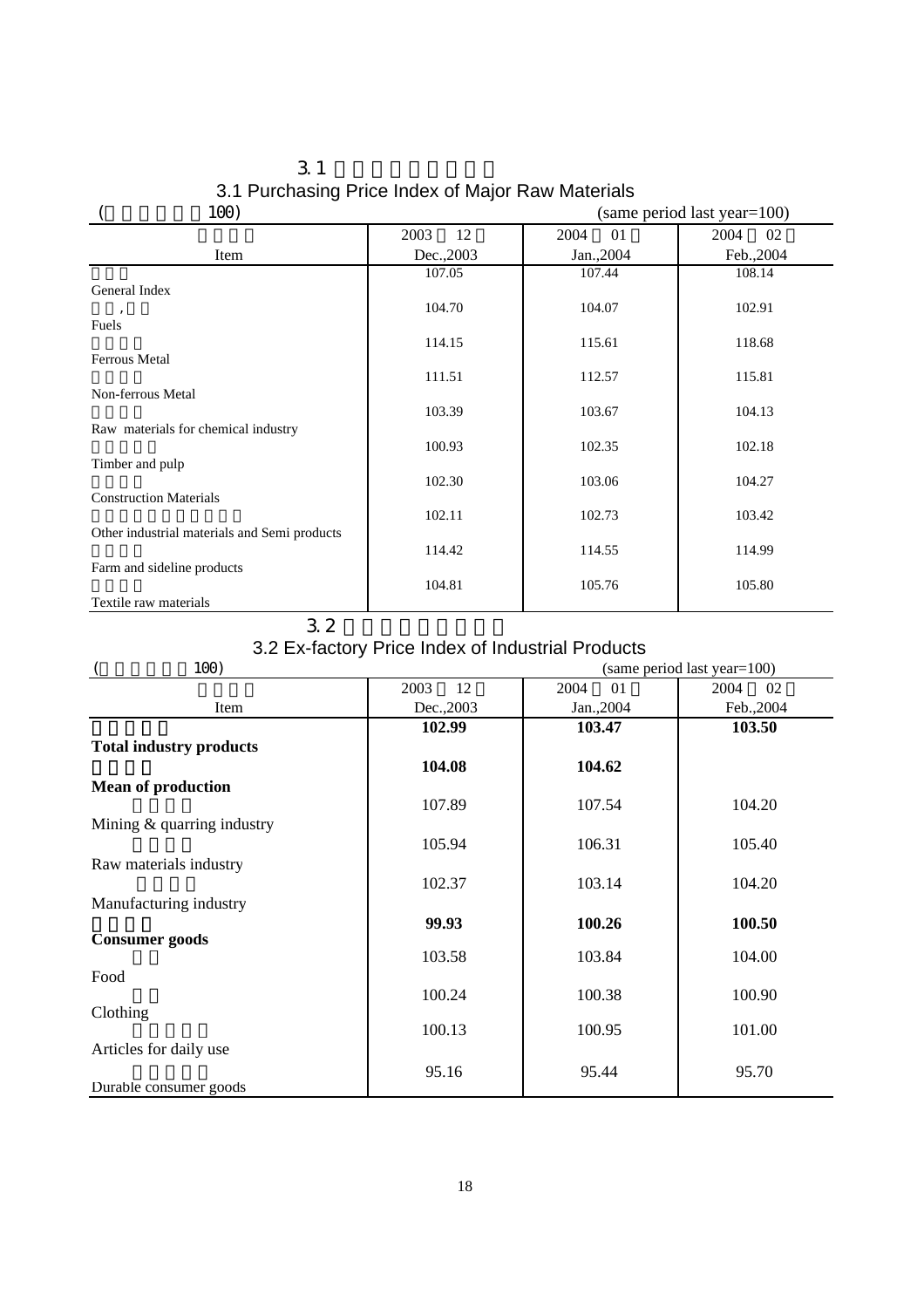3.3 Ex-factory Price Index of Industrial Products by sector

|  |  | 1 N C |  |
|--|--|-------|--|

|                                     |            | (          | 100)                        |
|-------------------------------------|------------|------------|-----------------------------|
|                                     |            |            | (same period last year=100) |
|                                     | 2003<br>12 | 2004<br>01 | 2004<br>02                  |
| Sector                              | Dec., 2003 | Jan., 2004 | Feb., 2004                  |
|                                     | 111.01     | 113.78     | 116.46                      |
| Metallurgical industry              | 100.78     | 100.96     | 101.46                      |
| Power industry                      |            |            |                             |
|                                     | 110.56     | 110.43     | 111.3                       |
| Coal industry                       |            |            |                             |
| Petroleum industry                  | 107.53     | 106.87     | 100.67                      |
|                                     | 102.75     | 103.30     | 103.7                       |
| Chemical industry                   |            |            |                             |
| Machine buiding industry            | 97.52      | 97.71      | 98.37                       |
|                                     | 103.90     | 104.23     | 104.8                       |
| Building materials industry         |            |            |                             |
| Timber industry                     | 100.68     | 100.17     | 101.09                      |
|                                     | 104.52     | 104.78     | 104.98                      |
| Food industry                       |            |            |                             |
| Textile industry                    | 106.07     | 106.42     | 107.15                      |
|                                     | 100.43     | 100.70     | 101.19                      |
| Tailoring industry                  |            |            |                             |
| Leather industry                    | 99.85      | 99.89      | 100.43                      |
|                                     | 99.17      | 99.56      | 100.33                      |
| Paper industry                      |            |            |                             |
| Cultural, educational & handicrafts | 98.75      | 98.74      | 99.74                       |
| articles                            |            |            |                             |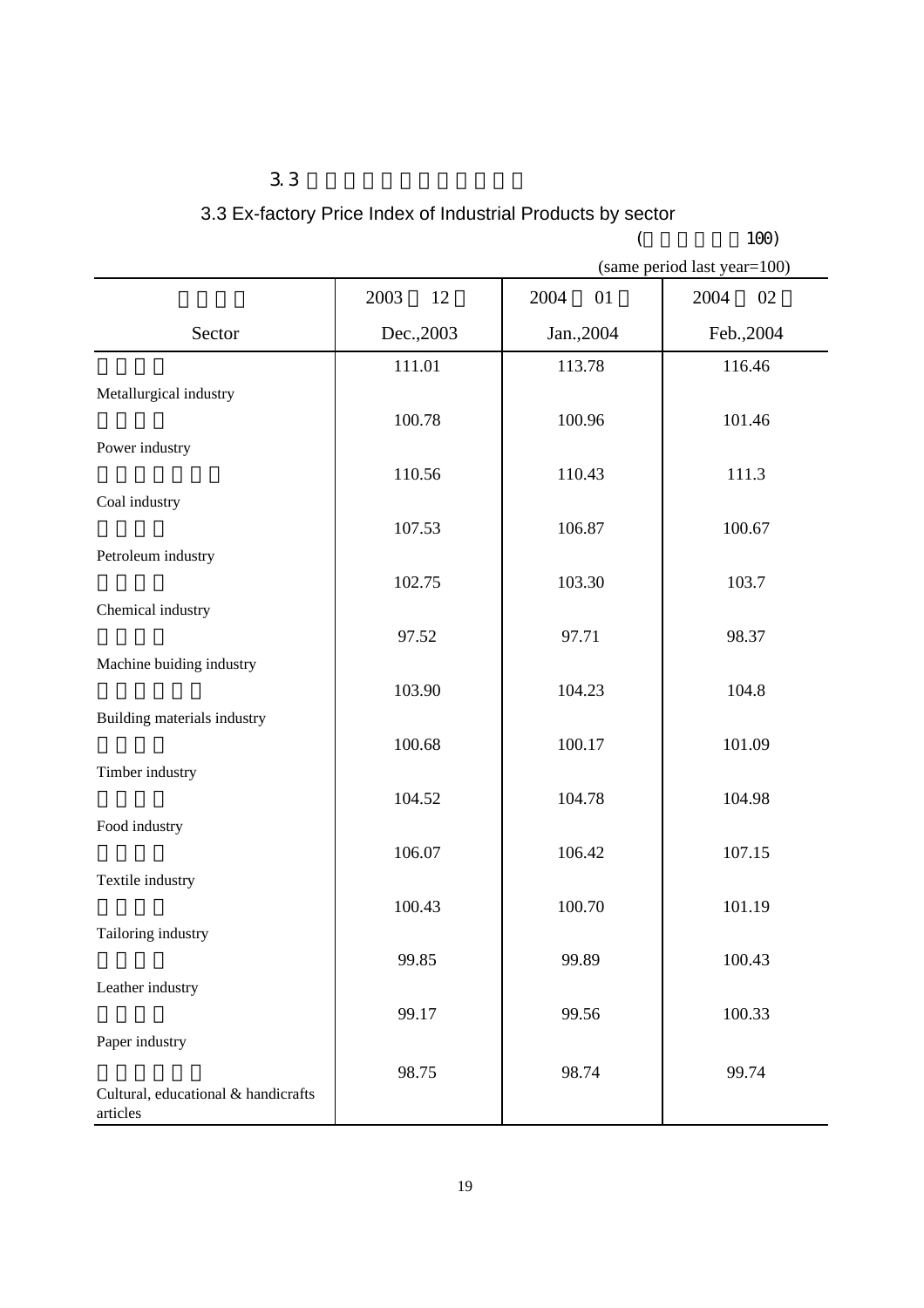$3.4$ 3.4 Price Index of Industrial Products by Region

Feb., 2004 (same period last year=100)

 $2004$   $02$  (100)

|                       |                                            | $\pmb{\mathsf{I}}$                                        |
|-----------------------|--------------------------------------------|-----------------------------------------------------------|
| Region                | Ex-factory index of industrial<br>products | Purchasing price index of raw<br>materials fuel and power |
| Total                 | 103.54                                     | 108.14                                                    |
| Beijing               | 102.62                                     | 109.82                                                    |
| Tianjin               | 102.61                                     | 113.50                                                    |
| Hebei                 | 112.77                                     | 117.18                                                    |
| Shanxi                | 117.98                                     | 113.64                                                    |
| <b>Inner Mongolia</b> | 103.48                                     | 107.92                                                    |
| Liaoning              | 105.12                                     | 110.50                                                    |
| Jilin                 | 103.26                                     | 106.83                                                    |
| Heilongjiang          | 99.48                                      | 108.63                                                    |
| Shanghai              | 102.21                                     | 113.08                                                    |
| Jiangsu               | 105.86                                     | 113.15                                                    |
| Zhejiang              | 104.04                                     | 110.61                                                    |
| Anhui                 | 107.00                                     | 111.67                                                    |
| Fujian                | 102.94                                     | 109.69                                                    |
| Jiangxi               | 108.05                                     | 111.37                                                    |
| Shandong              | 104.97                                     | 111.90                                                    |
| Henan                 | 109.92                                     | 117.09                                                    |
| Hubei                 | 104.66                                     | 112.19                                                    |
| Hunan                 | 106.27                                     | 110.73                                                    |
| Guangdong             | 100.40                                     | 108.22                                                    |
| Guangxi               | 107.76                                     | 112.39                                                    |
| Hainan                | 98.05                                      | 102.50                                                    |
| Sichuan               | 103.46                                     | 106.37                                                    |
| Guizhou               | 105.75                                     | 110.45                                                    |
| Yunnan                | 108.01                                     | 106.88                                                    |
| Chongqing             | 102.30                                     | 111.90                                                    |
| Tibet                 |                                            |                                                           |
| Shaanxi               | 104.17                                     | 108.17                                                    |
| Gansu                 | 110.72                                     | 107.61                                                    |
| Qinghai               | 108.23                                     | 102.75                                                    |
| Ningxia               | 109.83                                     | 114.81                                                    |
| Xinjiang              | 105.74                                     | 111.31                                                    |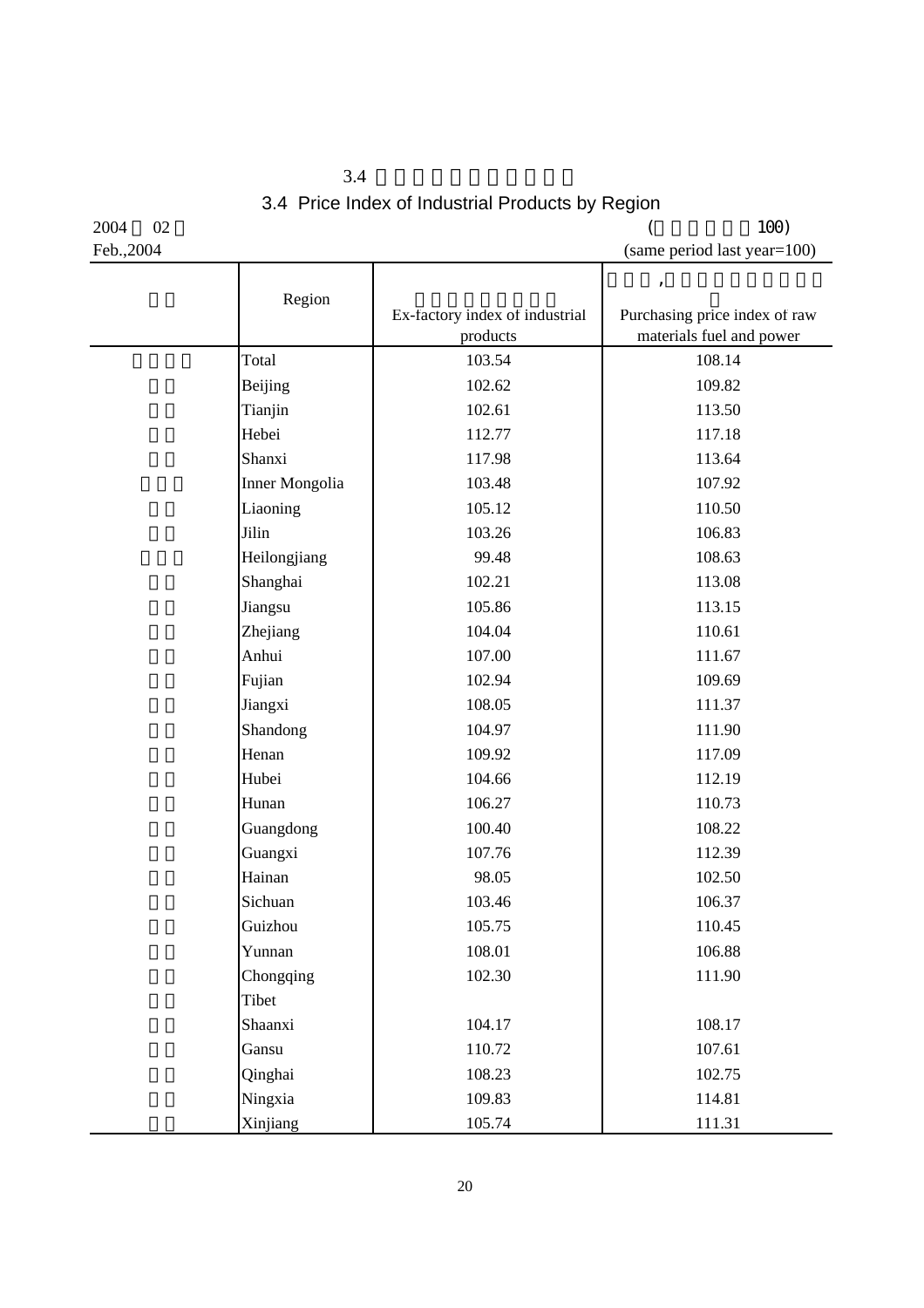| 100)                                      |                        |                 | (same period of last year=100) |  |
|-------------------------------------------|------------------------|-----------------|--------------------------------|--|
|                                           | 2003<br>$\overline{2}$ | 3<br>2003       | 2003<br>$\overline{4}$         |  |
| Item                                      | Quarter 2, 2003        | Quarter 3, 2003 | Quarter 4, 2003                |  |
|                                           | 105.0                  | 104.1           | 105.1                          |  |
| <b>General Index</b>                      |                        |                 |                                |  |
|                                           | 104.4                  | 105.3           | 105.2                          |  |
| <b>Commercial building</b>                |                        |                 |                                |  |
| $\#$                                      | 104.8                  | 105.9           | 107.0                          |  |
| #Residential building                     |                        |                 |                                |  |
| Comfortable housing projects              | 103.0                  | 101.2           | 102.5                          |  |
|                                           | 105.2                  | 106.6           | 107.3                          |  |
| Ordinary                                  |                        |                 |                                |  |
|                                           | 103.3                  | 102.9           | 107.6                          |  |
| <b>Villas</b>                             |                        |                 |                                |  |
| $\#$                                      | 102.4                  | 103.4           | 102.6                          |  |
| #Non-residential building                 |                        |                 |                                |  |
|                                           | 102.4                  | 103.7           | 103.6                          |  |
| Offices                                   |                        |                 |                                |  |
|                                           | 102.5                  | 103.1           | 102.2                          |  |
| House for commercial use                  |                        |                 |                                |  |
|                                           | 99.6                   | 106.8           | 102.7                          |  |
| Others                                    |                        |                 |                                |  |
|                                           | 100.6                  | 100.8           | 100.0                          |  |
| <b>Public apartments transactions</b>     |                        |                 |                                |  |
| $\#$<br>#Residential buildings            | 100.6                  | 100.8           | 100.0                          |  |
|                                           | 109.9                  | 102.1           | 104.5                          |  |
| <b>Individual apartments transactions</b> |                        |                 |                                |  |
| $\#$                                      | 111.9                  | 102.1           | 104.7                          |  |
| #Residential buildings                    |                        |                 |                                |  |
| $\#$                                      | 105.4                  | 102.0           | 104.2                          |  |
| #No-residential buildings                 |                        |                 |                                |  |

 $3.5$ 3.5 Real estate selling price index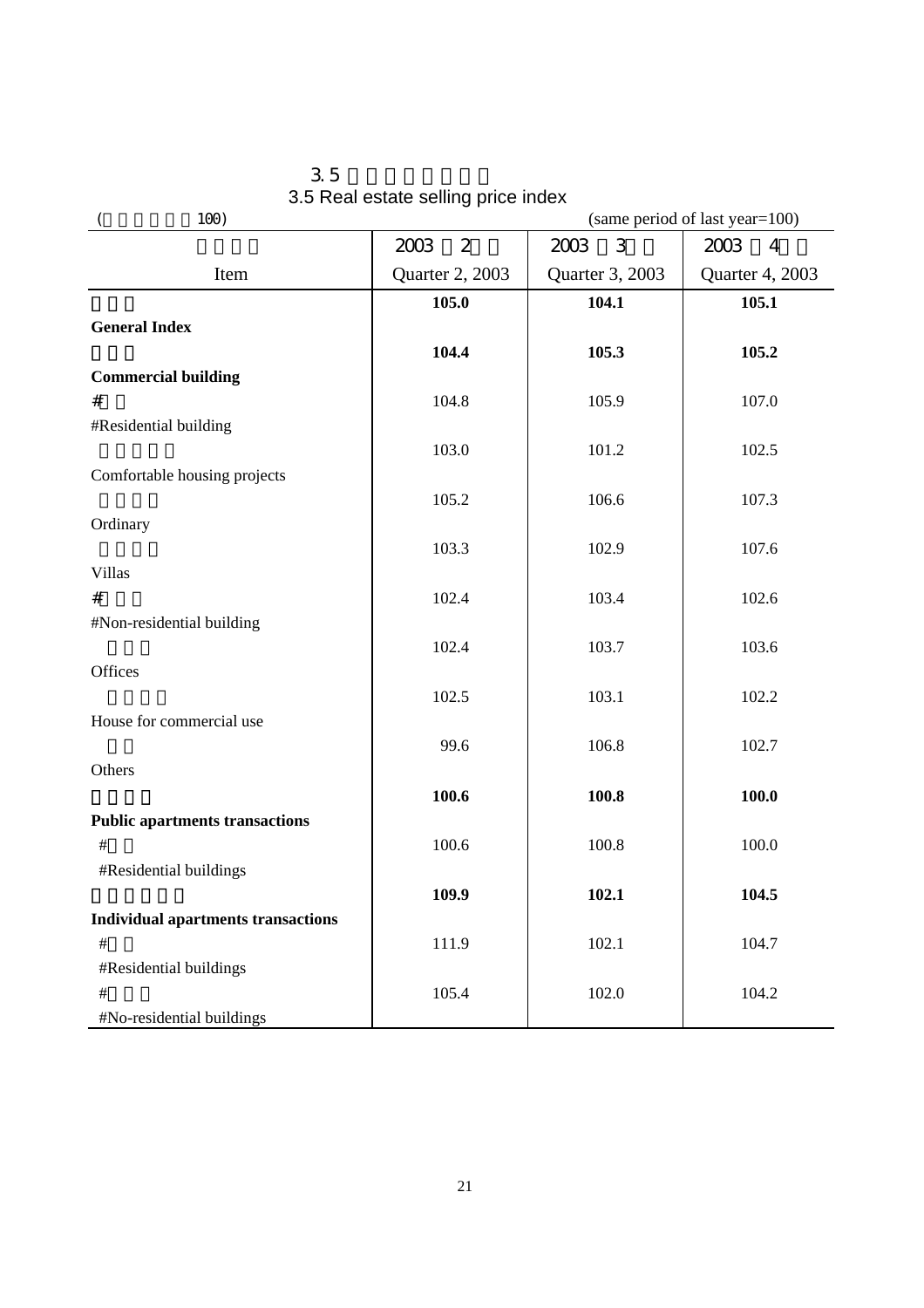| 100)                             |                        | (same period of last year=100) |                        |
|----------------------------------|------------------------|--------------------------------|------------------------|
|                                  | $\overline{2}$<br>2003 | 3<br>2003                      | 2003<br>$\overline{4}$ |
| Item                             | Quarter 2, 2003        | Quarter 3, 2003                | Quarter 4, 2003        |
|                                  | 101.9                  | 101.8                          | 102.2                  |
| <b>General Index</b>             |                        |                                |                        |
|                                  | 104.7                  | 109.2                          | 114.5                  |
| <b>Residential building</b>      |                        |                                |                        |
| #                                | 101.5                  | 100.8                          | 100.5                  |
| Public apartments                |                        |                                |                        |
|                                  | 110.8                  | 119.5                          | 120.1                  |
| Individual apartments            |                        |                                |                        |
|                                  | 99.1                   | 99.1                           | 100.5                  |
| Offices                          |                        |                                |                        |
| #                                | 99.5                   | 99.6                           | 100.3                  |
| High-grade offices               |                        |                                |                        |
|                                  | 98.8                   | 98.8                           | 100.8                  |
| Ordinary offices                 |                        |                                |                        |
|                                  | 98.7                   | 98.6                           | 100.3                  |
| <b>Houses for commercial use</b> |                        |                                |                        |
|                                  | 102.2                  | 99.0                           | 98.2                   |
| Work-shop and warehouse          |                        |                                |                        |
| #                                | 102.9                  | 101.3                          | 100.8                  |
| Workshop                         |                        |                                |                        |
|                                  | 101.6                  | 97.1                           | 96.9                   |
| Warehouse                        |                        |                                |                        |

 $3.6$ 3.6 Real estate rent and leasing price index

 $3.7$ 

3.7 Land transaction price index

| 100)                                       |           | (same period of last year=100) |                                                     |
|--------------------------------------------|-----------|--------------------------------|-----------------------------------------------------|
|                                            | 2<br>2003 | 2003<br>3                      | 2003<br>4                                           |
| Item                                       |           |                                | Quarter 2, 2003   Quarter 3, 2003   Quarter 4, 2003 |
|                                            | 107.1     | 108.8                          | 108.9                                               |
| <b>Total</b>                               |           |                                |                                                     |
|                                            | 111.8     | 113.1                          | 113.1                                               |
| <b>Land for residential buildings</b>      |           |                                |                                                     |
| #                                          | 109.7     | 104.6                          | 104.0                                               |
| <b>Villas</b>                              |           |                                |                                                     |
|                                            | 112.1     | 113.9                          | 113.5                                               |
| Ordinary                                   |           |                                |                                                     |
|                                            | 101.0     | 101.0                          | 101.2                                               |
| Land for industrial use                    |           |                                |                                                     |
|                                            | 104.0     | 107.1                          | 107.0                                               |
| Land for commercial tourist & recreational |           |                                |                                                     |
| <b>Others</b>                              | 101.9     | 103.5                          | 106.4                                               |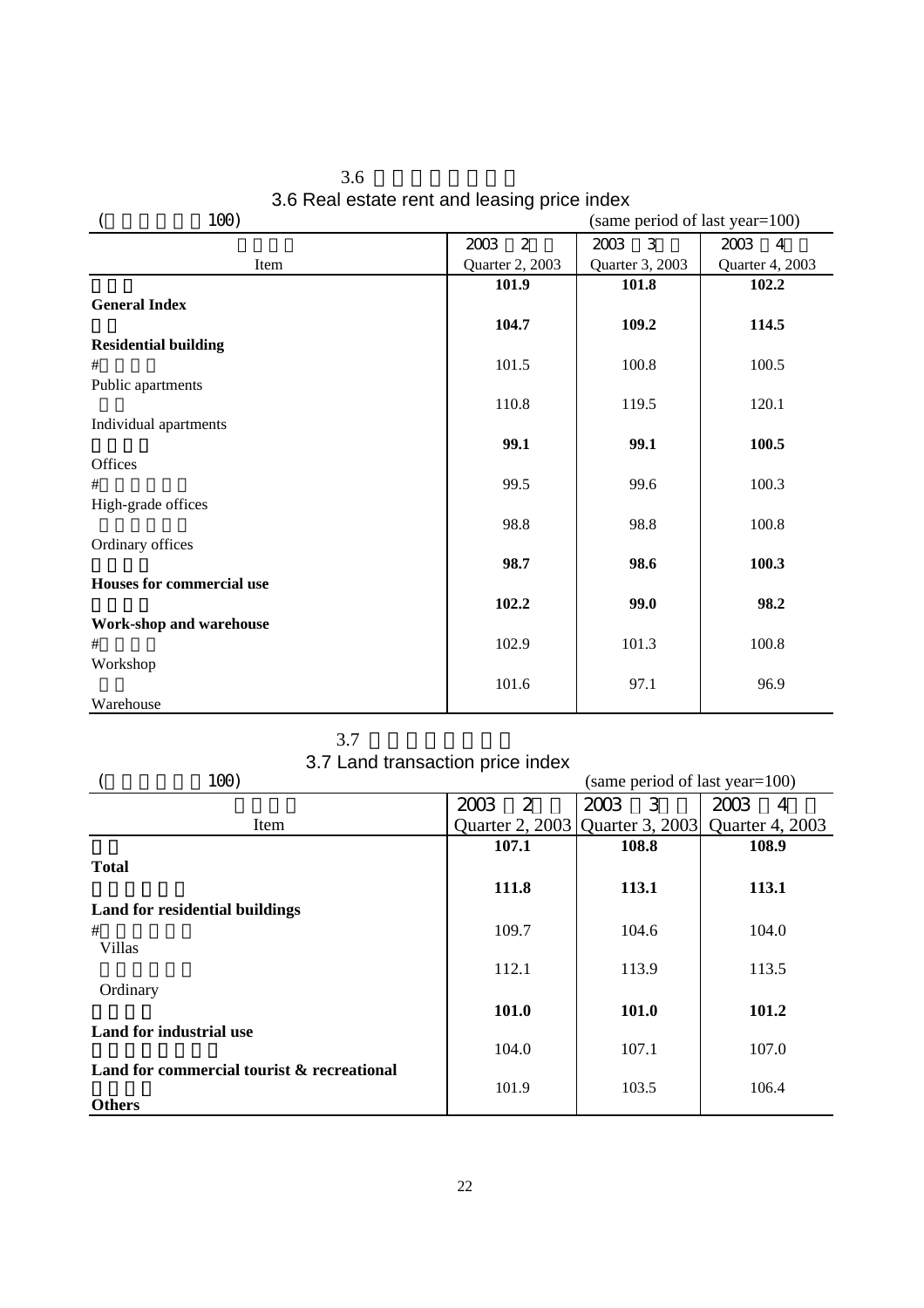## $3.8\,36$ 3.8 Price index of real estate in 35 Cities

 $2003 - 4$ Quarter 4, 2003

|        | Region             |                           |                         |                         |
|--------|--------------------|---------------------------|-------------------------|-------------------------|
|        |                    | Real estate selling price | Land transactions price | Real estate and leasing |
|        |                    | index                     | index                   | price index             |
|        | Nationwide         | 105.1                     | 108.9                   | 102.2                   |
|        | Beijing            | 100.6                     | 101.0                   | 106.6                   |
|        | Tianjin            | 107.5                     | 103.0                   | 96.2                    |
|        | Shijiazhuang       | 101.0                     | 97.5                    | 99.7                    |
|        | Taiyuan            | 103.6                     | 102.2                   | 101.9                   |
|        | Hohhot             | 100.7                     | 102.1                   | 97.1                    |
|        | Shenyang           | 115.8                     | 115.3                   | 103.3                   |
| Dalian |                    | 100.4                     | 106.1                   | 103.0                   |
|        | Changchun          | 98.3                      | 103.8                   | 100.0                   |
| Harbin |                    | 100.6                     | 100.0                   | 98.9                    |
|        | Shanghai           | 129.1                     | 129.8                   | 102.3                   |
|        | Nanjing            | 113.4                     | 100.9                   | 101.0                   |
|        | Hangzhou           | 109.0                     | 144.0                   | 113.5                   |
|        | Ningbo             | 113.4                     | 111.9                   | 107.0                   |
| Hefei  |                    | 102.9                     | 107.1                   | 102.1                   |
|        | Fuzhou             | 101.0                     | 112.3                   | 99.0                    |
|        | Xiamen             | 104.0                     | 103.1                   | 101.5                   |
|        | Nanchang           | 106.1                     | 106.0                   | 102.3                   |
| Jinan  |                    | 105.2                     | 104.4                   | 100.6                   |
|        | Qingdao            | 117.6                     | 101.7                   | 99.3                    |
|        | Zhengzhou          | 102.3                     | 101.7                   | 98.4                    |
|        | Wuhan              | 104.5                     | 101.9                   | 100.4                   |
|        | Changsha           | 101.2                     | 101.5                   | 102.1                   |
|        | Guangzhou          | 97.8                      | 100.0                   | 99.5                    |
|        | Shenzhen           | 103.5                     | 103.1                   | 100.4                   |
|        | Nanning            | 101.7                     | 100.0                   | 102.7                   |
|        | Haikou             | 104.3                     | 100.7                   | 95.6                    |
|        | Chongqing          | 110.9                     | 102.8                   | 104.5                   |
|        | Chengdu            | 105.9                     | 117.1                   | 100.8                   |
|        | Guiyang            | 101.5                     | 100.3                   | 101.9                   |
|        | Kunming            | 100.3                     | 100.0                   | 100.9                   |
| Lasa   |                    |                           |                         |                         |
| Xi'an  |                    | 101.7                     | 100.9                   | 98.1                    |
|        | Lanzhou            | 106.1                     | 100.0                   | 92.8                    |
| Xining |                    | 102.5                     | 113.6                   | 102.5                   |
|        | Yinchuan<br>Urumqi | 102.2<br>100.7            | 104.0<br>102.9          | 103.3<br>98.9           |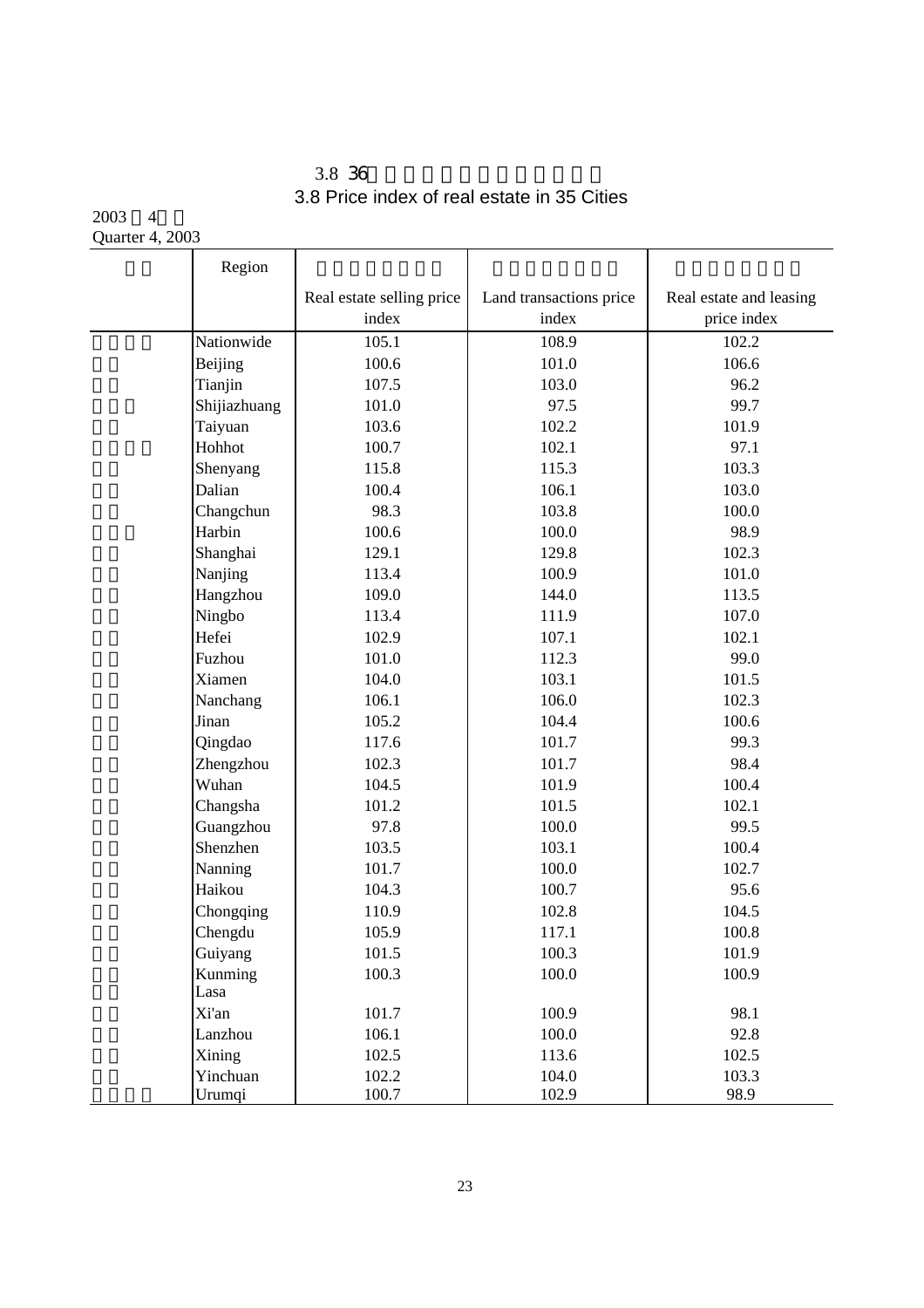| 100)                    |            | (same monthof last year=100) |            |
|-------------------------|------------|------------------------------|------------|
|                         | 2003<br>12 | 2004<br>01                   | 2004<br>02 |
| Item                    | Dec., 2003 | Jan.,2004                    | Feb., 2004 |
|                         | 97.19      | 103.48                       | 97.82      |
| Household refrigerators | 102.71     | 103.72                       | 103.02     |
| Natural-gas             |            |                              |            |
|                         | 107.62     | 106.65                       | 99.89      |
| National crude oil      | 110.68     | 113.44                       | 115.79     |
| Rice                    |            |                              |            |
|                         | 114.53     | 116.33                       | 117.59     |
| Wheat flour             | 92.25      | 92.77                        | 92.30      |
| Air conditioners        |            |                              |            |
|                         | 120.79     | 117.47                       | 117.68     |
| Edible oil              | 97.81      | 99.09                        | 99.72      |
| Micro-computers         |            |                              |            |
|                         | 99.49      | 103.82                       | 103.22     |
| Liquor                  | 99.50      | 99.23                        | 99.97      |
| Beer                    |            |                              |            |
|                         | 100.60     | 100.49                       | 100.92     |
| Cigarettes              | 118.37     | 117.93                       | 118.74     |
| Cotton yarn             |            |                              |            |
|                         | 109.09     | 109.91                       | 111.62     |
| Cotton cloth            | 105.33     | 107.15                       | 107.92     |
| Pure chemical cloth     |            |                              |            |
|                         | 108.96     | 104.49                       | 98.35      |
| Gasoline                | 108.16     | 110.55                       | 102.58     |
| Kerosene                |            |                              |            |
|                         | 108.00     | 110.76                       | 101.96     |
| Diesel oil              | 103.70     | 103.48                       | 104.18     |
| Lubricating oil         |            |                              |            |
|                         | 112.18     | 112.52                       | 113.23     |
| Sulphuric acid          | 95.21      | 96.39                        | 97.77      |
| Caustic soda            |            |                              |            |
| Soda ash                | 92.18      | 93.04                        | 97.89      |

 $3.9$ 3.9 Ex-factory Price Index of Major Industrial Products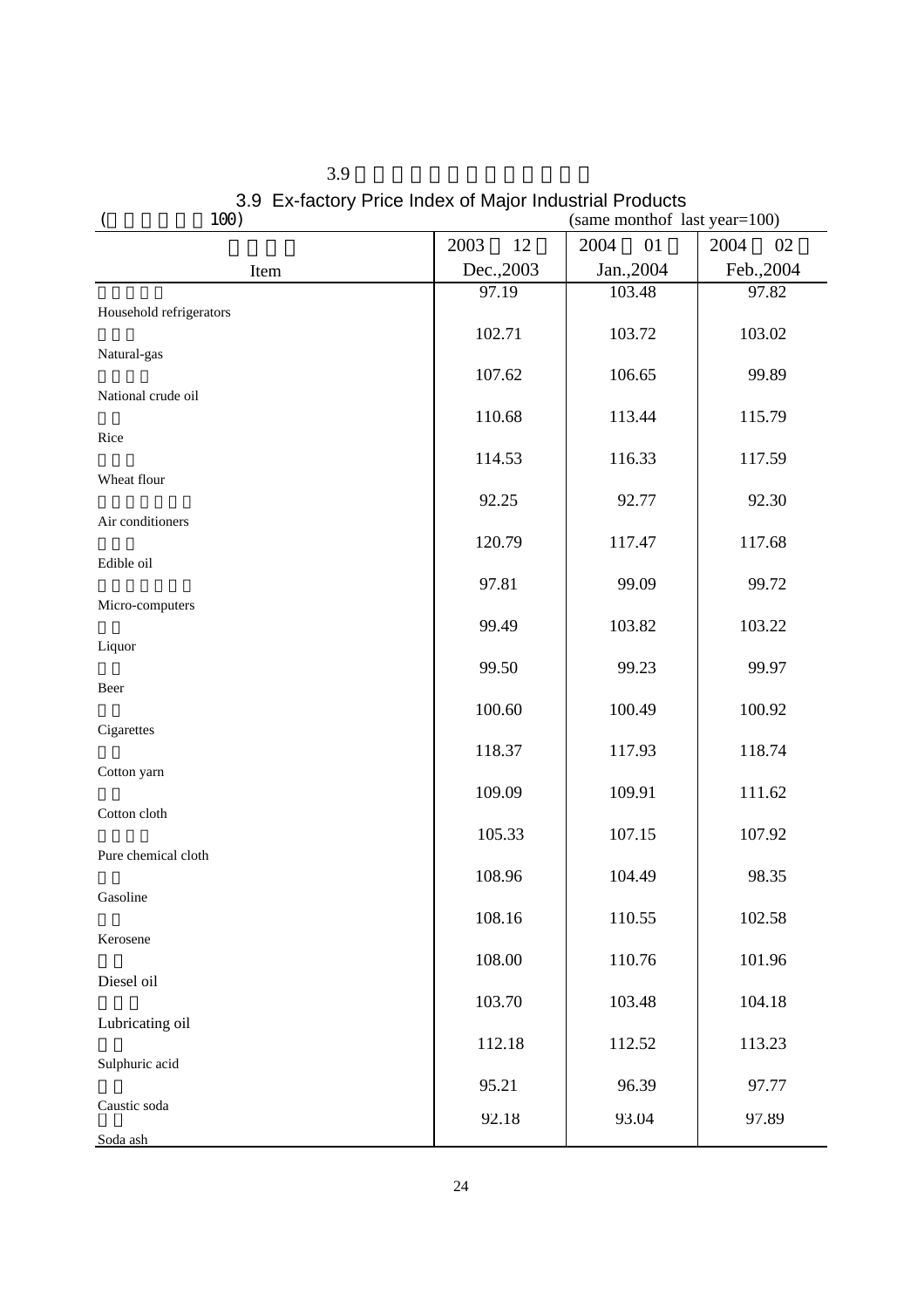#### 3.9( )

3.9 (Cont'd)

|                               | 2003<br>12 | 2004<br>01 | 2004<br>02 |
|-------------------------------|------------|------------|------------|
| Item                          | Dec., 2003 | Jan., 2004 | Feb., 2004 |
|                               | 113.98     | 115.18     | 115.29     |
| Urea                          | 105.76     | 117.62     | 114.92     |
| Ethylene                      | 121.25     | 118.54     | 119.31     |
| Pure benzene                  |            |            |            |
| Composed detergents           | 97.84      | 98.78      | 99.17      |
|                               | 95.70      | 95.70      | 95.70      |
| Chemical medicine             | 107.30     | 107.20     | 107.90     |
| Cement                        | 113.78     | 119.14     | 119.71     |
| Plate glass                   |            |            |            |
| Oridinary large rolled steel  | 119.90     | 118.74     | 126.86     |
|                               | 122.06     | 129.91     | 136.70     |
| Oridinary medium rolled steel | 118.30     | 125.35     | 130.21     |
| Oridinary sall rolled steel   |            |            |            |
| Wired rod                     | 125.86     | 133.10     | 133.73     |
| Steel sheet                   | 106.38     | 106.00     | 107.14     |
|                               | 106.24     | 109.22     | 110.78     |
| Seamless steel pipe           | 114.05     | 113.50     | 117.18     |
| Welded steel pipe             |            |            |            |
| Copper                        | 114.43     | 114.76     | 118.14     |
| Zinc                          | 108.47     | 111.41     | 115.09     |
|                               | 102.59     | 105.88     | 109.85     |
| Aluminium                     | 98.27      | 97.72      | 97.91      |
| Trucks                        |            |            |            |
| <b>Buses</b>                  | 99.04      | 97.94      | 98.71      |
|                               | 94.43      | 93.45      | 93.74      |
| Cars                          | 99.80      | 100.30     | 100.20     |
| Chemical pesticide            |            |            |            |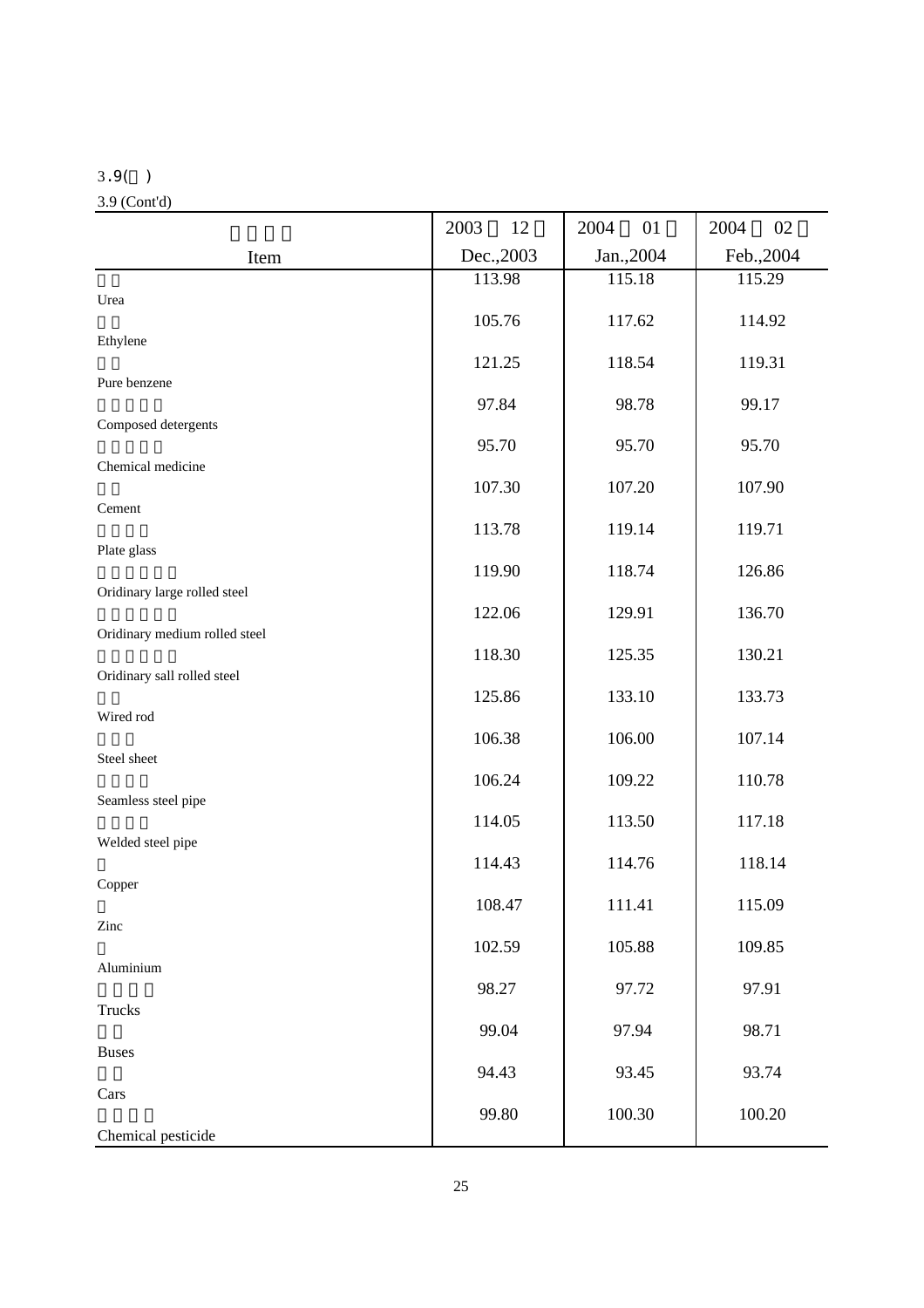# $4.1$ 4.1 Number of Staff and Workers On duty by all Regions

 $2003$  09  $\blacksquare$ By the end of Sep., 2003 Unit: 10000 person

| Region                |         |             |                  |        |
|-----------------------|---------|-------------|------------------|--------|
|                       | Total   | State-owned | Collective-owned | Others |
| Total                 | 10461.9 | 6812.4      | 1027.6           | 2621.9 |
| Beijing               | 431.6   | 204.2       | 32.3             | 195.1  |
| Tianjin               | 174.5   | 99.6        | 14.4             | 60.5   |
| Hebei                 | 490.7   | 371.5       | 44.9             | 74.3   |
| Shanxi                | 348     | 248         | 42.5             | 57.5   |
| <b>Inner Mongolia</b> | 242.6   | 171.8       | 16.6             | 54.2   |
| Liaoning              | 485.2   | 318.7       | 50.5             | 116    |
| Jilin                 | 296.2   | 213.9       | 31.6             | 50.7   |
| Heilongjiang          | 492.2   | 333.7       | 59.1             | 99.4   |
| Shanghai              | 280.5   | 143.9       | 18.4             | 118.2  |
| Jiangsu               | 579.3   | 321.1       | 60.3             | 197.9  |
| Zhejiang              | 347.9   | 166.5       | 31.6             | 149.8  |
| Anhui                 | 344.3   | 220.1       | 44.6             | 79.6   |
| Fujian                | 320.8   | 147.3       | 26               | 147.5  |
| Jiangxi               | 257.2   | 201.5       | 21.6             | 34.1   |
| Shandong              | 767.6   | 493.9       | 82.1             | 191.6  |
| Henan                 | 688.4   | 407.8       | 121.7            | 158.9  |
| Hubei                 | 481.7   | 340.1       | 41.1             | 100.5  |
| Hunan                 | 385.4   | 305.2       | 33.5             | 46.7   |
| Guangdong             | 732.8   | 367.2       | 77.7             | 287.9  |
| Guangxi               | 253.5   | 190.5       | 20.6             | 42.4   |
| Hainan                | 72.8    | 58.5        | $\overline{4}$   | 10.3   |
| Chongqing             | 199     | 128.1       | 19.9             | 51     |
| Sichuan               | 477.2   | 324.3       | 48.7             | 104.2  |
| Guizhou               | 184.8   | 145.9       | 14.1             | 24.8   |
| Yunnan                | 243.9   | 187.7       | 14.4             | 41.8   |
| Tibet                 | 14.8    | 14.3        | $0.4\,$          | 0.1    |
| Shaanxi               | 321     | 252         | 24.1             | 44.9   |
| Gansu                 | 188.5   | 156.6       | 15.1             | 16.8   |
| Qinghai               | 41      | 33.2        | 2.8              | 5      |
| Ningxia               | 57.6    | 43.3        | 3.6              | 10.7   |
| Xinjiang              | 260.9   | 202         | 9.4              | 49.5   |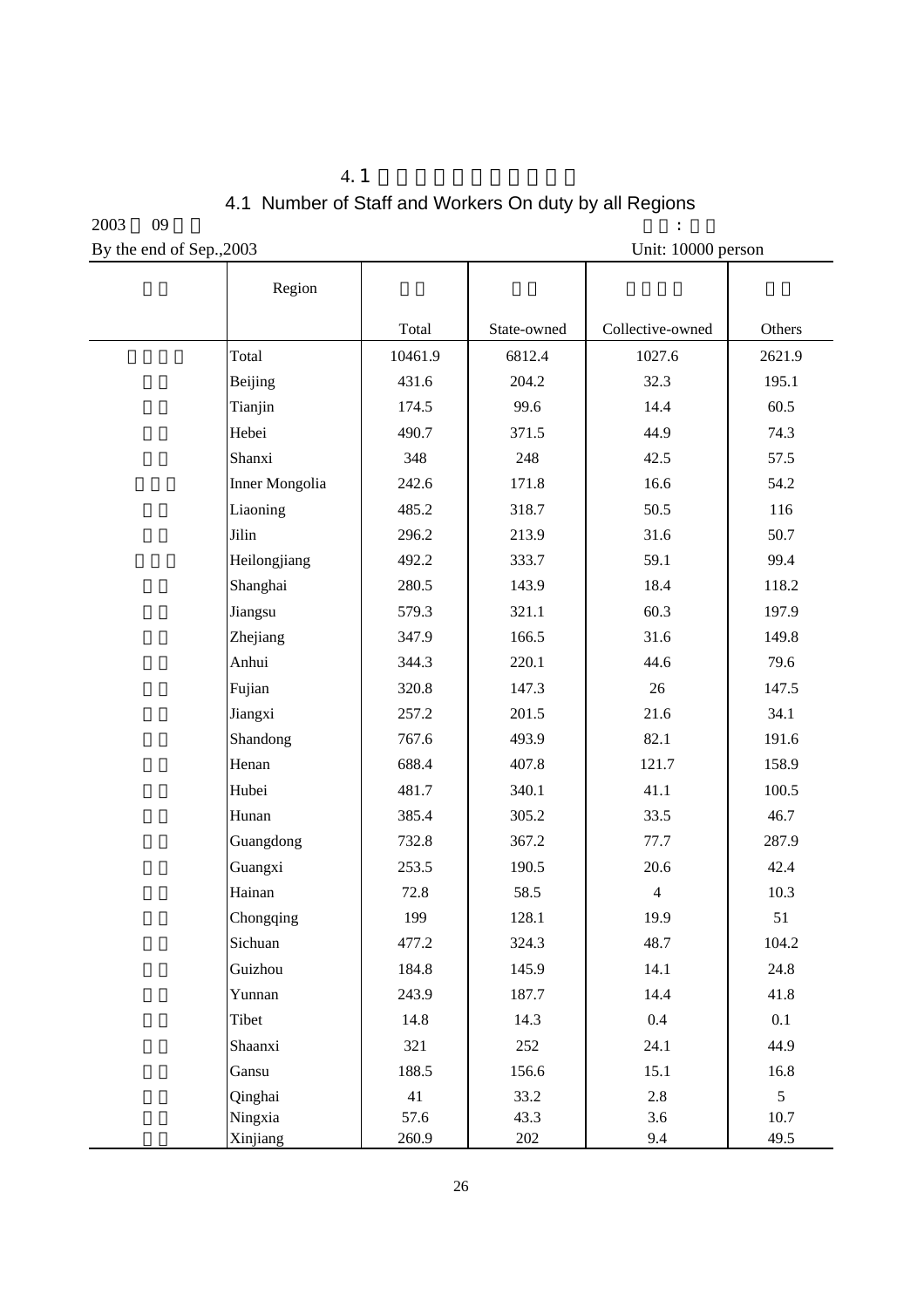# $4.2$ 4.2 Number employed persons by all Regions

 $2003$  09  $\qquad \qquad$  :

By the end of Sep., 2003 Unit: 10000 person

| Region              |               |               |                  |            |
|---------------------|---------------|---------------|------------------|------------|
|                     | Total         | State-owned   | Collective-owned | Others     |
| Total               | 10904.2       | 7060.5        | 1078.2           | 2765.5     |
| Beijing             | 477.3         | 215.3         | 36.3             | 225.7      |
| Tianjin             | 183.2         | 103.8         | 16.5             | 62.9       |
| Hebei               | 503.9         | 377.9         | 47.1             | 78.9       |
| Shanxi              | 358           | 255.4         | 43.8             | 58.8       |
| Inner Mongolia      | 246           | 174.4         | 17               | 54.6       |
| Liaoning            | 502.3         | 327.8         | 52.6             | 121.9      |
| Jilin               | 301.4         | 217.2         | 32               | 52.2       |
| Heilongjiang        | 523.2         | 357.2         | 60.3             | 105.7      |
| Shanghai            | 342.2         | 166.3         | 25.2             | 150.7      |
| Jiangsu             | 605.3         | 334           | 63               | 208.3      |
| Zhejiang            | 366.8         | 176           | 32.9             | 157.9      |
| Anhui               | 358.2         | 228           | 47.2             | 83         |
| Fujian              | 331.5         | 153           | 27.5             | 151        |
| Jiangxi             | 267.3         | 209.2         | 22.6             | 35.5       |
| Shandong            | 785.2         | 504.5         | 84.2             | 196.5      |
| Henan               | 705.7         | 419.1         | 124.9            | 161.7      |
| Hubei               | 497.5         | 351.2         | 42.3             | 104        |
| Hunan               | 402.9         | 317.3         | 36.2             | 49.4       |
| Guangdong           | 748.5         | 377.7         | 78.7             | 292.1      |
| Guangxi             | 268.9         | 201.6         | 23.5             | 43.8       |
| Hainan              | 74.3          | 59.9          | $\overline{4}$   | 10.4       |
| Chongqing           | 203.8         | 130.8         | 20.2             | 52.8       |
| Sichuan             | 494.1         | 334.7         | 51.2             | 108.2      |
| Guizhou             | 192.8         | 152.6         | 14.6             | 25.6       |
| Yunnan              | 252.8         | 193.1         | 16.5             | 43.2       |
| Tibet               | 16.9          | 16.4          | $0.4\,$          | 0.1        |
| Shaanxi             | 331           | 259.5         | 25.6             | 45.9       |
| Gansu               | 194.1         | 161           | 15.7             | 17.4       |
| Qinghai             | 42.8          | 34.5          | 2.8              | 5.5        |
| Ningxia<br>Xinjiang | 59.6<br>266.7 | 44.7<br>206.4 | 3.9<br>9.5       | 11<br>50.8 |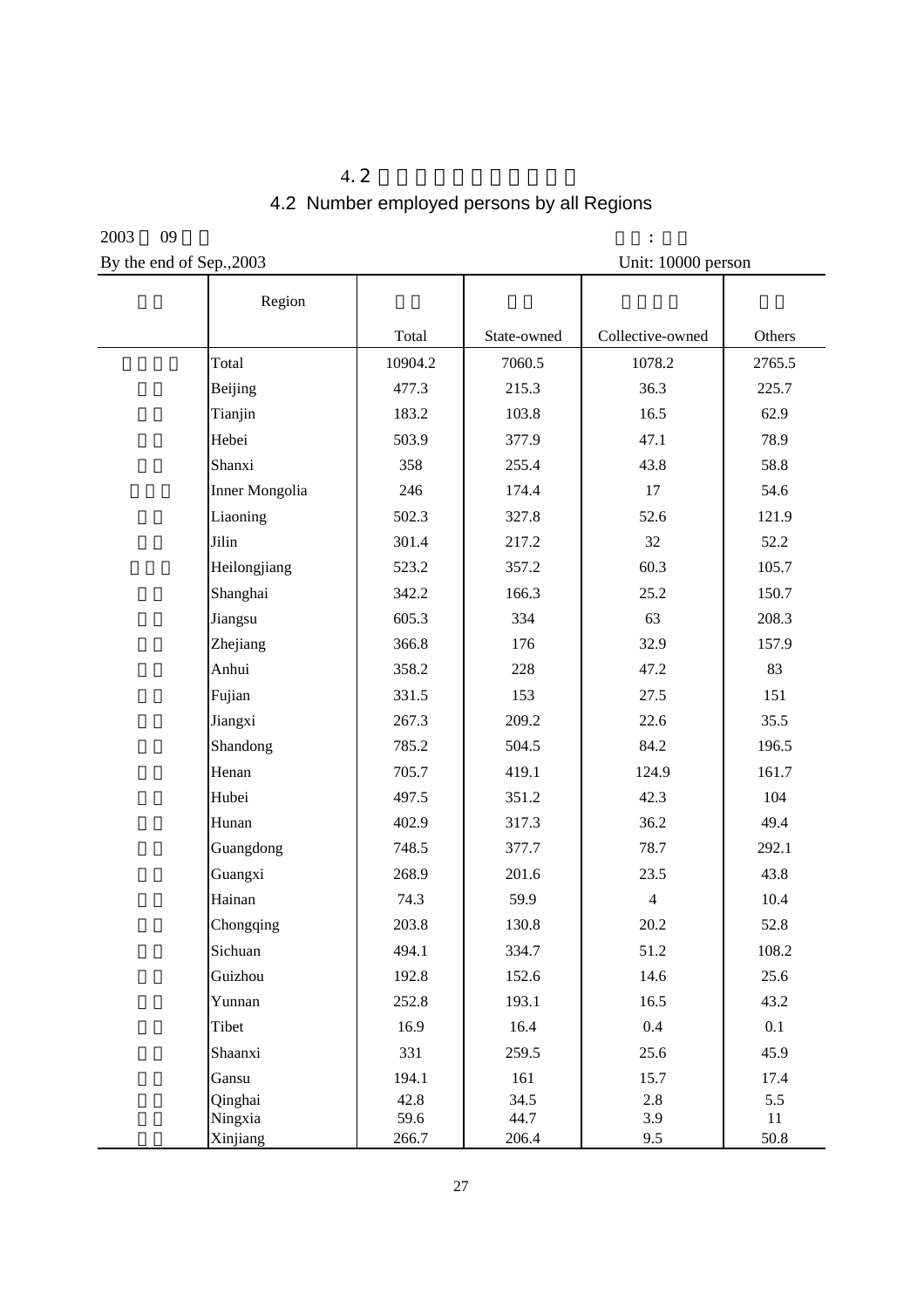# $4.3$ 4.3 Wage Bill of Staff and Workers On duty by all Regions

 $2003$  09  $\therefore$ By the end of Sep., 2003 Unit: RMB 100 million

| Region         |         |             |                  |         |
|----------------|---------|-------------|------------------|---------|
|                | Total   | State-owned | Collective-owned | Others  |
| Total          | 9904.23 | 6693.53     | 590.09           | 2620.61 |
| Beijing        | 735.64  | 385.22      | 30.20            | 320.22  |
| Tianjin        | 219.73  | 129.44      | 11.39            | 78.90   |
| Hebei          | 378.84  | 301.17      | 20.82            | 56.85   |
| Shanxi         | 239.85  | 180.61      | 15.88            | 43.36   |
| Inner Mongolia | 178.39  | 132.95      | 7.79             | 37.65   |
| Liaoning       | 442.12  | 302.33      | 25.91            | 113.88  |
| Jilin          | 217.62  | 161.82      | 13.46            | 42.35   |
| Heilongjiang   | 370.95  | 260.37      | 23.44            | 87.13   |
| Shanghai       | 518.50  | 277.23      | 21.25            | 220.01  |
| Jiangsu        | 614.09  | 376.87      | 41.31            | 195.90  |
| Zhejiang       | 482.55  | 287.83      | 32.52            | 162.19  |
| Anhui          | 251.92  | 170.80      | 20.07            | 61.05   |
| Jujian         | 327.01  | 174.66      | 19.50            | 132.85  |
| Jiangxi        | 180.59  | 146.46      | 9.80             | 24.34   |
| Shandong       | 662.12  | 475.05      | 44.38            | 142.70  |
| Henan          | 454.21  | 290.02      | 55.99            | 108.20  |
| Hubei          | 366.76  | 281.94      | 20.62            | 64.19   |
| Hunan          | 318.74  | 262.83      | 18.40            | 37.52   |
| Guangdong      | 1026.69 | 584.48      | 60.57            | 381.65  |
| Guangxi        | 211.06  | 163.65      | 11.31            | 36.09   |
| Hainan         | 51.51   | 40.63       | 1.90             | 8.99    |
| Chongqing      | 166.58  | 115.34      | 12.02            | 39.22   |
| Sichuan        | 408.88  | 308.04      | 28.03            | 72.82   |
| Guizhou        | 138.69  | 115.00      | 6.84             | 16.86   |
| Yunnan         | 216.00  | 172.67      | 8.85             | 34.48   |
| Tibet          | 26.62   | 26.35       | 0.25             | 0.03    |
| Shaanxi        | 240.51  | 196.79      | 10.72            | 33.01   |
| Gansu          | 154.09  | 134.61      | 7.00             | 12.48   |
| Qinghai        | 43.21   | 38.29       | 1.53             | 3.40    |
| Ningxia        | 50.83   | 40.57       | 2.21             | 8.04    |
| Xinjiang       | 209.93  | 159.53      | 6.14             | 44.26   |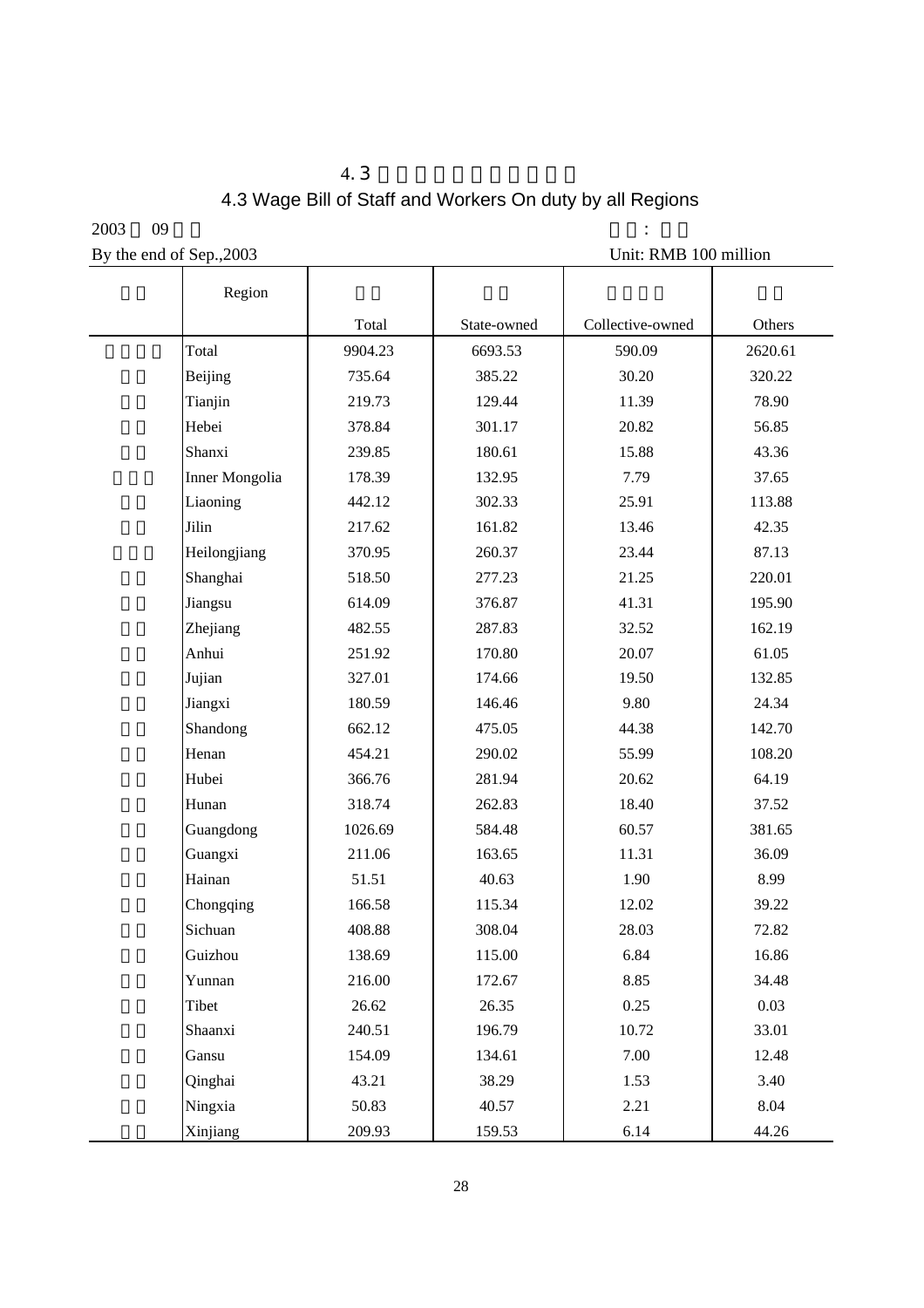| 44                                         |
|--------------------------------------------|
| 4.4 Number employed persons by all Regions |

2003 09 月末 单位: 万人 By the end of Sep., 2003

| Region         | Total   | Farming,<br>forestry,<br>annimal<br>husbandry, and<br>fishery | Mining and<br>Quarrying | Manufac-<br>turing | Production,su<br>pply of<br>electricity gas<br>and water | Construc-<br>tion |
|----------------|---------|---------------------------------------------------------------|-------------------------|--------------------|----------------------------------------------------------|-------------------|
| Total          | 10904.2 | 515.9                                                         | 488.1                   | 2846.9             | 306.7                                                    | 793.1             |
| Beijing        | 477.3   | 3                                                             | 2.5                     | 103.8              | 3.5                                                      | 64.6              |
| Tianjin        | 183.2   | 1.2                                                           | 6.7                     | 75.7               | 4.2                                                      | 9.3               |
| Hebei          | 503.9   | 9.6                                                           | 27.3                    | 129.1              | 16.6                                                     | 35.2              |
| Shanxi         | 358     | 4.1                                                           | 54.8                    | 79.8               | 11.8                                                     | 19.9              |
| Inner Mongolia | 246     | 25.4                                                          | 24.6                    | 45                 | 8.9                                                      | 14.4              |
| Liaoning       | 502.3   | 25.8                                                          | 30.2                    | 151.9              | 17.6                                                     | 32.6              |
| Jilin          | 301.4   | 21.9                                                          | 17.5                    | 76.6               | 8.3                                                      | 18.1              |
| Heilongjiang   | 523.2   | 90.5                                                          | 38.5                    | 115.3              | 14.4                                                     | 41.1              |
| Shanghai       | 342.2   | 1.8                                                           | $\boldsymbol{0}$        | 125                | 5.8                                                      | 14                |
| Jiangsu        | 605.3   | 19.2                                                          | 17.1                    | 217.5              | 12.7                                                     | 26.1              |
| Zhejiang       | 366.8   | 3.1                                                           | 1.8                     | 99.4               | $8.8\,$                                                  | 45.5              |
| Anhui          | 358.2   | 12.1                                                          | 29.7                    | 83.7               | 8.2                                                      | 26.5              |
| Jujian         | 331.5   | 14.9                                                          | 5.8                     | 51.9               | 12.5                                                     | 15.8              |
| Jiangxi        | 267.3   | 18.7                                                          | 9.7                     | 61.1               | 9.4                                                      | 15.4              |
| Shandong       | 785.2   | 11.4                                                          | 62.1                    | 276.9              | 19.9                                                     | 36                |
| Henan          | 705.7   | 10                                                            | 46                      | 168.2              | 21                                                       | 57.3              |
| Hubei          | 497.5   | 35                                                            | 10                      | 136.3              | 20.4                                                     | 26.4              |
| Hunan          | 402.9   | 18                                                            | 13.7                    | 82.9               | 11.7                                                     | 26.7              |
| Guangdong      | 748.5   | 13.5                                                          | 4.2                     | 263                | 20.3                                                     | 52.7              |
| Guangxi        | 268.9   | 14.4                                                          | 4.9                     | 55.8               | 8.1                                                      | 15.5              |
| Hainan         | 74.3    | 21.3                                                          | 1.3                     | 7.2                | $\overline{2}$                                           | 4.1               |
| Chongqing      | 203.8   | 2.7                                                           | 7.6                     | 53.4               | 5.7                                                      | 26.4              |
| Sichuan        | 494.1   | 12.6                                                          | 17.8                    | 117.4              | 15.1                                                     | 61.6              |
| Guizhou        | 192.8   | 5                                                             | 8.6                     | 41.2               | $6\,$                                                    | 18.3              |
| Yunnan         | 252.8   | 17.8                                                          | 5.7                     | 46.1               | $\tau$                                                   | 15.3              |
| Tibet          | 16.9    | $0.5\,$                                                       | $0.2\,$                 | $\mathbf{1}$       | 0.7                                                      | 0.6               |
| Shaanxi        | 331     | 6.6                                                           | 18.2                    | 88.9               | 8.4                                                      | 19.8              |
| Gansu          | 194.1   | 8.5                                                           | 8.5                     | 46.3               | 7.3                                                      | 14.5              |
| Qinghai        | 42.8    | 2.3                                                           | 1.6                     | 6.9                | 1.8                                                      | 3.3               |
| Ningxia        | 59.6    | 5.3                                                           | 1.5                     | 12.1               | 3.3                                                      | 6.2               |
| Xinjiang       | 266.7   | 79.7                                                          | $10\,$                  | 27.5               | 5.3                                                      | 29.9              |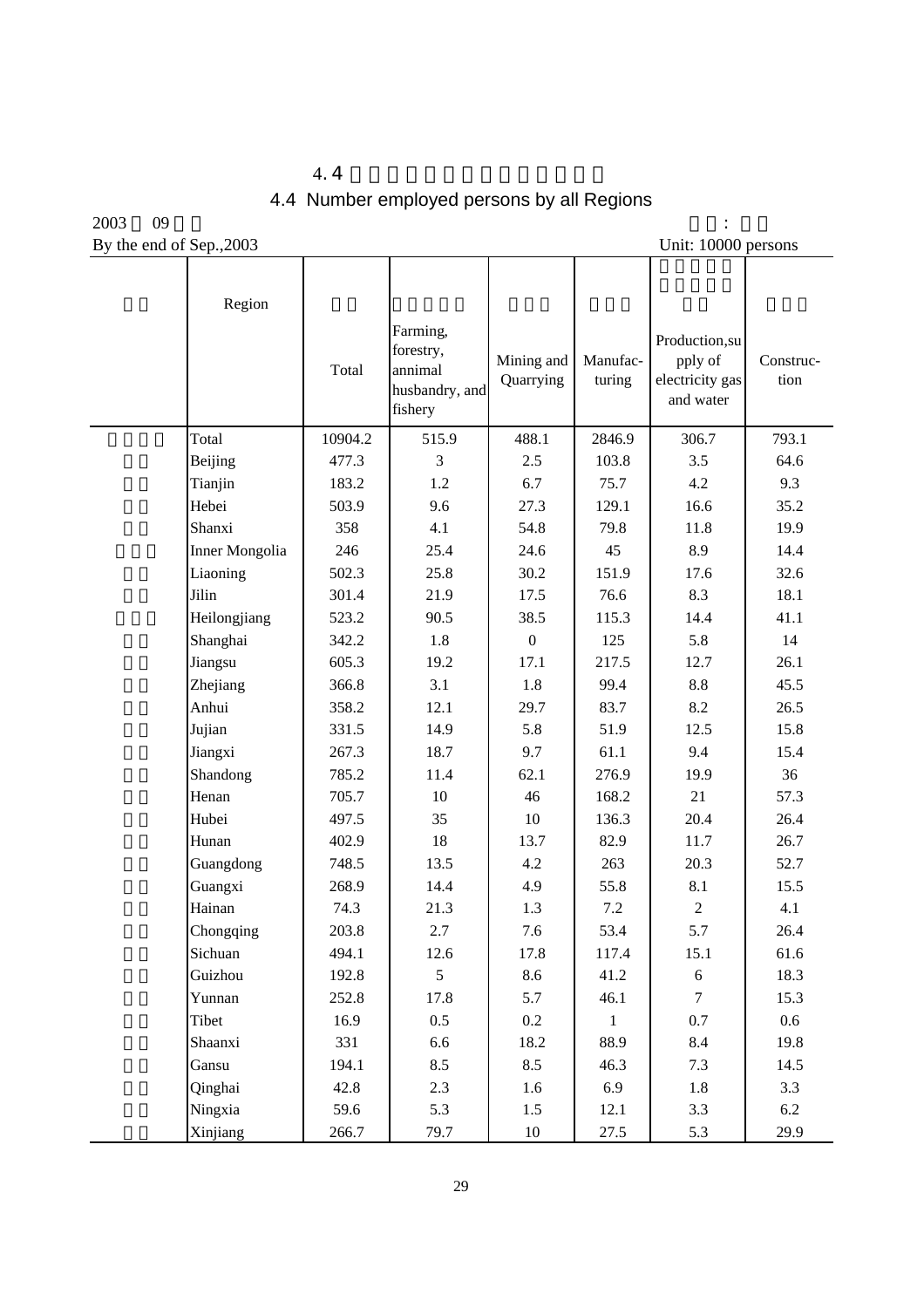## 4.4( 1)

4.4 (con'd 1)

| Region         | Information<br>Industry | Transport,<br>storage, post<br>and<br>telecommu-<br>nications | Wholesale<br>and retail<br>trade&<br>catering<br>services | <b>Banking</b><br>and<br>insurance | Real estate<br>trade |
|----------------|-------------------------|---------------------------------------------------------------|-----------------------------------------------------------|------------------------------------|----------------------|
| Total          | 120.3                   | 639.9                                                         | 674.8                                                     | 344.9                              | 115                  |
| Beijing        | 14.7                    | 31.1                                                          | 38                                                        | 9.1                                | 16.9                 |
| Tianjin        | $\mathfrak{2}$          | 12.8                                                          | 11.5                                                      | 4.2                                | 1.5                  |
| Hebei          | 3.9                     | 27.1                                                          | 35.8                                                      | 17.6                               | 2.7                  |
| Shanxi         | 2.3                     | 21.3                                                          | 28                                                        | 11.1                               | 1.1                  |
| Inner Mongolia | $\mathfrak{2}$          | 16.7                                                          | 8.3                                                       | 7.5                                | 1.5                  |
| Liaoning       | 4.3                     | 33                                                            | 20.2                                                      | 17.7                               | 7.1                  |
| Jilin          | 2.4                     | 24.8                                                          | 16.4                                                      | 9.1                                | 3.1                  |
| Heilongjiang   | 3.8                     | 32.7                                                          | 34                                                        | 11.9                               | 5.3                  |
| Shanghai       | 4.4                     | 34.6                                                          | 30.8                                                      | 13.2                               | 8.7                  |
| Jiangsu        | 5.2                     | 35.6                                                          | 40.8                                                      | 20.5                               | 6.6                  |
| Zhejiang       | 4.8                     | 18.9                                                          | 20                                                        | 18                                 | 4.9                  |
| Anhui          | 2.6                     | 18.3                                                          | 25.8                                                      | 11.4                               | 2.4                  |
| Jujian         | 8.2                     | 14.7                                                          | 16.2                                                      | 14.9                               | 2.4                  |
| Jiangxi        | 2.7                     | 15.8                                                          | 15.3                                                      | 8.3                                | 1.9                  |
| Shandong       | 5.8                     | 31.3                                                          | 48.7                                                      | 25.1                               | 5.2                  |
| Henan          | 8.4                     | 35.5                                                          | 59.8                                                      | 21.4                               | 3.9                  |
| Hubei          | $\overline{4}$          | 31.9                                                          | 32.6                                                      | 13                                 | 4.8                  |
| Hunan          | 4.1                     | 26.5                                                          | 22                                                        | 13.8                               | 3.4                  |
| Guangdong      | 12.1                    | 42.4                                                          | 42.8                                                      | 27.5                               | 12.7                 |
| Guangxi        | 2.5                     | 17.9                                                          | 15.5                                                      | 8.2                                | 2.3                  |
| Hainan         | 0.6                     | 3.6                                                           | 3.7                                                       | 2.1                                | $\mathbf{1}$         |
| Chongqing      | 2.4                     | 14.7                                                          | 10.1                                                      | 6.2                                | 2.5                  |
| Sichuan        | 3.3                     | 23.4                                                          | 24.3                                                      | 16.3                               | 4.1                  |
| Guizhou        | 2.6                     | 7.9                                                           | 11.3                                                      | 4.9                                | 1.5                  |
| Yunnan         | 2.6                     | 14.9                                                          | 17.7                                                      | $\tau$                             | 1.8                  |
| Tibet          | $0.2\,$                 | $\mathbf{1}$                                                  | $0.7\,$                                                   | 0.6                                | $\boldsymbol{0}$     |
| Shaanxi        | 3.1                     | 21.9                                                          | 21                                                        | 9.6                                | 1.6                  |
| Gansu          | 2.5                     | 12.4                                                          | 10.3                                                      | 5.7                                | 1.3                  |
| Qinghai        | 0.7                     | $\mathfrak{Z}$                                                | 1.9                                                       | 1.5                                | 0.1                  |
| Ningxia        | 0.6                     | 3.3                                                           | 3.1                                                       | $\overline{2}$                     | 0.7                  |
| Xinjiang       | 1.5                     | 10.9                                                          | 8.2                                                       | 5.5                                | $\overline{2}$       |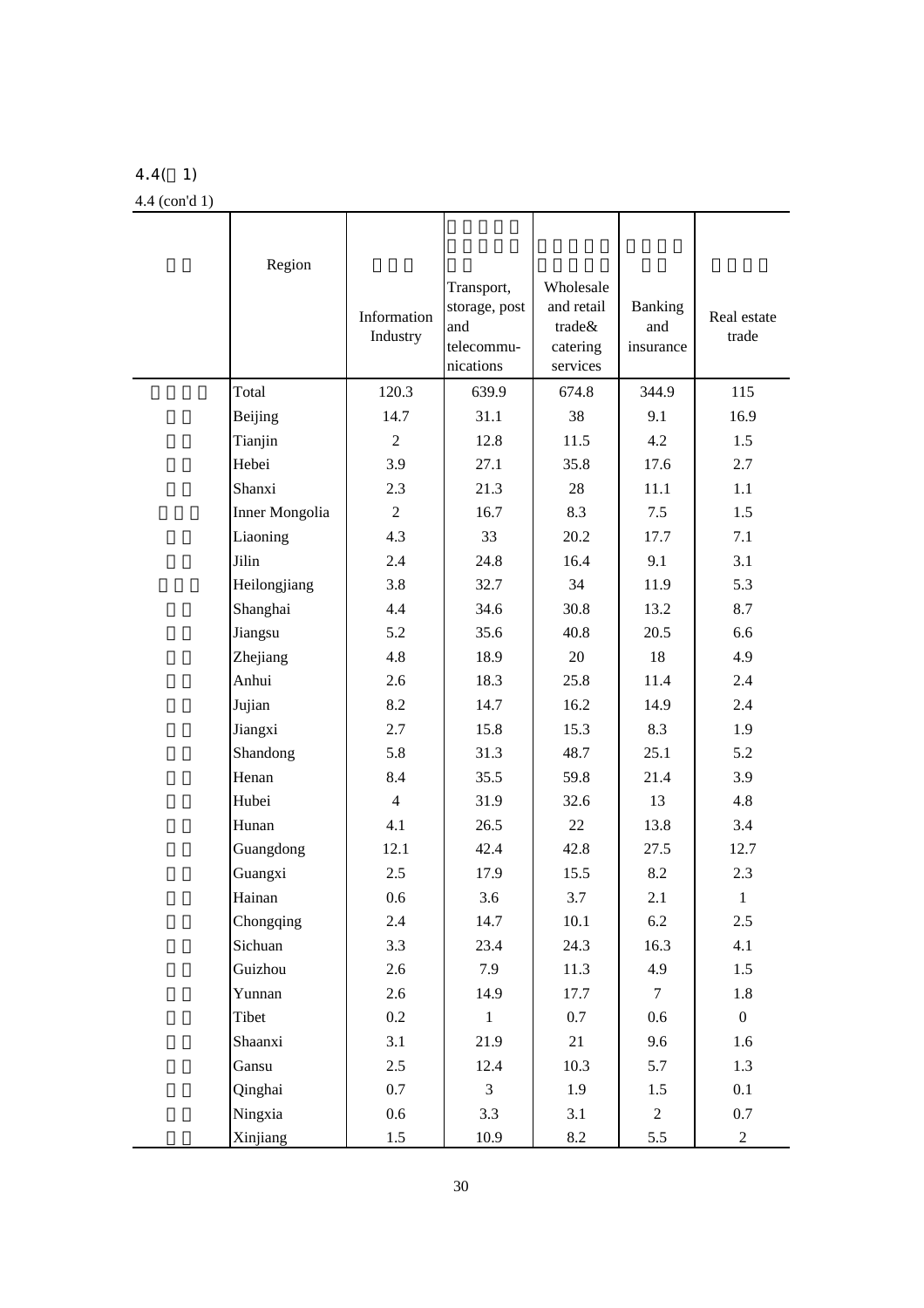## 4.4( 2)

4.4 (con'd 2)

| Region         | Social services  | Health care,<br>sports and<br>social welfare | Education<br>culture and art<br>radio film and<br>felevision | Scientific<br>research and<br>polytechnical<br>services | Boarding |
|----------------|------------------|----------------------------------------------|--------------------------------------------------------------|---------------------------------------------------------|----------|
| Total          | 83.6             | 490.7                                        | 1617.6                                                       | 224.9                                                   | 165.5    |
| Beijing        | 7.3              | 13.2                                         | 44.6                                                         | 33.1                                                    | 20.2     |
| Tianjin        | 4.8              | $\tau$                                       | 18.8                                                         | 3.6                                                     | 2.3      |
| Hebei          | $\overline{3}$   | 22                                           | 86.6                                                         | $\tau$                                                  | 4.6      |
| Shanxi         | 2.7              | 13.6                                         | 49                                                           | 5.4                                                     | 3.6      |
| Inner Mongolia | 1.1              | 9.7                                          | 35.3                                                         | 4.3                                                     | 2.5      |
| Liaoning       | 4.6              | 21.7                                         | 57.9                                                         | 9.5                                                     | 6.1      |
| Jilin          | 3                | 14.3                                         | 40.5                                                         | 5.9                                                     | 3.1      |
| Heilongjiang   | 7.2              | 17.5                                         | 48.6                                                         | 8.9                                                     | 3.9      |
| Shanghai       | 7.2              | 14.3                                         | 31.2                                                         | 9.4                                                     | 8.2      |
| Jiangsu        | 3.2              | 29.1                                         | 86.7                                                         | 8.9                                                     | 8.1      |
| Zhejiang       | 1.3              | 21.4                                         | 52                                                           | 7.8                                                     | 8.3      |
| Anhui          | 2.7              | 16.4                                         | 60.3                                                         | 5.4                                                     | 3.9      |
| Jujian         | 2.1              | 18.2                                         | 97.4                                                         | 6.8                                                     | 3.5      |
| Jiangxi        | 1.2              | 13.1                                         | 46.8                                                         | 5.4                                                     | 2.4      |
| Shandong       | 1.7              | 34.9                                         | 104.7                                                        | 8.3                                                     | 10.2     |
| Henan          | 3.2              | 32                                           | 112.4                                                        | 13.6                                                    | 9.1      |
| Hubei          | 8.2              | 24.7                                         | 71.1                                                         | 8.5                                                     | 8.1      |
| Hunan          | 1.3              | 22.7                                         | 73.1                                                         | 6.7                                                     | 5.7      |
| Guangdong      | 3.3              | 34.5                                         | 96.3                                                         | 9.5                                                     | 19.1     |
| Guangxi        | $0.8\,$          | 15                                           | 57.8                                                         | 4.2                                                     | 5        |
| Hainan         | $0.6\,$          | $2.8\,$                                      | 9.6                                                          | 1.3                                                     | $3.3\,$  |
| Chongqing      | $0.6\,$          | 8.4                                          | 31.7                                                         | 7.5                                                     | $2.2\,$  |
| Sichuan        | $\overline{2}$   | 25.8                                         | 83.8                                                         | 10.5                                                    | 4.8      |
| Guizhou        | 1.3              | 8.9                                          | 37.3                                                         | 2.8                                                     | $2.2\,$  |
| Yunnan         | 1.4              | 12.3                                         | 50.3                                                         | 5.5                                                     | 4.1      |
| Tibet          | $\boldsymbol{0}$ | $\mathbf{1}$                                 | $\mathfrak{Z}$                                               | 0.5                                                     | 0.3      |
| Shaanxi        | 2.1              | 13.2                                         | 52.6                                                         | 12.4                                                    | 4.6      |
| Gansu          | 3.2              | 7.8                                          | 30.8                                                         | 4.7                                                     | 2.1      |
| Qinghai        | 0.3              | $2.2\,$                                      | 6.5                                                          | 2.1                                                     | 0.4      |
| Ningxia        | $0.1\,$          | 2.6                                          | 8.2                                                          | $1.1\,$                                                 | $0.8\,$  |
| Xinjiang       | 2.1              | 10.4                                         | 32.7                                                         | 4.3                                                     | $2.8\,$  |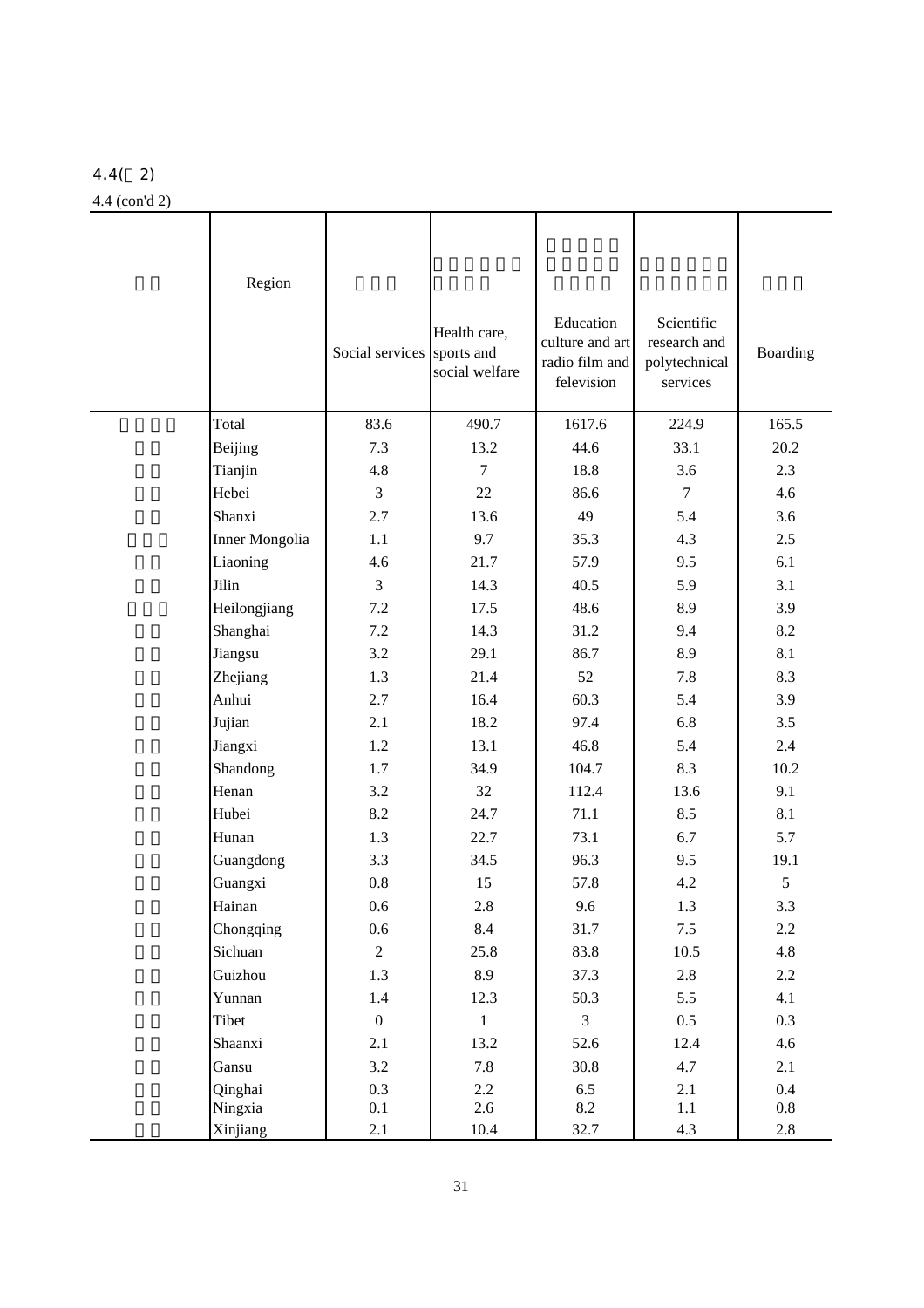## 4.4( 3)

### 4.4 (con'd3)

| Region         | Renting and<br>Leasing<br>Services | Water<br>Conservance<br>Management | Culture and<br>Arts | Public<br>Management | International<br>Organizations |
|----------------|------------------------------------|------------------------------------|---------------------|----------------------|--------------------------------|
| Total          | 161.2                              | 171.5                              | 137.8               | 1143.6               | $\boldsymbol{0}$               |
| Beijing        | 38                                 | 6.2                                | 12.3                | 27.5                 | $\boldsymbol{0}$               |
| Tianjin        | 1.2                                | 3.7                                | 2.4                 | 12.7                 | $\boldsymbol{0}$               |
| Hebei          | 2.8                                | $8\,$                              | 5.4                 | 65                   | $\boldsymbol{0}$               |
| Shanxi         | 4.5                                | 4.9                                | 3.9                 | 40.1                 | $\boldsymbol{0}$               |
| Inner Mongolia | 4.6                                | 5.5                                | 3.1                 | 28.7                 | $\overline{0}$                 |
| Liaoning       | 7.6                                | 9.9                                | 5.5                 | 44.6                 | $\boldsymbol{0}$               |
| Jilin          | 2.8                                | 6.5                                | 3.8                 | 27.1                 | $\boldsymbol{0}$               |
| Heilongjiang   | 5.7                                | 6.3                                | 4.1                 | 37.6                 | $\boldsymbol{0}$               |
| Shanghai       | 10.6                               | 4.7                                | $\overline{4}$      | 18.3                 | $\boldsymbol{0}$               |
| Jiangsu        | 7.3                                | 9.5                                | 5.9                 | 51.2                 | $\overline{0}$                 |
| Zhejiang       | 9.4                                | 4.9                                | 4.9                 | 36.5                 | $\boldsymbol{0}$               |
| Anhui          | $\overline{2}$                     | 5.5                                | 3.2                 | 41.3                 | $\boldsymbol{0}$               |
| Jujian         | 0.9                                | 10.1                               | 5.7                 | 35.2                 | $\boldsymbol{0}$               |
| Jiangxi        | 2.2                                | 4.1                                | 2.9                 | 33.8                 | $\boldsymbol{0}$               |
| Shandong       | $\,8\,$                            | 11.7                               | 5.5                 | 83.3                 | $\boldsymbol{0}$               |
| Henan          | 8.8                                | 8.3                                | 16.8                | 86.8                 | $\boldsymbol{0}$               |
| Hubei          | 3.3                                | 8.3                                | 9.4                 | 50.9                 | $\boldsymbol{0}$               |
| Hunan          | 4.6                                | 6.9                                | 4.6                 | 59.1                 | $\overline{0}$                 |
| Guangdong      | 13.7                               | 10.5                               | 6.1                 | 70.4                 | $\boldsymbol{0}$               |
| Guangxi        | 4.9                                | 4.9                                | 3.4                 | 31.2                 | $\boldsymbol{0}$               |
| Hainan         | $1.2\,$                            | $\mathbf{1}$                       | $\rm 0.8$           | 7.6                  | $\boldsymbol{0}$               |
| Chongqing      | 1.2                                | 2.2                                | 2.3                 | 18.3                 | $\boldsymbol{0}$               |
| Sichuan        | $\overline{4}$                     | 6.2                                | 4.7                 | 61.1                 | $\boldsymbol{0}$               |
| Guizhou        | 2.7                                | 2.6                                | 1.8                 | 27.7                 | $\boldsymbol{0}$               |
| Yunnan         | $\overline{2}$                     | 4.4                                | 3.2                 | 36.9                 | $\boldsymbol{0}$               |
| Tibet          | 0.1                                | 0.1                                | $0.5\,$             | 6.4                  | $\boldsymbol{0}$               |
| Shaanxi        | 2.8                                | 4.5                                | 4.3                 | 39.7                 | $\boldsymbol{0}$               |
| Gansu          | $0.6\,$                            | 3.3                                | 3.5                 | 24.3                 | $\boldsymbol{0}$               |
| Qinghai        | 0.5                                | $1.1\,$                            | 0.6                 | 6.6                  | $\boldsymbol{0}$               |
| Ningxia        | $0.4\,$                            | 1.5                                | 0.8                 | 6.8                  | $\boldsymbol{0}$               |
| Xinjiang       | $2.8\,$                            | 4.2                                | $2.4\,$             | 26.9                 | $\boldsymbol{0}$               |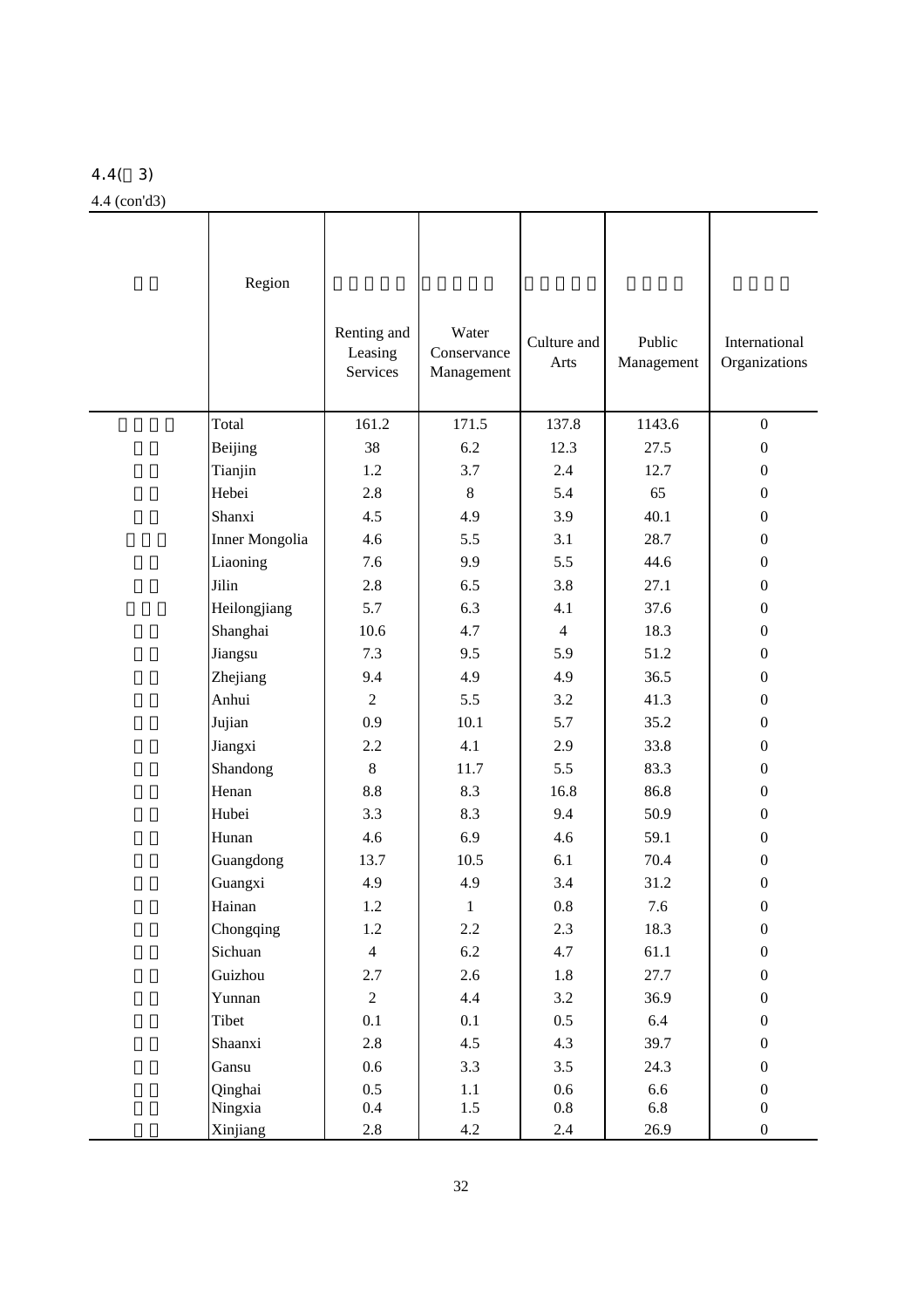# $5.1$ 5.1 Basic Conditions of Urban Households by Region

2004 02

Feb.,2004

| Region         | Number of<br>Households<br>Surveyed<br>(households) | Average<br>Number of<br>Persons<br>per<br>Household<br>(person) | Average<br>Number of<br>Employees<br>per<br>Household<br>(person) | Per Capita<br>Monthly<br>Income<br>(yuan) | Per Capita<br>Monthly<br>Disposable<br>Income<br>(yuan) | Per Capita<br>Monthly<br>Living<br>Expenditure<br>(yuan) |
|----------------|-----------------------------------------------------|-----------------------------------------------------------------|-------------------------------------------------------------------|-------------------------------------------|---------------------------------------------------------|----------------------------------------------------------|
| Total          | 100895                                              | 3.00                                                            | 1.57                                                              | 2040.32                                   | 1926.47                                                 | 1322.92                                                  |
| Beijing        | 4000                                                | 2.96                                                            | 1.54                                                              | 3088.48                                   | 2878.57                                                 | 1987.02                                                  |
| Tianjin        | 3000                                                | 2.98                                                            | 1.46                                                              | 2206.57                                   | 2090.07                                                 | 1460.57                                                  |
| Hebei          | 4520                                                | 2.95                                                            | 1.53                                                              | 1498.99                                   | 1425.50                                                 | 1021.78                                                  |
| Shanxi         | 3540                                                | 3.02                                                            | 1.58                                                              | 1559.24                                   | 1478.65                                                 | 1075.61                                                  |
| Inner Mongolia | 4840                                                | 2.95                                                            | 1.50                                                              | 1505.21                                   | 1450.79                                                 | 1210.49                                                  |
| Liaoning       | 7200                                                | 2.94                                                            | 1.60                                                              | 1574.45                                   | 1464.02                                                 | 1142.19                                                  |
| Jilin          | 2900                                                | 2.98                                                            | 1.58                                                              | 1400.74                                   | 1348.98                                                 | 1018.07                                                  |
| Heilongjiang   | 4100                                                | 2.90                                                            | 1.42                                                              | 1342.5                                    | 1284.05                                                 | 963.48                                                   |
| Shanghai       | 2000                                                | 3.04                                                            | 1.55                                                              | 3632.98                                   | 3342.00                                                 | 2340.57                                                  |
| Jiangsu        | 9199                                                | 2.94                                                            | 1.42                                                              | 2330.05                                   | 2206.74                                                 | 1377.47                                                  |
| Zhejiang       | 4760                                                | 2.83                                                            | 1.51                                                              | 3825.74                                   | 3586.67                                                 | 2097.33                                                  |
| Anhui          | 3600                                                | 2.97                                                            | 1.57                                                              | 1558.25                                   | 1483.86                                                 | 1075.88                                                  |
| Jujian         | 3400                                                | 3.07                                                            | 1.58                                                              | 2613.13                                   | 2455.96                                                 | 1557.38                                                  |
| Jiangxi        | 2560                                                | 2.92                                                            | 1.57                                                              | 1604.14                                   | 1555.78                                                 | 1018.78                                                  |
| Shandong       | 5299                                                | 2.95                                                            | 1.77                                                              | 1946.52                                   | 1816.09                                                 | 1197.24                                                  |
| Henan          | 4832                                                | 3.01                                                            | 1.53                                                              | 1582.26                                   | 1519.39                                                 | 981.10                                                   |
| Hubei          | 3400                                                | 3.03                                                            | 1.65                                                              | 1808.44                                   | 1723.61                                                 | 1219.72                                                  |
| Hunan          | 2000                                                | 3.00                                                            | 1.57                                                              | 2033.3                                    | 1947.47                                                 | 1252.19                                                  |
| Guangdong      | 3200                                                | 3.28                                                            | 1.75                                                              | 3363.2                                    | 3150.97                                                 | 2026.40                                                  |
| Guangxi        | 1500                                                | 2.98                                                            | 1.60                                                              | 2020.52                                   | 1920.17                                                 | 1204.85                                                  |
| Hainan         | 600                                                 | 3.55                                                            | 1.65                                                              | 1783.6                                    | 1719.11                                                 | 1130.30                                                  |
| Chongqing      | 600                                                 | 3.07                                                            | 1.65                                                              | 2167.96                                   | 2060.26                                                 | 1573.28                                                  |
| Sichuan        | 4187                                                | 2.92                                                            | 1.45                                                              | 1716.1                                    | 1627.58                                                 | 1166.35                                                  |
| Guizhou        | 2380                                                | 3.05                                                            | 1.52                                                              | 1552.71                                   | 1518.77                                                 | 1021.66                                                  |
| Yunnan         | 3200                                                | 2.98                                                            | 1.42                                                              | 1768.69                                   | 1663.52                                                 | 1271.06                                                  |
| Tibet          | 200                                                 | 3.40                                                            | 1.77                                                              | 1767.3                                    | 1543.69                                                 | 1672.62                                                  |
| Shaanxi        | 2900                                                | 3.03                                                            | 1.52                                                              | 1673.69                                   | 1590.75                                                 | 1142.33                                                  |
| Gansu          | 1760                                                | 2.96                                                            | 1.61                                                              | 1505.25                                   | 1408.75                                                 | 1119.04                                                  |
| Qinghai        | 1098                                                | 3.05                                                            | 1.27                                                              | 1422.05                                   | 1342.36                                                 | 1051.78                                                  |
| Ningxia        | 2000                                                | 2.93                                                            | 1.37                                                              | 1538.13                                   | 1455.89                                                 | 1125.94                                                  |
| Xinjiang       | 2120                                                | 3.04                                                            | 1.62                                                              | 1540.79                                   | 1416.99                                                 | 1109.97                                                  |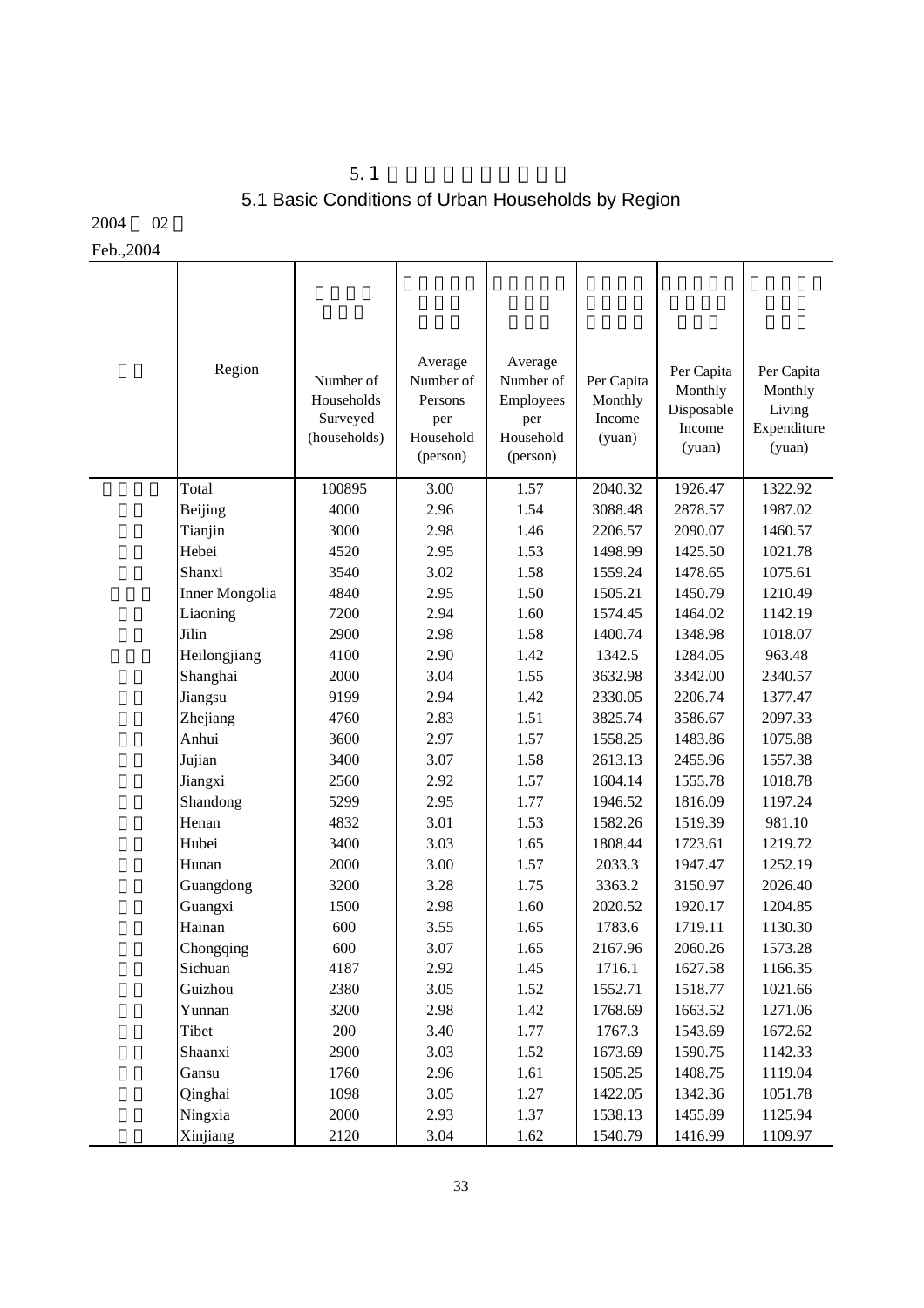$5.2$ 5.2 Proportion of Monthly Living Expenditure by region

 $\mathsf{I}$ 

 $2004$   $02$   $\cdot$  /

 $\mathsf{l}$ 

Τ

Feb.,2004 Unit: RMB yuan/Person

| Region         | Food   | Cloth-<br>ing | Household<br>facilities<br>appliances<br>and services | Medi-cine<br>and<br>medical<br>services | Traffic and<br>communi-<br>cations | Recrea-tional<br>educaiton<br>and cultural<br>services | Resi-<br>dent | Miscella-<br>neous co-<br>mmodities<br>and others |
|----------------|--------|---------------|-------------------------------------------------------|-----------------------------------------|------------------------------------|--------------------------------------------------------|---------------|---------------------------------------------------|
| Total          | 526.31 | 168.43        | 71.63                                                 | 82.22                                   | 145.00                             | 182.39                                                 | 104.64        | 42.30                                             |
| Beijing        | 715.24 | 187.31        | 136.99                                                | 182.90                                  | 243.59                             | 317.26                                                 | 127.32        | 76.41                                             |
| Tianjin        | 632.15 | 168.61        | 74.16                                                 | 120.81                                  | 113.45                             | 156.95                                                 | 137.09        | 57.37                                             |
| Hebei          | 435.45 | 155.72        | 41.48                                                 | 85.09                                   | 93.18                              | 105.43                                                 | 74.20         | 31.23                                             |
| Shanxi         | 394.27 | 214.87        | 57.60                                                 | 49.82                                   | 110.96                             | 141.05                                                 | 77.81         | 29.24                                             |
| Inner Mongolia | 410.72 | 242.14        | 86.75                                                 | 74.46                                   | 124.05                             | 141.06                                                 | 89.33         | 41.99                                             |
| Liaoning       | 505.23 | 154.86        | 46.11                                                 | 80.23                                   | 111.67                             | 113.58                                                 | 83.32         | 47.19                                             |
| Jilin          | 410.87 | 157.03        | 47.02                                                 | 77.08                                   | 101.68                             | 110.49                                                 | 78.91         | 34.99                                             |
| Heilongjiang   | 383.22 | 152.34        | 36.60                                                 | 77.91                                   | 89.05                              | 99.01                                                  | 92.92         | 32.43                                             |
| Shanghai       | 874.02 | 182.70        | 135.05                                                | 165.77                                  | 304.63                             | 419.92                                                 | 180.84        | 77.64                                             |
| Jiangsu        | 556.79 | 153.27        | 79.72                                                 | 87.86                                   | 157.35                             | 187.45                                                 | 107.17        | 47.86                                             |
| Zhejiang       | 787.22 | 235.01        | 102.97                                                | 160.49                                  | 230.48                             | 299.52                                                 | 213.61        | 68.04                                             |
| Anhui          | 500.13 | 142.89        | 35.26                                                 | 72.92                                   | 99.49                              | 115.70                                                 | 69.59         | 39.90                                             |
| Jujian         | 637.59 | 204.08        | 74.04                                                 | 72.49                                   | 219.99                             | 176.54                                                 | 124.06        | 48.61                                             |
| Jiangxi        | 453.89 | 126.60        | 59.42                                                 | 36.63                                   | 87.67                              | 160.77                                                 | 70.49         | 23.31                                             |
| Shandong       | 443.99 | 220.36        | 67.40                                                 | 66.02                                   | 124.01                             | 161.16                                                 | 78.12         | 36.19                                             |
| Henan          | 384.18 | 149.36        | 49.56                                                 | 58.65                                   | 91.74                              | 135.43                                                 | 82.20         | 29.97                                             |
| Hubei          | 512.57 | 186.06        | 57.51                                                 | 65.06                                   | 109.76                             | 168.97                                                 | 89.92         | 29.86                                             |
| Hunan          | 492.60 | 164.36        | 71.25                                                 | 65.15                                   | 124.34                             | 221.09                                                 | 76.61         | 36.79                                             |
| Guangdong      | 766.21 | 171.59        | 123.66                                                | 100.04                                  | 323.18                             | 309.23                                                 | 165.14        | 67.34                                             |
| Guangxi        | 506.08 | 104.31        | 71.21                                                 | 55.36                                   | 112.04                             | 192.29                                                 | 124.98        | 38.58                                             |
| Hainan         | 516.17 | 89.09         | 60.26                                                 | 54.54                                   | 132.11                             | 168.37                                                 | 74.63         | 35.14                                             |
| Chongqing      | 549.76 | 183.58        | 104.71                                                | 79.42                                   | 173.06                             | 253.55                                                 | 192.71        | 36.49                                             |
| Sichuan        | 472.72 | 131.12        | 75.50                                                 | 64.28                                   | 110.25                             | 177.60                                                 | 99.08         | 35.80                                             |
| Guizhou        | 455.91 | 124.03        | 57.52                                                 | 39.77                                   | 104.84                             | 118.64                                                 | 80.87         | 40.08                                             |
| Yunnan         | 510.39 | 166.36        | 69.10                                                 | 114.99                                  | 149.82                             | 132.79                                                 | 97.88         | 29.73                                             |
| Tibet          | 751.57 | 369.48        | 95.82                                                 | 44.47                                   | 183.63                             | 72.66                                                  | 76.28         | 78.71                                             |
| Shaanxi        | 453.18 | 133.06        | 64.31                                                 | 81.19                                   | 101.36                             | 188.14                                                 | 89.60         | 31.49                                             |
| Gansu          | 490.93 | 179.53        | 57.36                                                 | 60.46                                   | 107.74                             | 109.85                                                 | 77.11         | 36.05                                             |
| Qinghai        | 440.30 | 168.59        | 92.96                                                 | 52.19                                   | 115.13                             | 86.21                                                  | 61.61         | 34.79                                             |
| Ningxia        | 429.87 | 158.61        | 63.66                                                 | 70.66                                   | 118.91                             | 136.97                                                 | 99.51         | 47.76                                             |
| Xinjiang       | 435.96 | 175.95        | 53.10                                                 | 68.38                                   | 111.95                             | 155.63                                                 | 72.81         | 36.18                                             |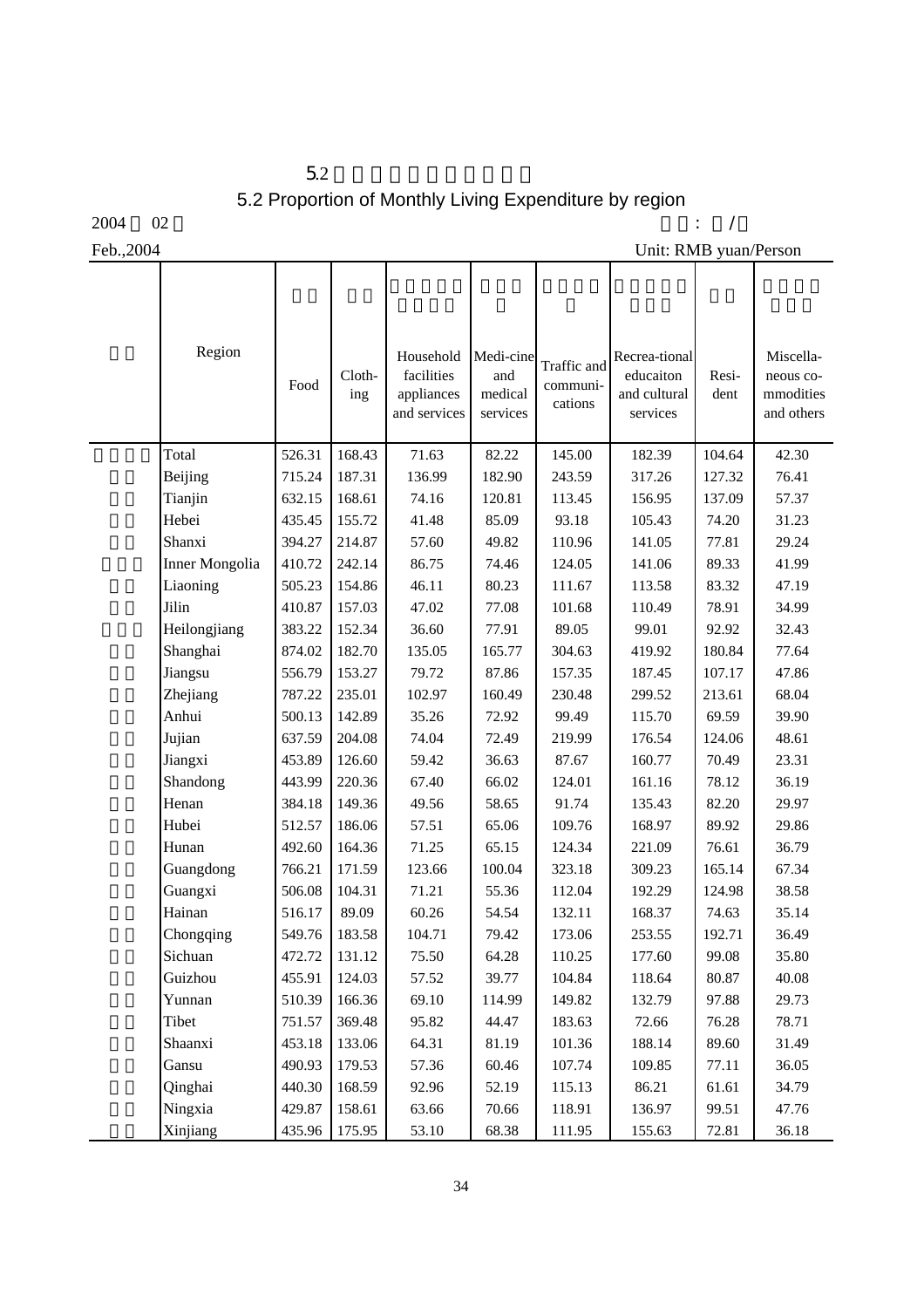## 5.3 Number of Major Durable Consumer Goods Owned per 100 Urban Househlods

#### 2004 02

By the end of Feb.,2004

| Region         | $\overline{(\ }$<br>$\mathcal{E}$ | $\overline{(\ }$<br>$\mathcal{L}$ | $\overline{(\ }$<br>$\mathcal{E}$ | $\left($<br>$\mathcal{E}$ | $\overline{(\ }$<br>$\mathcal{L}$ | $\overline{(}$<br>$\rightarrow$ | $\left($<br>$\rightarrow$<br>Video | €<br>$\mathcal{E}$ |
|----------------|-----------------------------------|-----------------------------------|-----------------------------------|---------------------------|-----------------------------------|---------------------------------|------------------------------------|--------------------|
|                | <b>Bicycles</b>                   | Auto-<br>mobile                   | Washing<br>machine                | Electric<br>fan           | Refrige-<br>rators                | Color<br><b>TV Sets</b>         | Disc<br>Players                    | Video<br>Recorders |
| Total          | 137.57                            | 1.93                              | 94.76                             | 177.03                    | 89.25                             | 131.57                          | 61.75                              | 17.47              |
| Beijing        | 186.60                            | 11.24                             | 100.11                            | 128.32                    | 101.50                            | 145.93                          | 63.97                              | 42.95              |
| Tianjin        | 219.73                            | 2.20                              | 94.53                             | 113.20                    | 98.20                             | 133.27                          | 52.33                              | 28.13              |
| Hebei          | 220.75                            | 2.06                              | 98.85                             | 161.78                    | 93.89                             | 125.53                          | 47.01                              | 16.96              |
| Shanxi         | 180.24                            | 1.20                              | 97.67                             | 89.18                     | 79.32                             | 114.36                          | 45.41                              | 12.39              |
| Inner Mongolia | 167.61                            | 3.26                              | 92.34                             | 59.98                     | 82.71                             | 108.43                          | 51.23                              | 8.68               |
| Liaoning       | 128.62                            | 0.40                              | 91.09                             | 78.01                     | 88.29                             | 121.29                          | 45.95                              | 22.66              |
| Jilin          | 134.06                            | 0.94                              | 96.87                             | 70.30                     | 81.84                             | 121.91                          | 53.19                              | 17.11              |
| Heilongjiang   | 101.70                            | 0.78                              | 91.36                             | 58.07                     | 75.09                             | 111.45                          | 46.31                              | 15.11              |
| Shanghai       | 122.20                            | 3.10                              | 94.80                             | 202.50                    | 102.80                            | 173.80                          | 80.60                              | 30.20              |
| Jiangsu        | 174.86                            | 1.56                              | 97.84                             | 204.72                    | 89.87                             | 142.88                          | 54.90                              | 19.06              |
| Zhejiang       | 167.97                            | 3.05                              | 93.50                             | 260.46                    | 97.94                             | 159.73                          | 63.00                              | 20.20              |
| Anhui          | 134.43                            | 0.42                              | 94.67                             | 241.08                    | 89.30                             | 126.61                          | 54.45                              | 15.97              |
| Jujian         | 111.38                            | 1.27                              | 96.52                             | 225.49                    | 95.38                             | 155.23                          | 75.49                              | 11.91              |
| Jiangxi        | 137.76                            | 0.36                              | 94.82                             | 250.56                    | 85.87                             | 133.05                          | 53.98                              | 10.76              |
| Shandong       | 187.27                            | 1.98                              | 92.04                             | 178.78                    | 89.79                             | 118.19                          | 58.47                              | 20.68              |
| Henan          | 198.09                            | 0.74                              | 96.42                             | 214.52                    | 83.58                             | 124.22                          | 51.64                              | 10.51              |
| Hubei          | 119.56                            | 0.24                              | 95.97                             | 236.71                    | 95.66                             | 129.93                          | 69.38                              | 14.20              |
| Hunan          | 63.86                             | 0.26                              | 94.76                             | 244.31                    | 87.27                             | 127.14                          | 62.79                              | 13.45              |
| Guangdong      | 119.28                            | 6.11                              | 96.69                             | 294.16                    | 93.04                             | 153.17                          | 83.89                              | 17.91              |
| Guangxi        | 182.74                            | 0.48                              | 92.37                             | 296.21                    | 90.72                             | 135.41                          | 69.65                              | 13.84              |
| Hainan         | 109.83                            | 2.00                              | 79.75                             | 189.67                    | 70.69                             | 117.24                          | 57.30                              | 11.11              |
| Chongqing      | 4.00                              | 0.33                              | 98.67                             | 188.67                    | 99.00                             | 155.33                          | 80.33                              | 21.67              |
| Sichuan        | 79.17                             | 1.70                              | 94.41                             | 207.82                    | 91.71                             | 133.60                          | 74.90                              | 13.84              |
| Guizhou        | 21.09                             | 0.67                              | 97.80                             | 99.48                     | 86.33                             | 123.68                          | 76.88                              | 13.68              |
| Yunnan         | 123.65                            | 6.68                              | 89.10                             | 29.18                     | 76.06                             | 122.22                          | 75.55                              | 18.37              |
| Tibet          | 127.00                            | 2.00                              | 91.00                             | 11.00                     | 84.00                             | 132.00                          | 73.00                              | 45.00              |
| Shaanxi        | 130.58                            | 0.39                              | 95.39                             | 129.32                    | 81.12                             | 125.66                          | 56.99                              | 14.20              |
| Gansu          | 159.61                            | 0.23                              | 95.98                             | 55.49                     | 86.83                             | 119.10                          | 57.94                              | 15.36              |
| Qinghai        | 69.27                             | 0.67                              | 100.33                            | 14.45                     | 80.26                             | 119.12                          | 61.79                              | 13.88              |
| Ningxia        | 173.22                            | 0.36                              | 92.48                             | 76.79                     | 79.95                             | 114.27                          | 51.58                              | 8.67               |
| Xinjiang       | 130.26                            | 0.65                              | 91.17                             | 57.00                     | 82.74                             | 111.43                          | 54.89                              | 16.20              |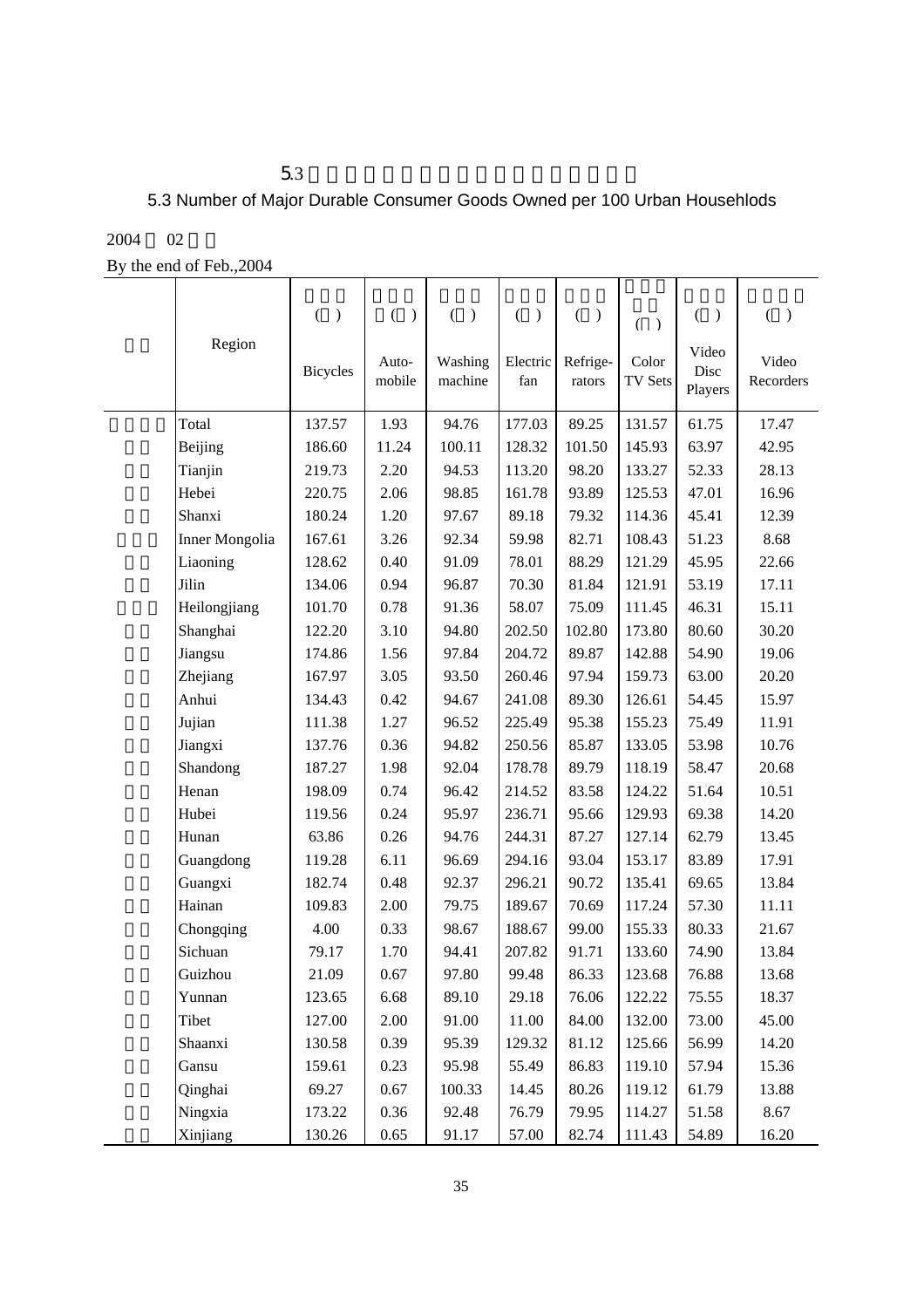# 5.3( )

5.3(Cont'd)

| Region                | computer | $HI-FI$ | Camera | Pianos   | Micro-<br>wave<br>Ovens | Air<br>condition | Smoke<br>Asorbers | Mobile<br>Tel. |
|-----------------------|----------|---------|--------|----------|-------------------------|------------------|-------------------|----------------|
| Total                 | 30.30    | 27.90   | 45.85  | 2.14     | 39.95                   | 64.91            | 64.70             | 102.58         |
| Beijing               | 75.45    | 34.72   | 97.82  | 3.82     | 85.31                   | 131.34           | 89.10             | 151.95         |
| Tianjin               | 38.00    | 28.07   | 51.47  | 1.13     | 66.60                   | 92.33            | 85.60             | 94.53          |
| Hebei                 | 21.36    | 22.37   | 46.24  | 1.35     | 28.67                   | 57.97            | 70.44             | 74.65          |
| Shanxi                | 20.45    | 17.24   | 39.88  | 1.35     | 16.51                   | 19.60            | 59.26             | 70.19          |
| <b>Inner Mongolia</b> | 17.43    | 13.14   | 32.55  | 1.17     | 20.97                   | 5.48             | 61.05             | 107.77         |
| Liaoning              | 25.80    | 24.11   | 50.34  | 2.52     | 35.73                   | 11.66            | 78.33             | 85.58          |
| Jilin                 | 16.22    | 13.23   | 39.40  | 1.71     | 25.21                   | 3.69             | 76.03             | 94.50          |
| Heilongjiang          | 15.60    | 15.36   | 33.44  | 1.61     | 18.27                   | 5.37             | 72.53             | 68.40          |
| Shanghai              | 63.40    | 44.90   | 74.70  | 5.60     | 92.10                   | 151.10           | 80.80             | 142.80         |
| Jiangsu               | 28.63    | 24.52   | 41.30  | 1.73     | 63.29                   | 89.31            | 72.96             | 101.48         |
| Zhejiang              | 40.25    | 29.96   | 49.85  | 2.09     | 49.73                   | 105.90           | 84.48             | 135.60         |
| Anhui                 | 16.62    | 19.88   | 33.57  | 1.48     | 31.89                   | 62.75            | 51.40             | 79.83          |
| Jujian                | 42.93    | 28.58   | 43.00  | 2.94     | 65.78                   | 117.43           | 62.93             | 140.26         |
| Jiangxi               | 17.37    | 24.04   | 33.61  | 1.59     | 26.78                   | 48.27            | 40.52             | 87.73          |
| Shandong              | 34.19    | 22.51   | 55.96  | 3.04     | 33.81                   | 54.60            | 84.32             | 109.55         |
| Henan                 | 20.40    | 18.84   | 37.30  | 1.93     | 22.75                   | 77.37            | 51.15             | 77.39          |
| Hubei                 | 30.63    | 30.54   | 41.09  | 1.48     | 38.44                   | 80.23            | 53.56             | 85.94          |
| Hunan                 | 25.45    | 33.60   | 38.43  | 2.39     | 33.15                   | 60.17            | 32.94             | 116.44         |
| Guangdong             | 61.41    | 53.75   | 62.33  | 3.23     | 58.04                   | 149.57           | 79.83             | 164.25         |
| Guangxi               | 29.50    | 35.37   | 40.95  | 1.57     | 38.86                   | 55.31            | 53.32             | 91.29          |
| Hainan                | 15.61    | 24.05   | 21.27  | 0.76     | 18.63                   | 29.15            | 54.98             | 82.04          |
| Chongqing             | 40.67    | 39.67   | 52.33  | $2.00\,$ | 64.67                   | 144.33           | 38.67             | 127.33         |
| Sichuan               | 23.93    | 30.08   | 37.42  | 1.62     | 34.88                   | 61.21            | 38.74             | 97.78          |
| Guizhou               | 19.90    | 39.61   | 33.77  | 2.07     | 32.10                   | 6.38             | 39.52             | 92.76          |
| Yunnan                | 23.48    | 34.99   | 47.36  | 2.69     | 39.95                   | 0.24             | 73.27             | 103.82         |
| Tibet                 | 16.00    | 33.00   | 52.00  | 0.00     | 24.00                   | 5.00             | 34.00             | 108.00         |
| Shaanxi               | 20.23    | 20.63   | 38.92  | 1.13     | 30.23                   | 59.32            | 60.52             | 88.73          |
| Gansu                 | 18.50    | 27.30   | 41.85  | 1.46     | 20.41                   | 2.21             | 78.86             | 87.11          |
| Qinghai               | 13.71    | 22.11   | 45.44  | 0.90     | 27.90                   | 0.48             | 78.26             | 85.46          |
| Ningxia               | 12.82    | 20.45   | 26.15  | 0.70     | 21.33                   | 2.92             | 58.64             | 78.17          |
| Xinjiang              | 16.92    | 18.24   | 39.10  | 2.13     | 14.18                   | 4.89             | 75.47             | 80.52          |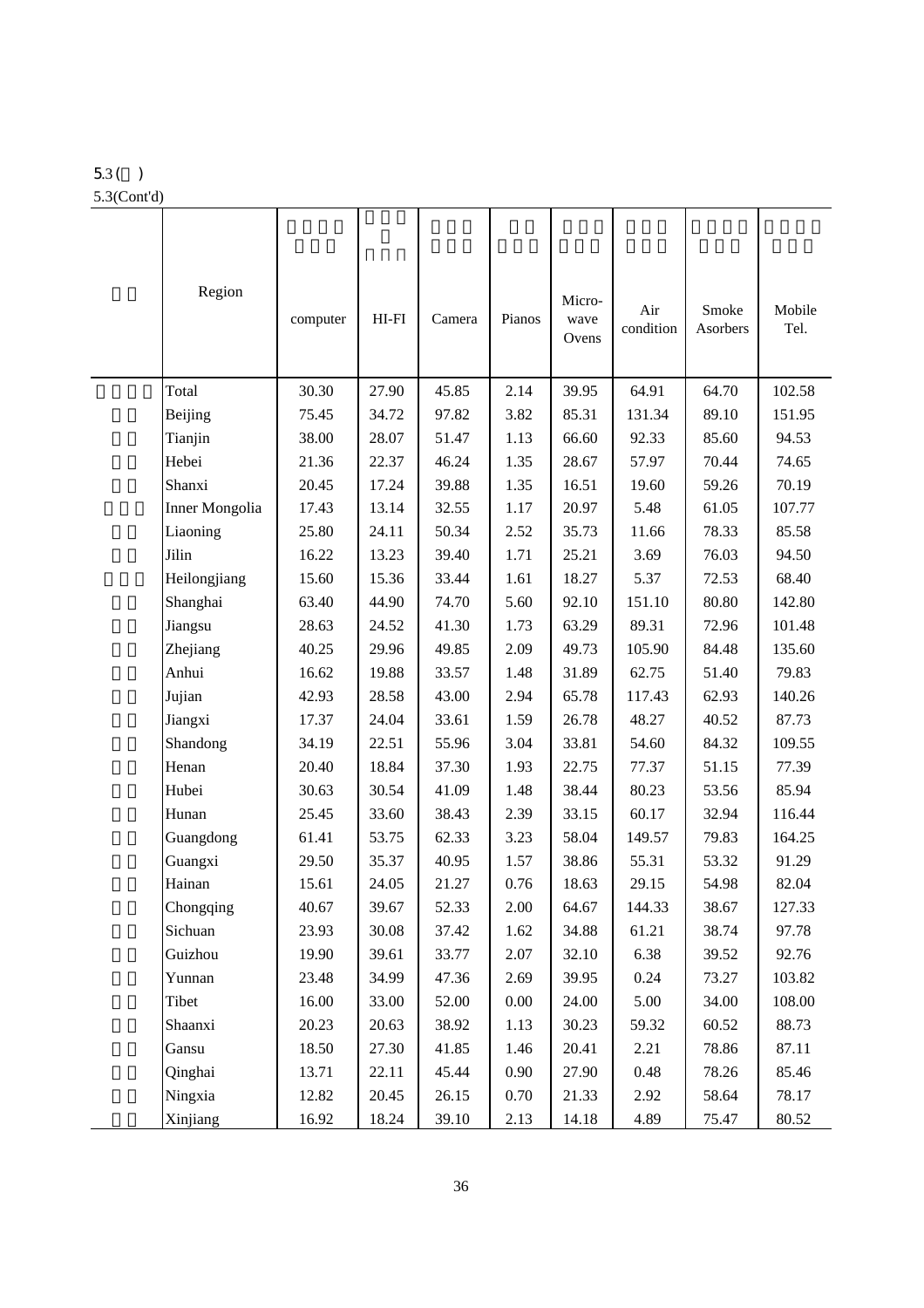| 5.436                                                 |  |  |
|-------------------------------------------------------|--|--|
| 5.4 Basic Conditions of Urban Households by 36 Cities |  |  |

#### 2004 02 Feb.,2004

| Region       | Number of<br>Households<br>Surveyed<br>(households) | Average<br>Number of<br>Persons<br>per<br>Household<br>(person) | Average<br>Number of<br>Employees<br>per<br>Household<br>(person) | Average<br>Number of<br>Dependents<br>per<br>Employee<br>(person) | Per Capita<br>Monthly<br>Income<br>(yuan) | Per Capita<br>Monthly<br>Disposable<br>Income<br>(yuan) | Per Capita<br>Monthly<br>Living<br>Expenditure<br>(yuan) |
|--------------|-----------------------------------------------------|-----------------------------------------------------------------|-------------------------------------------------------------------|-------------------------------------------------------------------|-------------------------------------------|---------------------------------------------------------|----------------------------------------------------------|
| Average      | 15555                                               | 2.98                                                            | 1.55                                                              | 1.92                                                              | 1252.07                                   | 1171.57                                                 | 856.63                                                   |
|              | 2000                                                | 2.96                                                            | 1.54                                                              | 1.92                                                              | 1587.73                                   | 1482.39                                                 | 1034.44                                                  |
| Beijing      | 1500                                                | 2.98                                                            | 1.47                                                              | 2.03                                                              | 1022.26                                   | 962.89                                                  | 636.01                                                   |
| Tianjin      | 400                                                 | 2.92                                                            | 1.56                                                              | 1.87                                                              | 818.05                                    | 764.26                                                  | 639.86                                                   |
| Shijiazhuang |                                                     |                                                                 |                                                                   |                                                                   |                                           |                                                         |                                                          |
| Taiyuan      | 300                                                 | 2.92                                                            | 1.61                                                              | 1.81                                                              | 865.65                                    | 809.69                                                  | 665.98                                                   |
|              | 400                                                 | 2.75                                                            | 1.32                                                              | 2.08                                                              | 856.24                                    | 824.96                                                  | 642.43                                                   |
| Hohhot       | 500                                                 | 2.95                                                            | 1.74                                                              | 1.70                                                              | 938.61                                    | 868.12                                                  | 625.75                                                   |
| Shenyang     | 500                                                 | 3.00                                                            | 1.75                                                              | 1.71                                                              | 1025.54                                   | 936.18                                                  | 718.81                                                   |
| Dalian       |                                                     |                                                                 |                                                                   |                                                                   |                                           |                                                         |                                                          |
| Changchun    | 300                                                 | 3.05                                                            | 1.74                                                              | 1.75                                                              | 866.07                                    | 821.55                                                  | 648.70                                                   |
| Harbin       | 500                                                 | 2.89                                                            | 1.51                                                              | 1.91                                                              | 735.68                                    | 718.42                                                  | 587.50                                                   |
|              | 1000                                                | 3.04                                                            | 1.55                                                              | 1.96                                                              | 1632.51                                   | 1482.69                                                 | 1210.74                                                  |
| Shanghai     | 500                                                 | 2.88                                                            | 1.39                                                              | 2.07                                                              | 1379.9                                    | 1319.95                                                 | 899.89                                                   |
| Nanjing      | 300                                                 | 2.97                                                            | 1.57                                                              | 1.89                                                              | 1703.29                                   | 1547.54                                                 | 1284.87                                                  |
| Hangzhou     |                                                     |                                                                 |                                                                   |                                                                   |                                           |                                                         |                                                          |
| Ningbo       | 400                                                 | 2.85                                                            | 1.68                                                              | 1.70                                                              | 1681.04                                   | 1516.56                                                 | 1197.47                                                  |
|              | 200                                                 | 2.93                                                            | 1.47                                                              | 1.99                                                              | 1012.59                                   | 949.94                                                  | 698.71                                                   |
| Hefei        | 300                                                 | 3.13                                                            | 1.55                                                              | 2.02                                                              | 1347.38                                   | 1271.34                                                 | 870.78                                                   |
| Fuzhou       | 200                                                 | 2.88                                                            | 1.32                                                              | 2.18                                                              | 1776.07                                   | 1628.55                                                 | 916.38                                                   |
| Xiamen       |                                                     |                                                                 |                                                                   |                                                                   |                                           |                                                         |                                                          |
| Nanchang     | 300                                                 | 2.79                                                            | 1.52                                                              | 1.84                                                              | 869.27                                    | 840.61                                                  | 591.38                                                   |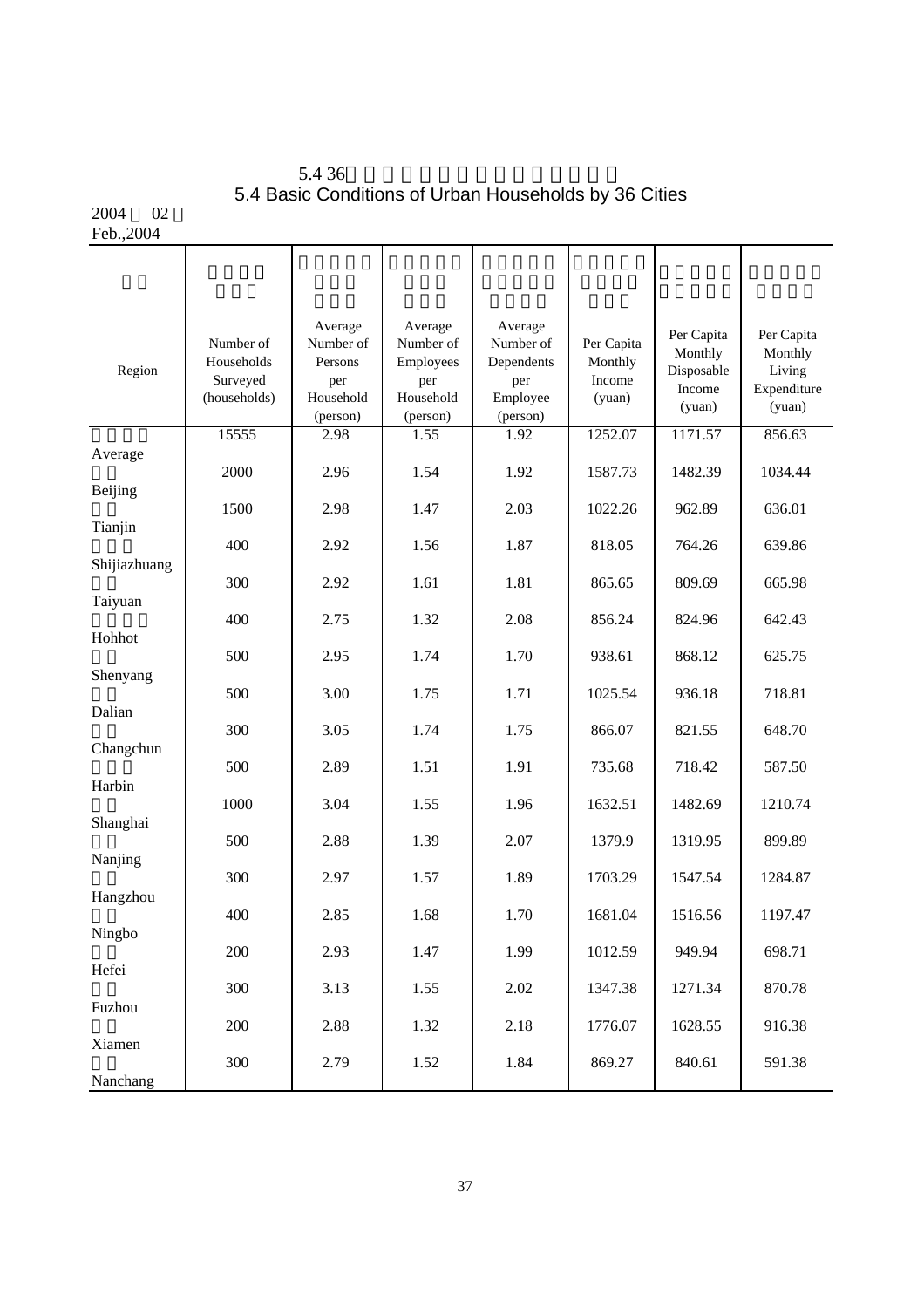## 5.4( )

#### 5.4(Cont'd)

| Region    | Number of<br>Households<br>Surveyed<br>(households) | Average<br>Number of<br>Persons<br>per<br>Household<br>(person) | Average<br>Number of<br>Employees<br>per<br>Household<br>(person) | Average<br>Number of<br>Dependents<br>per<br>Employee<br>(person) | Per Capita<br>Monthly<br>Income<br>(yuan) | Per Capita<br>Monthly<br>Disposable<br>Income<br>(yuan) | Per Capita<br>Monthly<br>Living<br>Expenditure<br>(yuan) |
|-----------|-----------------------------------------------------|-----------------------------------------------------------------|-------------------------------------------------------------------|-------------------------------------------------------------------|-------------------------------------------|---------------------------------------------------------|----------------------------------------------------------|
|           | 300                                                 | 2.92                                                            | 1.77                                                              | 1.65                                                              | 1186.43                                   | 1104.63                                                 | 751.90                                                   |
| Jinan     | 400                                                 | 2.80                                                            | 1.49                                                              | 1.88                                                              | 1106.09                                   | 1022.09                                                 | 772.33                                                   |
| Qingdao   |                                                     |                                                                 |                                                                   |                                                                   |                                           |                                                         |                                                          |
| Zhengzhou | 410                                                 | 2.88                                                            | 1.29                                                              | 2.23                                                              | 972.65                                    | 937.79                                                  | 542.77                                                   |
|           | 500                                                 | 3.00                                                            | 1.52                                                              | 1.97                                                              | 1068.73                                   | 1026.63                                                 | 801.64                                                   |
| Wuhan     |                                                     |                                                                 |                                                                   |                                                                   |                                           |                                                         |                                                          |
| Changsha  | 200                                                 | 3.06                                                            | 1.61                                                              | 1.90                                                              | 1653.86                                   | 1591.58                                                 | 895.99                                                   |
|           | 300                                                 | 3.09                                                            | 1.72                                                              | 1.80                                                              | 2154.10                                   | 1938.13                                                 | 1398.30                                                  |
| Guangzhou |                                                     |                                                                 |                                                                   |                                                                   |                                           |                                                         |                                                          |
| Shenzhen  | 100                                                 | 3.19                                                            | 1.69                                                              | 1.89                                                              | 2947.43                                   | 2806.82                                                 | 1893.24                                                  |
|           | 200                                                 | 3.03                                                            | 1.65                                                              | 1.84                                                              | 1146.83                                   | 1077.67                                                 | 741.38                                                   |
| Nanning   |                                                     |                                                                 |                                                                   |                                                                   |                                           |                                                         |                                                          |
| Haikou    | 200                                                 | 3.44                                                            | 1.52                                                              | 2.26                                                              | 925.60                                    | 894.89                                                  | 689.36                                                   |
|           | 300                                                 | 3.06                                                            | 1.64                                                              | 1.87                                                              | 1194.01                                   | 1145.92                                                 | 836.93                                                   |
| Chengdu   |                                                     |                                                                 |                                                                   |                                                                   |                                           |                                                         |                                                          |
| Chongqing | 395                                                 | 2.89                                                            | 1.49                                                              | 1.94                                                              | 1162.43                                   | 1118.10                                                 | 758.41                                                   |
|           | 300                                                 | 3.03                                                            | 1.51                                                              | 2.01                                                              | 918.29                                    | 895.62                                                  | 635.88                                                   |
| Guiyang   | 600                                                 | 2.94                                                            | 1.33                                                              | 2.21                                                              | 902.84                                    | 848.83                                                  | 671.49                                                   |
| Kunming   |                                                     |                                                                 |                                                                   |                                                                   |                                           |                                                         |                                                          |
|           |                                                     |                                                                 |                                                                   |                                                                   |                                           |                                                         |                                                          |
| Lasa      | 350                                                 | 3.03                                                            | 1.49                                                              | 2.03                                                              | 999.27                                    | 958.75                                                  | 695.03                                                   |
| Xi'an     |                                                     |                                                                 |                                                                   |                                                                   |                                           |                                                         |                                                          |
|           | 300                                                 | 2.94                                                            | 1.63                                                              | 1.80                                                              | 784.03                                    | 727.53                                                  | 593.42                                                   |
| Lanzhou   | 300                                                 | 2.96                                                            | 1.23                                                              | 2.41                                                              | 752.59                                    | 717.25                                                  | 519.21                                                   |
| Xining    |                                                     |                                                                 |                                                                   |                                                                   |                                           |                                                         |                                                          |
|           | 300                                                 | 2.85                                                            | 1.30                                                              | 2.19                                                              | 781.92                                    | 739.13                                                  | 656.86                                                   |
| Yinchuan  | 400                                                 | 2.93                                                            | 1.71                                                              | 1.71                                                              | 1051.05                                   | 945.19                                                  | 667.25                                                   |
| Urumqi    |                                                     |                                                                 |                                                                   |                                                                   |                                           |                                                         |                                                          |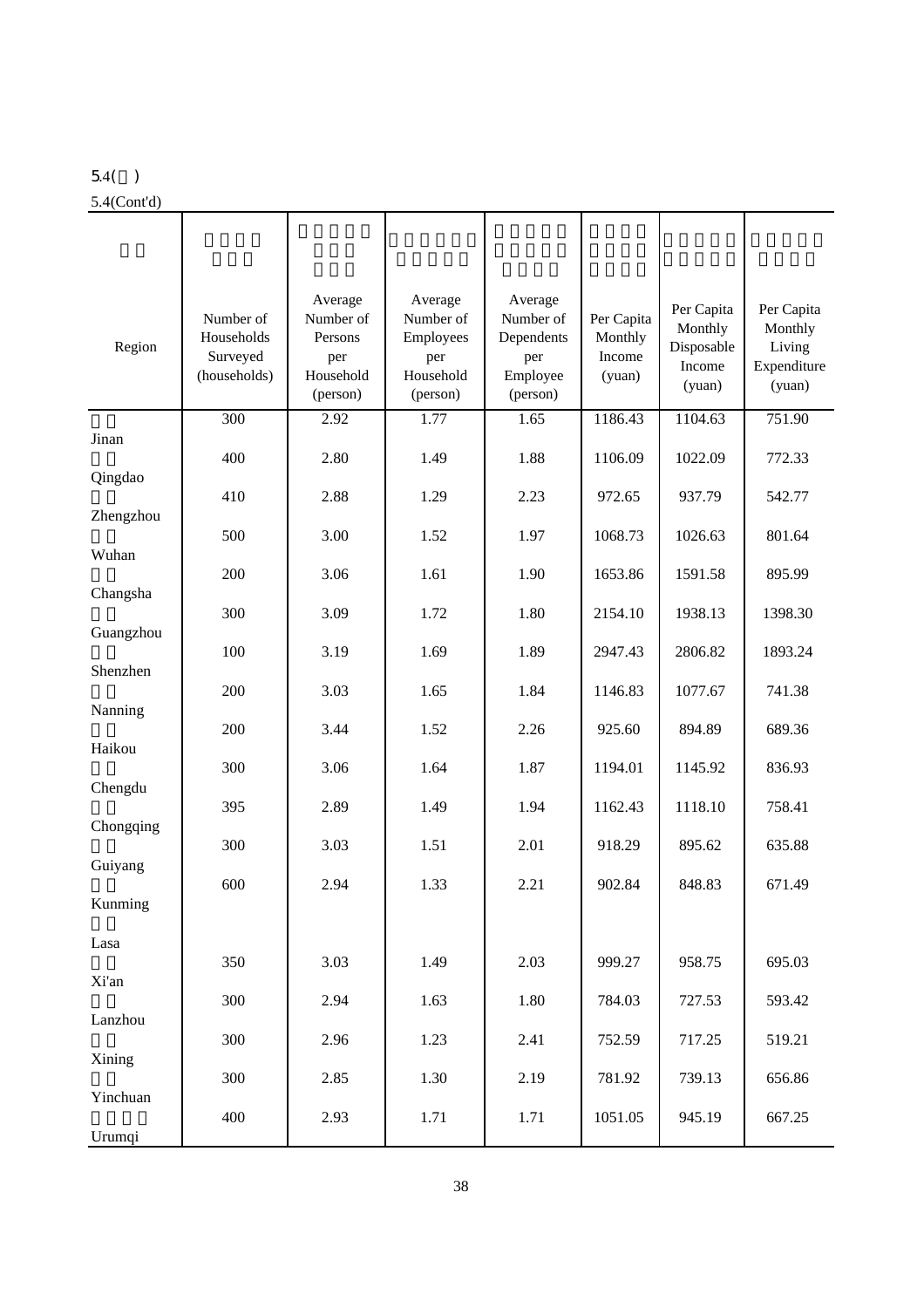$5.5\,36$ 5.5 Proportion of Living Expenditure of Urban Households by 36 Cities  $2004$  02  $\cdot$ 

| $\sim$ $\sim$ $\sim$ $\sim$ | <b>A</b> |
|-----------------------------|----------|
| Fah                         | ാറവ      |

Feb.,2004 Unit: RMB yuan

| Region         | Food   | Grain | Meat and<br>related<br>products | Eggs | Aquatic<br>products | Vegetables | Alcohot and<br>beverage | Milk and dairy<br>products |
|----------------|--------|-------|---------------------------------|------|---------------------|------------|-------------------------|----------------------------|
|                | 335.71 | 16.93 | 51.97                           | 4.97 | 23.90               | 27.24      | 28.69                   | 14.19                      |
| Average        | 391.18 | 17.03 | 53.49                           | 5.87 | 16.17               | 26.10      | 41.13                   | 20.77                      |
| <b>Beijing</b> |        |       |                                 |      |                     |            |                         |                            |
| Tianjin        | 303.19 | 12.74 | 36.96                           | 7.20 | 19.04               | 21.54      | 35.58                   | 10.53                      |
|                | 258.92 | 16.46 | 41.54                           | 8.04 | 13.74               | 26.03      | 30.16                   | 16.66                      |
| Shijiazhuang   | 250.60 | 15.78 | 39.98                           | 6.01 | 9.92                | 24.44      | 22.07                   | 15.11                      |
| Taiyuan        |        |       |                                 |      |                     |            |                         |                            |
| Hohhot         | 247.16 | 13.97 | 32.39                           | 2.79 | 5.12                | 20.41      | 24.48                   | 21.79                      |
|                | 255.75 | 14.55 | 45.00                           | 6.22 | 15.97               | 29.45      | 25.92                   | 13.26                      |
| Shenyang       | 320.90 | 18.69 | 44.77                           | 9.87 | 40.09               | 28.67      | 31.53                   | 16.68                      |
| Dalian         |        |       |                                 |      |                     |            |                         |                            |
| Changchun      | 254.41 | 16.67 | 46.91                           | 5.45 | 18.17               | 31.97      | 25.04                   | 13.38                      |
|                | 271.95 | 18.95 | 54.37                           | 7.04 | 21.87               | 20.56      | 33.19                   | 14.60                      |
| Harbin         | 417.53 | 18.49 | 44.15                           | 3.89 | 41.35               | 27.41      | 28.76                   | 17.51                      |
| Shanghai       |        |       |                                 |      |                     |            |                         |                            |
| Nanjing        | 373.52 | 16.54 | 66.68                           | 5.60 | 22.86               | 31.61      | 28.57                   | 13.08                      |
|                | 474.69 | 18.53 | 45.52                           | 3.16 | 72.51               | 45.79      | 36.63                   | 13.13                      |
| Hangzhou       | 410.23 | 18.78 | 40.27                           | 2.75 | 85.73               | 34.38      | 26.93                   | 12.54                      |
| Ningbo         |        |       |                                 |      |                     |            |                         |                            |
| Hefei          | 289.77 | 15.15 | 45.59                           | 5.86 | 12.91               | 20.08      | 42.15                   | 17.47                      |
|                | 333.99 | 24.83 | 59.54                           | 5.66 | 87.58               | 22.60      | 13.64                   | 17.47                      |
| Fuzhou         | 403.73 | 26.66 | 76.99                           | 5.23 | 82.62               | 28.76      | 31.78                   | 9.44                       |
| Xiamen         |        |       |                                 |      |                     |            |                         |                            |
| Nanchang       | 289.04 | 17.51 | 60.83                           | 4.01 | 17.58               | 29.28      | 13.43                   | 9.26                       |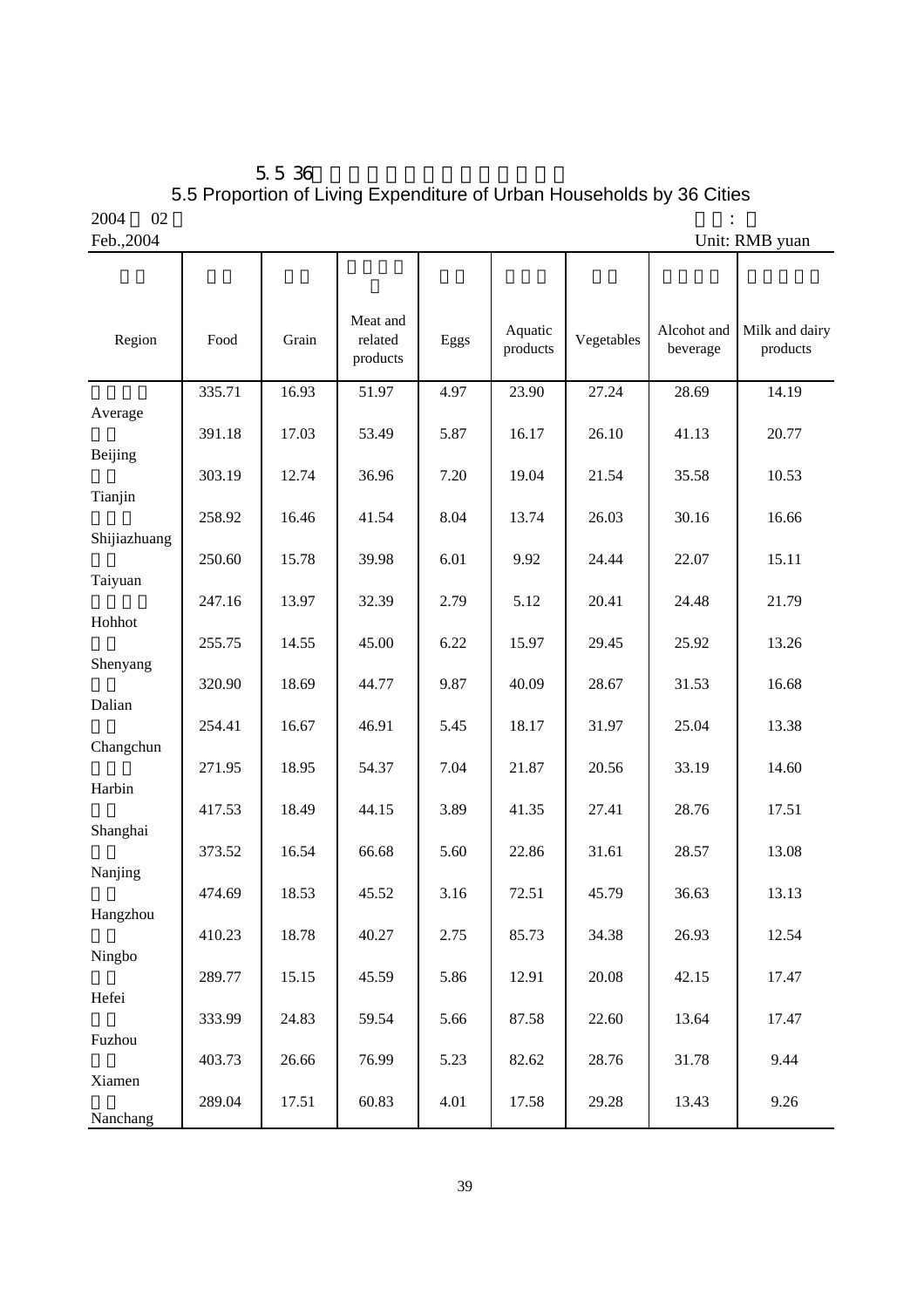## 5.5( )

5.5(Cont'd)

| Region    | Food   | Grain | Meat and<br>related<br>products | Eggs | Aquatic<br>products | Vegetables | Alcohot and<br>beverage | Milk and<br>dairy<br>products |
|-----------|--------|-------|---------------------------------|------|---------------------|------------|-------------------------|-------------------------------|
|           | 273.30 | 14.10 | 39.23                           | 7.81 | 11.84               | 20.50      | 30.91                   | 20.30                         |
| Jinan     | 321.05 | 16.37 | 43.93                           | 8.03 | 26.73               | 21.47      | 35.62                   | 21.94                         |
| Qingdao   | 201.37 | 18.64 | 32.68                           | 4.26 | 7.30                | 24.25      | 22.89                   | 13.56                         |
| Zhengzhou |        |       |                                 |      |                     |            |                         |                               |
| Wuhan     | 346.13 | 18.97 | 60.95                           | 4.12 | 20.74               | 37.72      | 34.58                   | 10.68                         |
|           | 310.65 | 17.51 | 51.88                           | 3.12 | 15.90               | 26.15      | 28.85                   | 10.10                         |
| Changsha  | 557.21 | 17.91 | 96.17                           | 3.71 | 39.18               | 30.97      | 20.30                   | 11.53                         |
| Guangzhou |        |       |                                 |      |                     |            |                         |                               |
| Shenzhen  | 651.51 | 22.19 | 103.42                          | 4.65 | 46.04               | 44.53      | 43.05                   | 16.20                         |
|           | 286.64 | 15.65 | 87.28                           | 2.29 | 24.55               | 20.86      | 12.08                   | 9.14                          |
| Nanning   | 323.94 | 12.61 | 86.26                           | 2.17 | 48.63               | 28.87      | 14.66                   | 8.44                          |
| Haikou    | 293.24 | 17.29 | 53.93                           | 5.00 | 13.98               | 25.37      | 20.20                   | 16.21                         |
| Chengdu   |        |       |                                 |      |                     |            |                         |                               |
|           | 304.50 | 14.81 | 52.73                           | 3.97 | 11.66               | 25.20      | 26.79                   | 13.02                         |
| Chongqing | 269.03 | 12.54 | 44.93                           | 4.15 | 9.26                | 25.19      | 27.86                   | 8.05                          |
| Guiyang   | 281.56 | 17.93 | 46.52                           | 3.64 | 13.82               | 27.51      | 19.57                   | 6.08                          |
| Kunming   |        |       |                                 |      |                     |            |                         |                               |
| Lasa      |        |       |                                 |      |                     |            |                         |                               |
|           | 276.33 | 15.02 | 36.04                           | 4.10 | 9.02                | 22.08      | 28.20                   | 12.15                         |
| Xi'an     | 301.04 | 13.83 | 42.86                           | 3.51 | 9.38                | 24.87      | 51.59                   | 19.15                         |
| Lanzhou   |        |       |                                 |      |                     |            |                         |                               |
| Xining    | 214.39 | 15.42 | 29.15                           | 3.74 | 8.05                | 18.38      | 32.91                   | 9.14                          |
|           | 277.21 | 15.57 | 42.59                           | 2.96 | 10.11               | 27.06      | 24.26                   | 17.01                         |
| Yinchuan  | 241.21 | 12.83 | 33.89                           | 2.63 | 7.37                | 20.59      | 20.48                   | 17.69                         |
| Urumqi    |        |       |                                 |      |                     |            |                         |                               |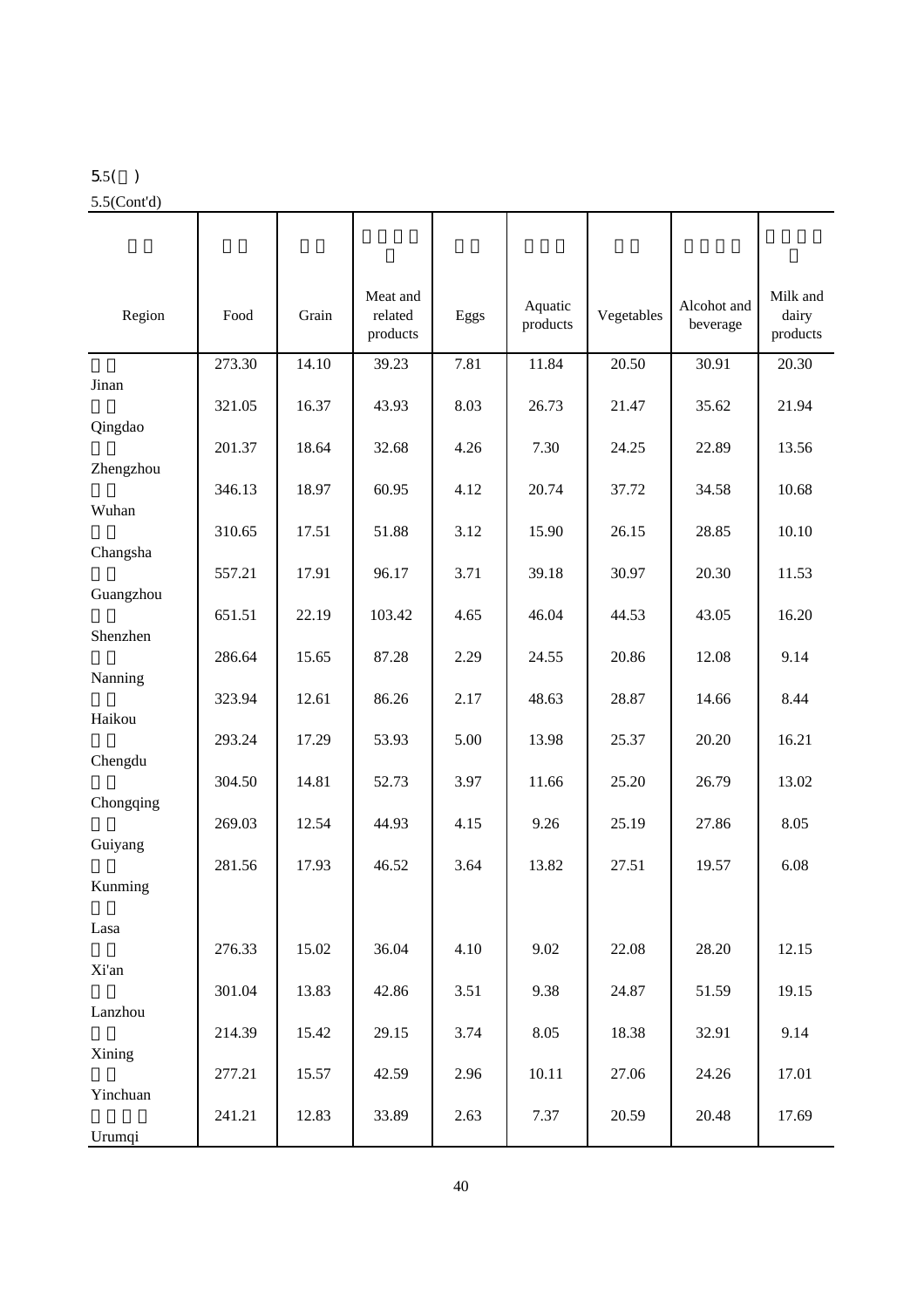|      | $5.5 - 1.36$                                                            |  |
|------|-------------------------------------------------------------------------|--|
|      | 5.5-1 Proportion of Living Expenditure of Urban Households by 36 Cities |  |
| 2004 | 02                                                                      |  |

| $\sim$ $\sim$ $\sim$ $\sim$ | .,   |
|-----------------------------|------|
| $E_{\alpha}L$               | 2001 |

Feb., 2004 Unit: RMB yuan

| Region       | Clothing | Household<br>facilities<br>appliances and<br>services | Medicine and<br>medical<br>services | Traffic and<br>communi-<br>cations | Recreational<br>educaiton and<br>cultural<br>services | Resident | Miscellaneous<br>commodities and<br>others |
|--------------|----------|-------------------------------------------------------|-------------------------------------|------------------------------------|-------------------------------------------------------|----------|--------------------------------------------|
| Average      | 84.55    | 40.39                                                 | 55.36                               | 98.55                              | 148.17                                                | 67.82    | 26.08                                      |
|              | 96.43    | 59.67                                                 | 84.71                               | 125.29                             | 186.93                                                | 50.98    | 39.26                                      |
| Beijing      | 45.66    | 20.41                                                 | 51.50                               | 63.56                              | 75.77                                                 | 55.53    | 20.39                                      |
| Tianjin      | 106.64   | 33.67                                                 | 42.72                               | 56.83                              | 74.12                                                 | 32.76    | 34.21                                      |
| Shijiazhuang | 94.26    | 44.84                                                 | 20.26                               | 79.99                              | 125.21                                                | 32.11    | 18.73                                      |
| Taiyuan      | 81.67    | 50.36                                                 | 51.35                               | 87.80                              | 64.11                                                 | 28.91    | 31.07                                      |
| Hohhot       | 80.93    | 18.18                                                 | 36.36                               | 68.70                              | 81.91                                                 | 59.20    | 24.72                                      |
| Shenyang     |          |                                                       |                                     |                                    |                                                       |          |                                            |
| Dalian       | 72.67    | 26.78                                                 | 59.60                               | 74.29                              | 70.61                                                 | 59.36    | 34.59                                      |
|              | 86.96    | 28.26                                                 | 42.01                               | 65.56                              | 73.57                                                 | 83.42    | 14.51                                      |
| Changchun    | 73.46    | 10.74                                                 | 47.19                               | 58.62                              | 68.75                                                 | 39.23    | 17.57                                      |
| Harbin       | 80.90    | 63.34                                                 | 86.59                               | 135.52                             | 291.11                                                | 95.35    | 40.42                                      |
| Shanghai     |          |                                                       |                                     |                                    |                                                       |          |                                            |
| Nanjing      | 80.99    | 42.68                                                 | 51.09                               | 149.22                             | 127.06                                                | 50.80    | 24.52                                      |
| Hangzhou     | 102.91   | 31.41                                                 | 107.28                              | 99.80                              | 235.62                                                | 207.51   | 25.65                                      |
|              | 106.66   | 43.15                                                 | 63.63                               | 257.89                             | 233.01                                                | 60.76    | 22.13                                      |
| Ningbo       | 85.15    | 22.25                                                 | 59.61                               | 76.51                              | 109.22                                                | 37.49    | 18.70                                      |
| Hefei        | 59.37    | 24.99                                                 | 50.39                               | 222.15                             | 96.71                                                 | 58.13    | 25.04                                      |
| Fuzhou       |          |                                                       |                                     |                                    |                                                       |          |                                            |
| Xiamen       | 79.67    | 52.47                                                 | 25.58                               | 119.86                             | 126.45                                                | 77.19    | 31.41                                      |
| Nanchang     | 63.44    | 22.75                                                 | 39.60                               | 56.74                              | 74.26                                                 | 33.30    | 12.25                                      |